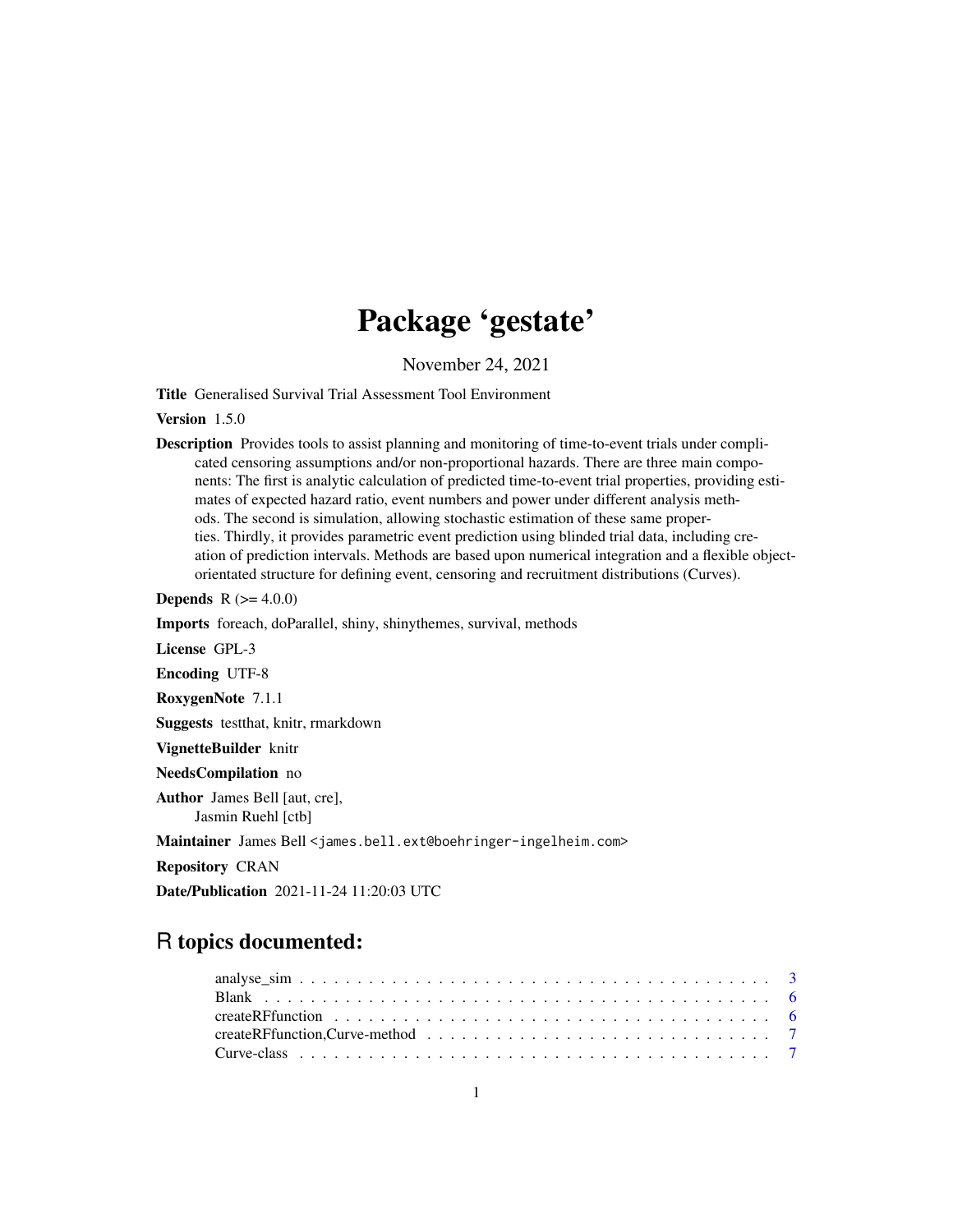|                                                                                                             | 8  |
|-------------------------------------------------------------------------------------------------------------|----|
|                                                                                                             | 9  |
|                                                                                                             | 9  |
|                                                                                                             | 10 |
|                                                                                                             | 10 |
|                                                                                                             | 13 |
|                                                                                                             | 16 |
|                                                                                                             | 17 |
|                                                                                                             | 19 |
|                                                                                                             | 20 |
|                                                                                                             | 21 |
|                                                                                                             | 22 |
|                                                                                                             | 22 |
|                                                                                                             | 23 |
|                                                                                                             | 23 |
|                                                                                                             | 24 |
|                                                                                                             | 24 |
|                                                                                                             | 25 |
|                                                                                                             | 25 |
|                                                                                                             | 26 |
|                                                                                                             | 26 |
|                                                                                                             | 27 |
|                                                                                                             | 27 |
|                                                                                                             | 28 |
|                                                                                                             | 28 |
|                                                                                                             | 29 |
|                                                                                                             | 29 |
|                                                                                                             | 30 |
|                                                                                                             | 30 |
|                                                                                                             | 31 |
|                                                                                                             | 31 |
|                                                                                                             | 32 |
|                                                                                                             | 32 |
|                                                                                                             | 33 |
|                                                                                                             | 33 |
|                                                                                                             | 34 |
|                                                                                                             | 34 |
|                                                                                                             | 35 |
|                                                                                                             | 35 |
|                                                                                                             | 36 |
|                                                                                                             | 36 |
|                                                                                                             | 37 |
|                                                                                                             | 37 |
| $getType, Curve-method \dots \dots \dots \dots \dots \dots \dots \dots \dots \dots \dots \dots \dots \dots$ | 38 |
|                                                                                                             | 38 |
|                                                                                                             | 39 |
|                                                                                                             | 40 |
|                                                                                                             | 40 |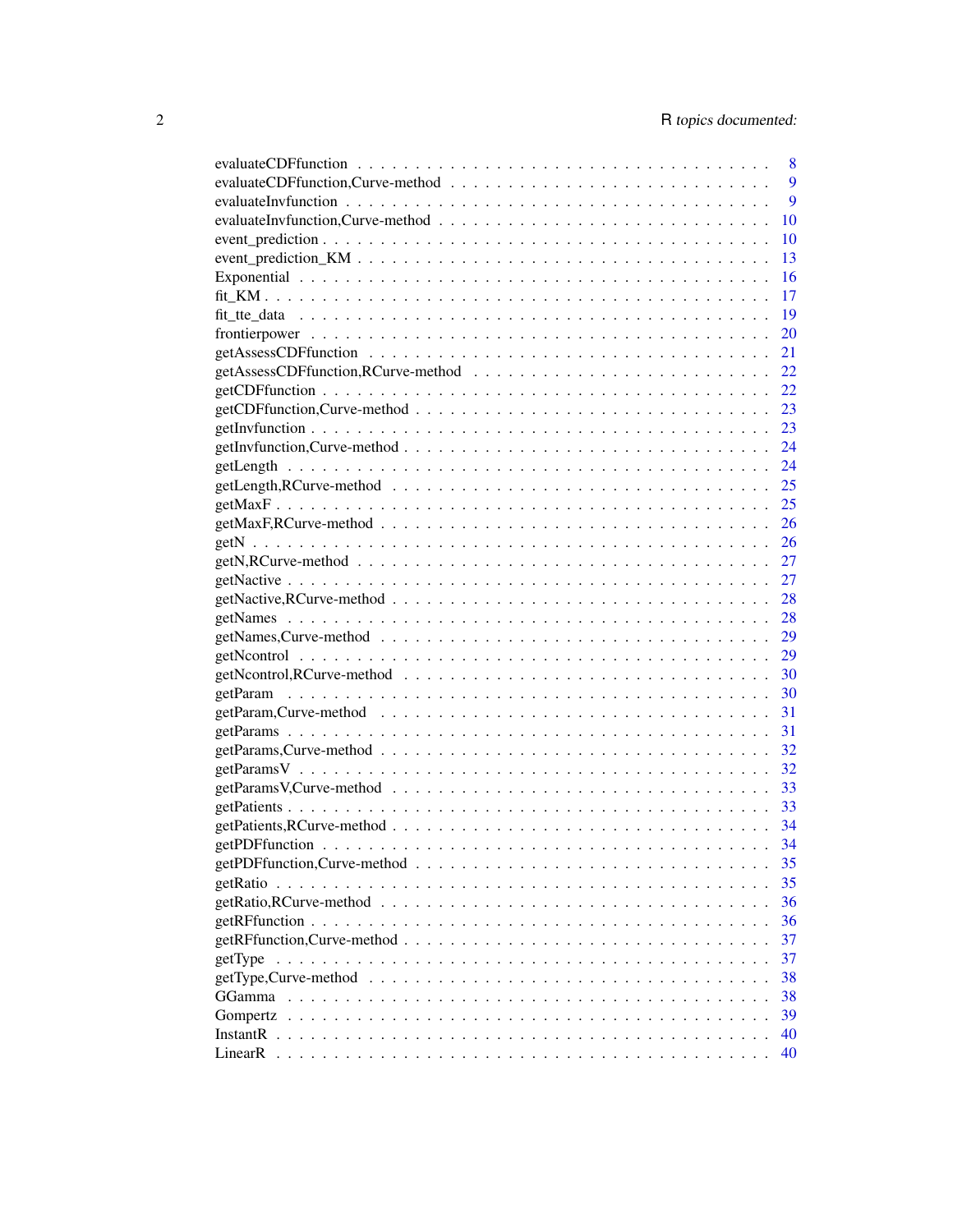<span id="page-2-0"></span>

|       |                                                                                                                  | 42<br>43 |
|-------|------------------------------------------------------------------------------------------------------------------|----------|
|       |                                                                                                                  | 44       |
|       |                                                                                                                  | 45       |
|       |                                                                                                                  | 48       |
|       |                                                                                                                  | 49       |
|       |                                                                                                                  | 50       |
|       |                                                                                                                  | 51       |
|       |                                                                                                                  | 51       |
|       |                                                                                                                  | 52       |
|       |                                                                                                                  | 53       |
|       |                                                                                                                  | 54       |
|       | $plotsF,Curve-method \dots \dots \dots \dots \dots \dots \dots \dots \dots \dots \dots \dots \dots \dots \dots$  | 54       |
|       |                                                                                                                  | 55       |
|       |                                                                                                                  | 57       |
|       |                                                                                                                  | 59       |
|       |                                                                                                                  | 61       |
|       |                                                                                                                  | 61       |
|       |                                                                                                                  | 62       |
|       |                                                                                                                  | 62       |
|       |                                                                                                                  | 63       |
|       |                                                                                                                  | 63       |
|       |                                                                                                                  | 64       |
|       |                                                                                                                  | 65       |
|       |                                                                                                                  | 66       |
|       | show, RCurve-method $\ldots \ldots \ldots \ldots \ldots \ldots \ldots \ldots \ldots \ldots \ldots \ldots \ldots$ | 66       |
|       |                                                                                                                  | 67       |
|       |                                                                                                                  | 69       |
|       |                                                                                                                  | 71       |
|       |                                                                                                                  | 73       |
|       |                                                                                                                  | 74       |
| Index |                                                                                                                  | 75       |

analyse\_sim *Analyse simulations of time-to-event data using arbitrary event, censoring and recruitment distributions.*

### Description

Function for analysing simulated time-to-event trial data produced by simulate\_trials() or simulate\_trials\_strata().

This function automatically reads in either list or matrix simulate\_trials() data formats. It performs log rank test and Cox regression analysis by default, but can also/instead perform RMST and/or landmark analyses. Covariate adjusted (/ stratified) analysis may be selected by using the "stratum" argument. If a stratum is specified, it will be included as a covariate in Cox and RMST analysis, and as a stratum in a stratified log-rank test and an inverse-precision-weighted landmark test. Strata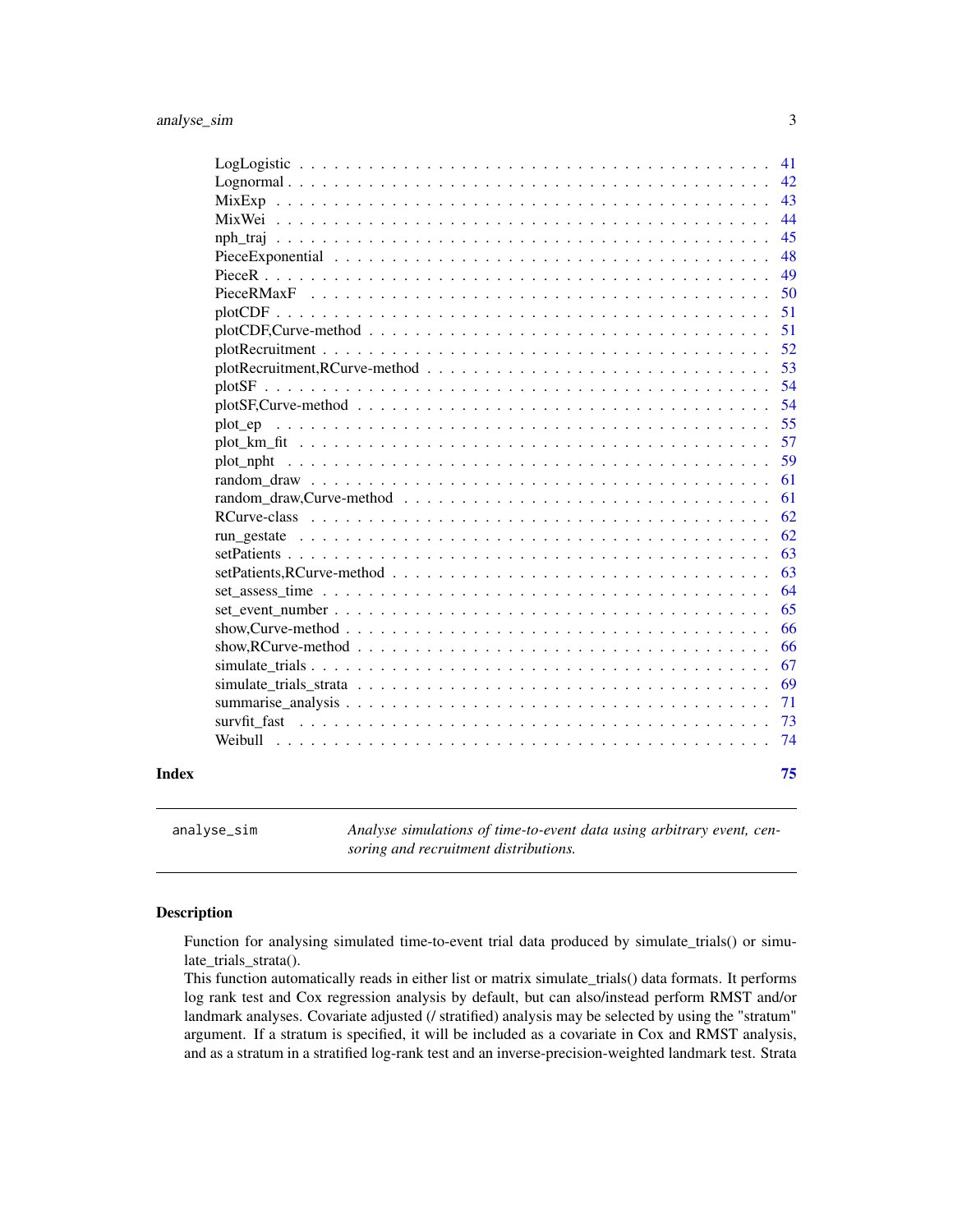values are handled as factors, so continuous covariates are not supported.

Analysis is typically the slowest part of simulation studies, so parallel processing using the doParallel package is built in. Parallel processing is enabled by setting the number of cores in the "parallel\_cores" argument. Use of parallel processing is recommended for largescale (e.g. 100,000 iteration) simulations. To avoid unnecessary issues, ensure that the number of cores specified does not exceed number of threads provided by hardware.

#### Usage

```
analyse_sim(
  data,
 LR = TRUE,RMST = NA,
 landmark = NA,stratum = ",
 parallel_cores = 1
\lambda
```
#### Arguments

| data        | Output file from simulate_trials(). Only simulate_trials() or simulate_trials_strata()<br>output is supported, in either "list" or "matrix" format.                         |
|-------------|-----------------------------------------------------------------------------------------------------------------------------------------------------------------------------|
| LR.         | Requests log-rank test and Cox regression. Default=TRUE                                                                                                                     |
| <b>RMST</b> | Requests Restricted Mean Survival Time analysis with specified (positive inte-<br>ger) restriction time, leave NULL for no analysis. Default=NULL (no RMST<br>analysis).    |
| landmark    | Requests Landmark analysis at specified (positive integer) time, leave NULL for<br>no analysis. Default=NULL (no landmark analysis).                                        |
| stratum     | Specify name of column of a stratification factor and turn on stratified (LR/LM)<br>and covariate-adjusted (Cox/RMST) analysis. By default, "", and no stratifica-<br>tion. |
|             | parallel_cores Positive integer specifying number of cores to use. If 1 specified then no parallel<br>processing. Default=1 (no parallel processing).                       |

#### Value

Returns a table with one row per simulation. Table contains the following columns:

- "HR" Cox Hazard Ratio (LR/Cox analysis only)
- "LogHR" Cox Log Hazard Ratio (LR/Cox analysis only)
- "LogHR\_SE" Cox Standard Error of log Hazard Ratio (LR/Cox analysis only)
- "HR\_Z" Cox Z-Score (LR/Cox analysis only)
- "HR\_P" 1-sided Cox p-value (LR/Cox analysis only)
- "LR\_Z" Log-Rank Test Z-Score (LR/Cox analysis only)
- "LR\_P" 1-sided Log-Rank Test p-value (LR/Cox analysis only)
- "Events\_Active" Events in Active arm (LR/Cox analysis only)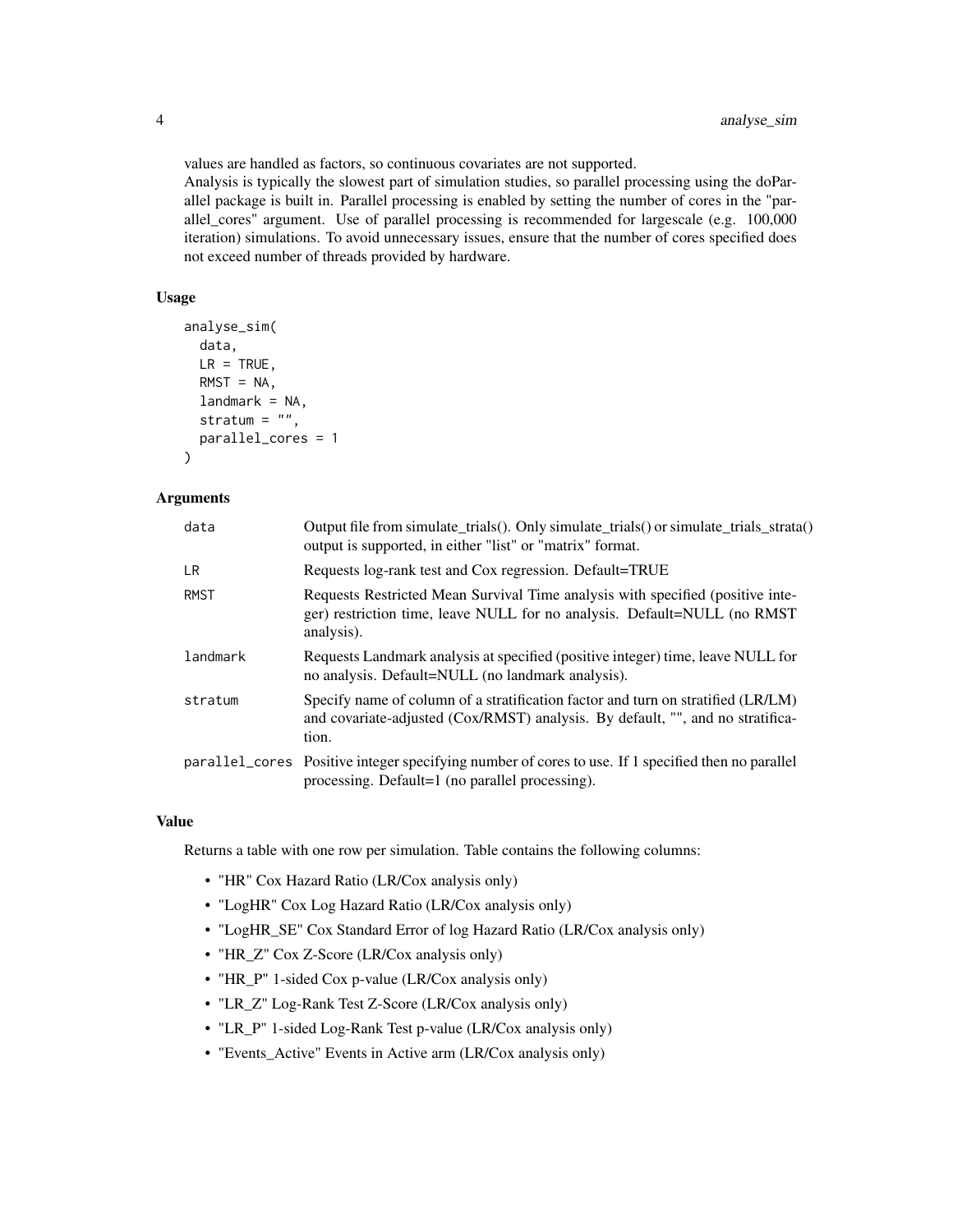- "Events\_Control" Events in Control arm (LR/Cox analysis only)
- "RMST\_Time" RMST restriction time (RMST analysis only)
- "RMST\_Active" RMST for Active arm (RMST analysis only)
- "RMST\_Active\_SE" RMST Standard Error for Active arm (RMST analysis only)
- "RMST\_Control" RMST for Control arm (RMST analysis only)
- "RMST\_Control\_SE" RMST Standard Error for Control arm (RMST analysis only)
- "RMST\_Delta" RMST difference between arms active-control (RMST analysis only)
- "RMST\_Delta\_SE" RMST difference between arms Standard Error (RMST analysis only)
- "RMST\_Z" Z-score for RMST (RMST analysis only)
- "RMST\_P" 1-sided RMST p-value (RMST analysis only)
- "LM\_Time" Landmark time, i.e. time of survival function comparison (Landmark analysis only)
- "LM\_Active" Survival function for active arm at landmark time (Landmark analysis only)
- "LM\_Active\_SE" Greenwood standard error for active arm at landmark time (Landmark analysis only)
- "LM\_Control" Survival function for control arm at landmark time (Landmark analysis only)
- "LM\_Control\_SE" Greenwood standard error for control arm at landmark time (Landmark analysis only)
- "LM\_Delta" Survival function difference between arms active-control at landmark time (Landmark analysis only)
- "LM\_Delta\_SE" Greenwood standard error for difference between arms at landmark time (Landmark analysis only)
- "LM\_Z" Z-score for landmark analysis (Landmark analysis only)
- "LM\_P" 1-sided landmark analysis p-value (Landmark analysis only)

#### Author(s)

James Bell

#### References

Uno H, Claggett B, Tian L, Inoue E, Gallo P, Miyata T, Schrag D, Takeuchi M, Uyama Y, Zhao L, Skali H, Solomon S, Jacobus S, Hughes M, Packer M, Wei LJ. Moving beyond the hazard ratio in quantifying the between-group difference in survival analysis. Journal of clinical Oncology 2014,32, 2380-2385. Tian L, Zhao L, Wei LJ. Predicting the restricted mean event time with the subjects baseline covariates in survival analysis. Biostatistics 2014, 15, 222-233.

#### Examples

```
example_sim <- simulate_trials(active_ecurve=Weibull(250,0.8),control_ecurve=Weibull(100,1),
rcurve=LinearR(12,100,100), assess=20,iterations=100,seed=12345,detailed_output=TRUE)
```

```
example_analysis1 <- analyse_sim(example_sim)
example_analysis2 <- analyse_sim(data=example_sim,RMST=15,landmark=15)
```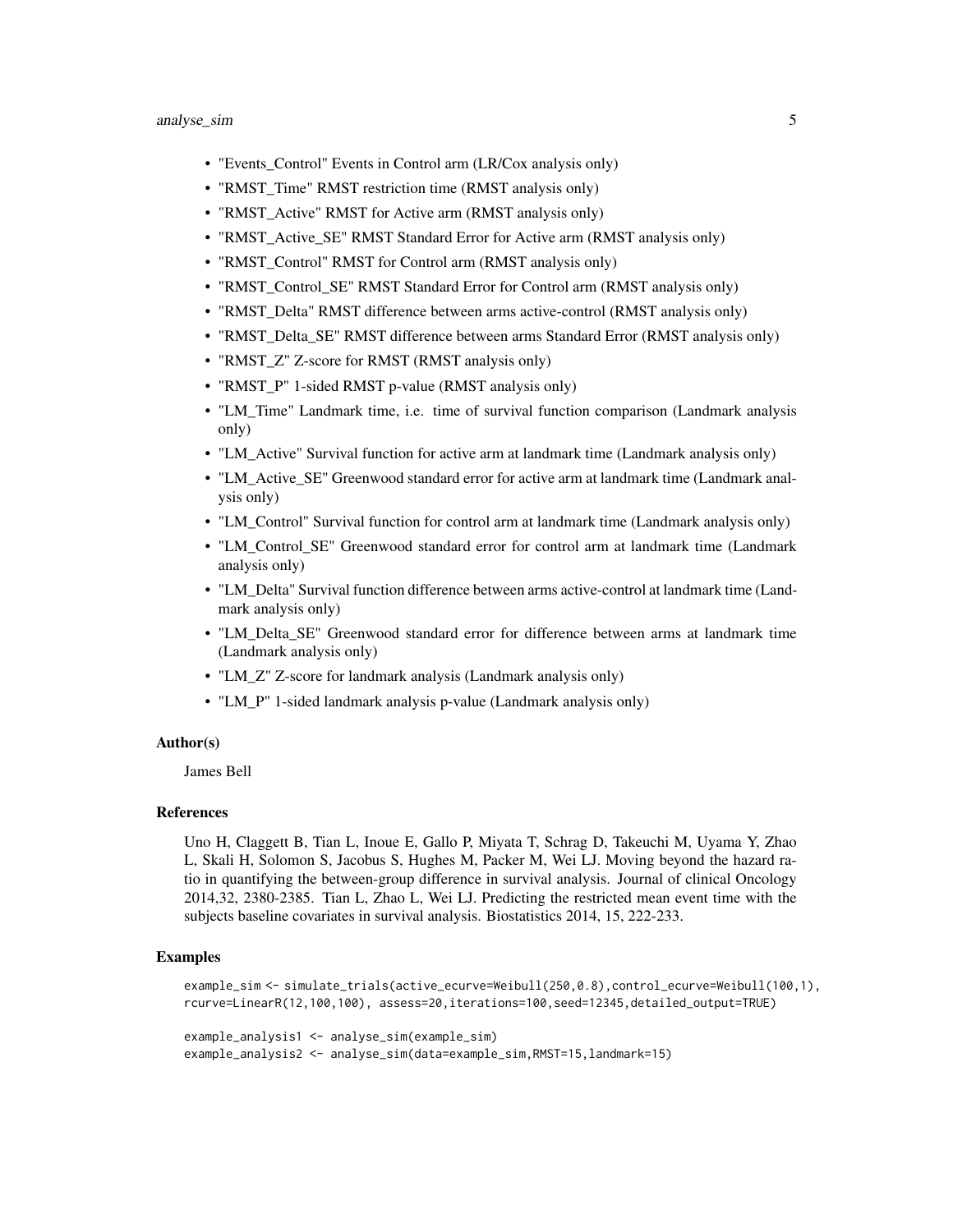```
example_strat_sim <- simulate_trials_strata(stratum_probs=c(0.5,0.5),
active_ecurve=c(Weibull(250,0.8),Weibull(100,1)), control_ecurve=Weibull(100,1),
rcurve=LinearR(12,100,100),assess=20,iterations=100,seed=12345)
```
example\_strat\_analysis <- analyse\_sim(data=example\_strat\_sim,RMST=15,landmark=15,stratum="Stratum")

#### Blank *Blank Curve constructor function*

#### Description

This creates a Curve object for a 'Blank' pseudo-distribution.

Curve objects contain all necessary information to describe a distribution, including functions and parameters describing it.

This distribution is 0 by definition for all times. It is not therefore a true probability distribution.

#### Usage

Blank()

#### Details

The blank pseudo-distribution is used for impossible events, notably where censoring is not possible/allowed.  $f(x) = 0$  $F(x) = 0$ 

#### Author(s)

James Bell

#### Examples

Blank()

createRFfunction *Method for creating a random draw function from a Curve object*

#### Description

This creates a random draw function from the Curve object

#### Usage

createRFfunction(theObject, ...)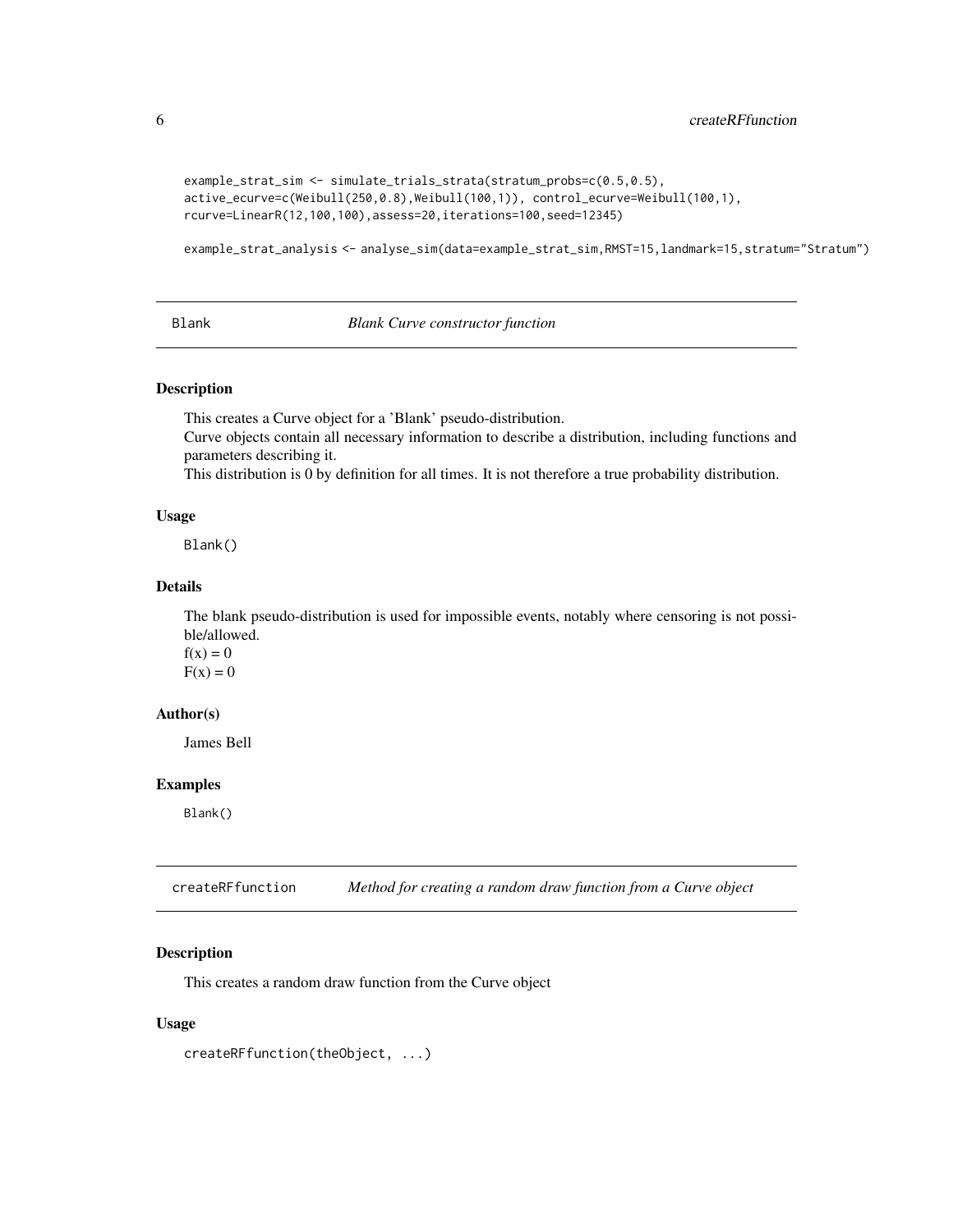#### <span id="page-6-0"></span>Arguments

| theObject | The name of the Curve Object |
|-----------|------------------------------|
| $\cdots$  | Pass-through arguments       |

### Examples

createRFfunction(Weibull(100,1))

createRFfunction,Curve-method

*Method for creating a random draw function from a Curve object*

### Description

This creates a random draw function from the Curve object

### Usage

```
## S4 method for signature 'Curve'
createRFfunction(theObject, n = "n")
```
#### Arguments

| theObject | The name of the Curve Object                                        |
|-----------|---------------------------------------------------------------------|
|           | The parameter name for the number of random draws to make. Default- |

### Examples

createRFfunction(Weibull(100,1))

Curve-class *Curve Class for defining distributions*

### Description

This class allows distributions to be defined. It contains all information needed to reproduce a distribution.

References to functions that store the PDF, CDF and random number generator. Parameters are also stored.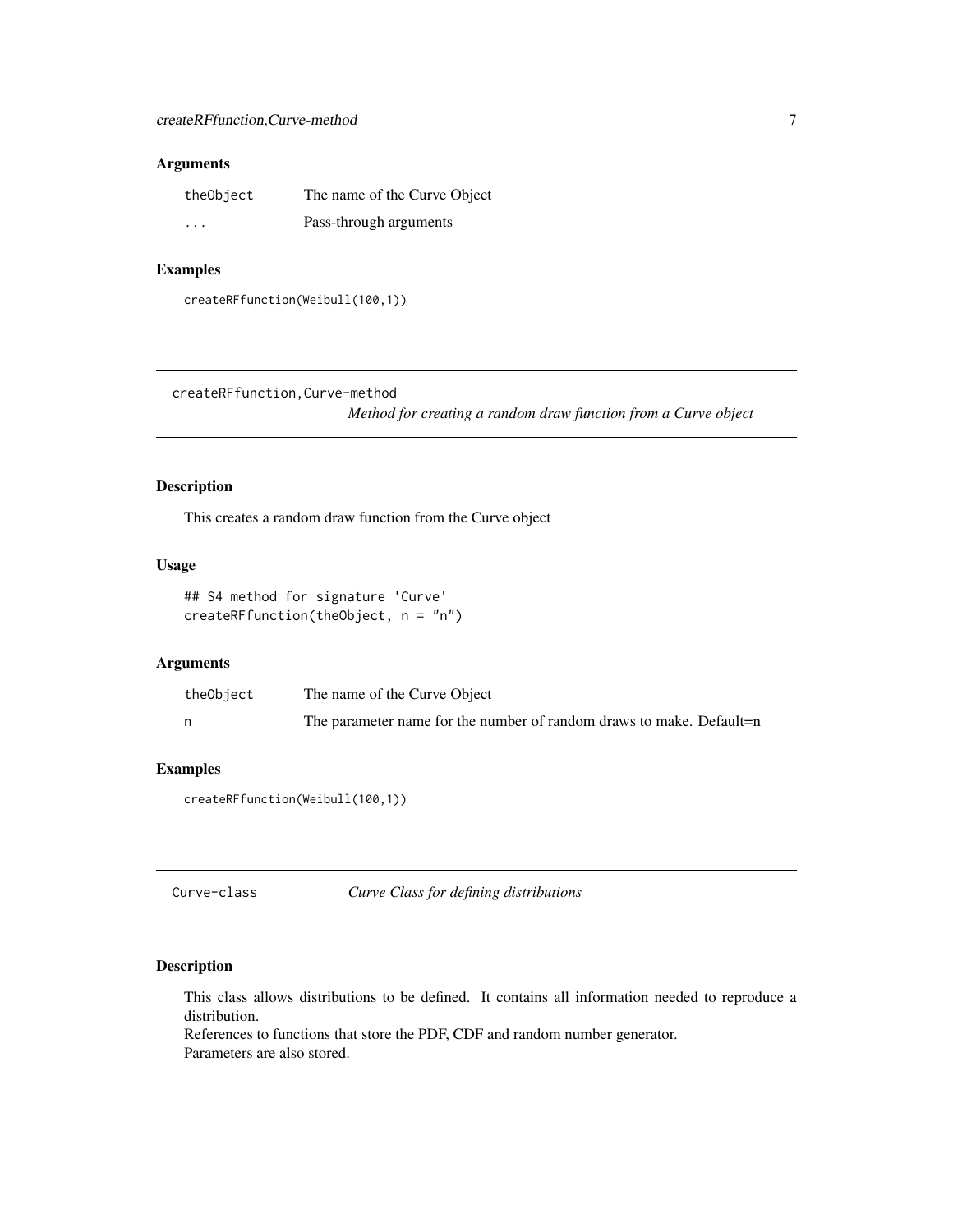#### <span id="page-7-0"></span>Slots

type Type of Curve (character). Typically the distribution name.

PDF Name of the PDF function describing the Curve.

CDF Name of the CDF function describing the Curve.

RF Name of the random generator function describing the Curve.

inverse Name of the inverse CDF function describing the Curve. Optional; set to NULL if unavailable.

paramno Number of parameters required to define the distribution.

pnames Names of parameters defining the distribution. Should be a vector of length paramno.

pvalue Values of parameters defining the distribution. Should be a list of length paramno.

#### Author(s)

James Bell

#### Examples

```
new("Curve", type="ExampleCurve", PDF="pdf_fn_name", CDF="CDF_fn_name",
 RF="random_draw_fn_name", inverse="inv_fn_name",paramno=2,pnames=c('param1','param2'),
 pvalue=list(1,2))
```
evaluateCDFfunction *Method for evaluating the CDF function for a Curve object at q*

### Description

This numerically evaluates the CDF function of the Curve object at the specified q

#### Usage

```
evaluateCDFfunction(theObject, ...)
```
#### Arguments

| theObject | The name of the Curve Object |
|-----------|------------------------------|
| $\cdots$  | Pass-through arguments       |

#### Examples

evaluateCDFfunction(Weibull(100,1),10)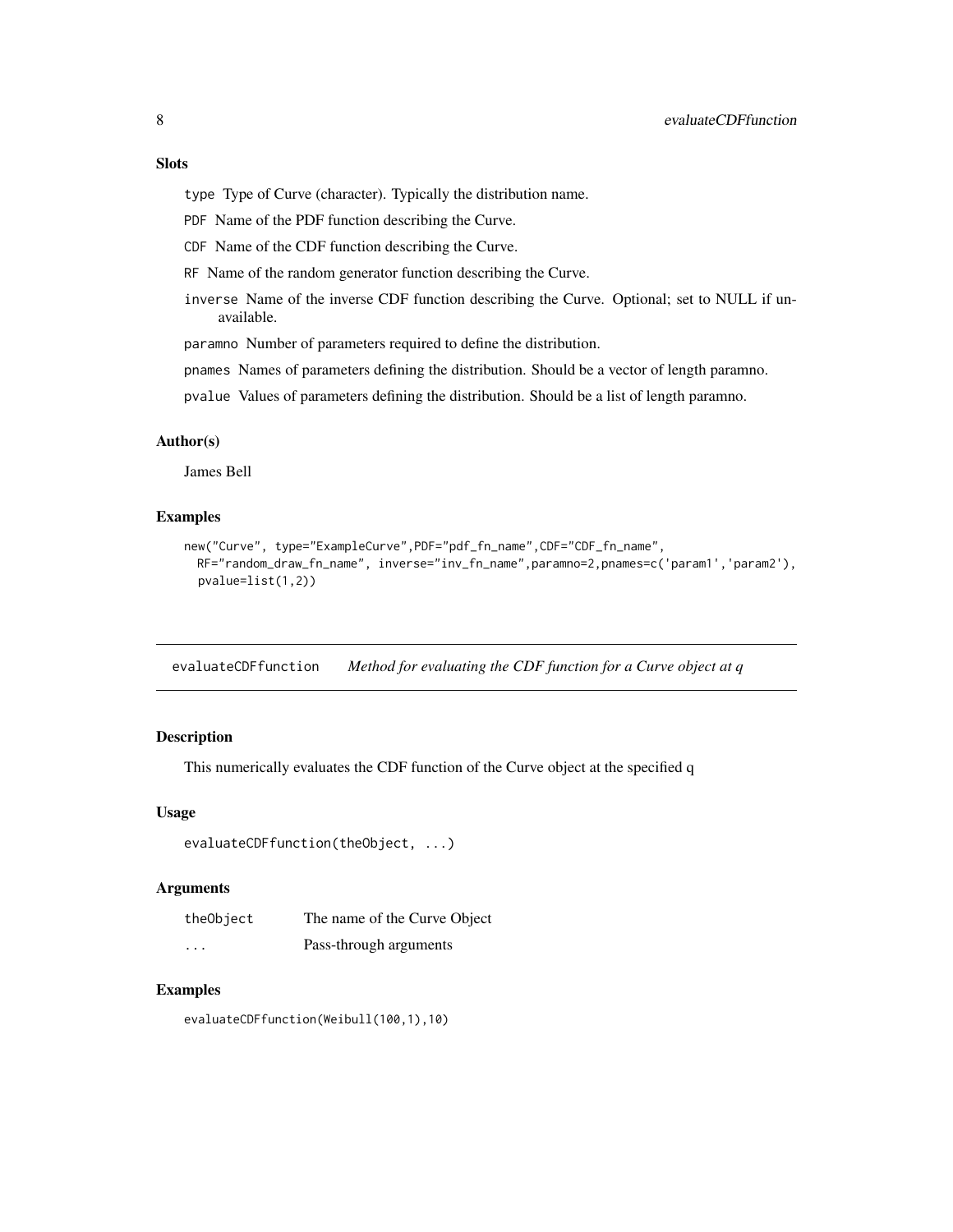<span id="page-8-0"></span>evaluateCDFfunction,Curve-method

*Method for evaluating the CDF function for a Curve object at q*

### Description

This numerically evaluates the CDF function of the Curve object at the specified q

#### Usage

```
## S4 method for signature 'Curve'
evaluateCDFfunction(theObject, q)
```
### Arguments

| theObject | The name of the Curve Object |
|-----------|------------------------------|
| - a       | The time to evaluate at      |

### Examples

evaluateCDFfunction(Weibull(100,1),10)

| evaluateInvfunction | Method for evaluating the inverse-CDF function for a Curve object at |
|---------------------|----------------------------------------------------------------------|
|                     |                                                                      |

### Description

This numerically evaluates the inverse-CDF function of the Curve object at the specified p

#### Usage

```
evaluateInvfunction(theObject, ...)
```
### Arguments

| theObject | The name of the Curve Object |
|-----------|------------------------------|
| $\cdots$  | Pass-through arguments       |

#### Examples

evaluateInvfunction(Weibull(100,1), 0.5)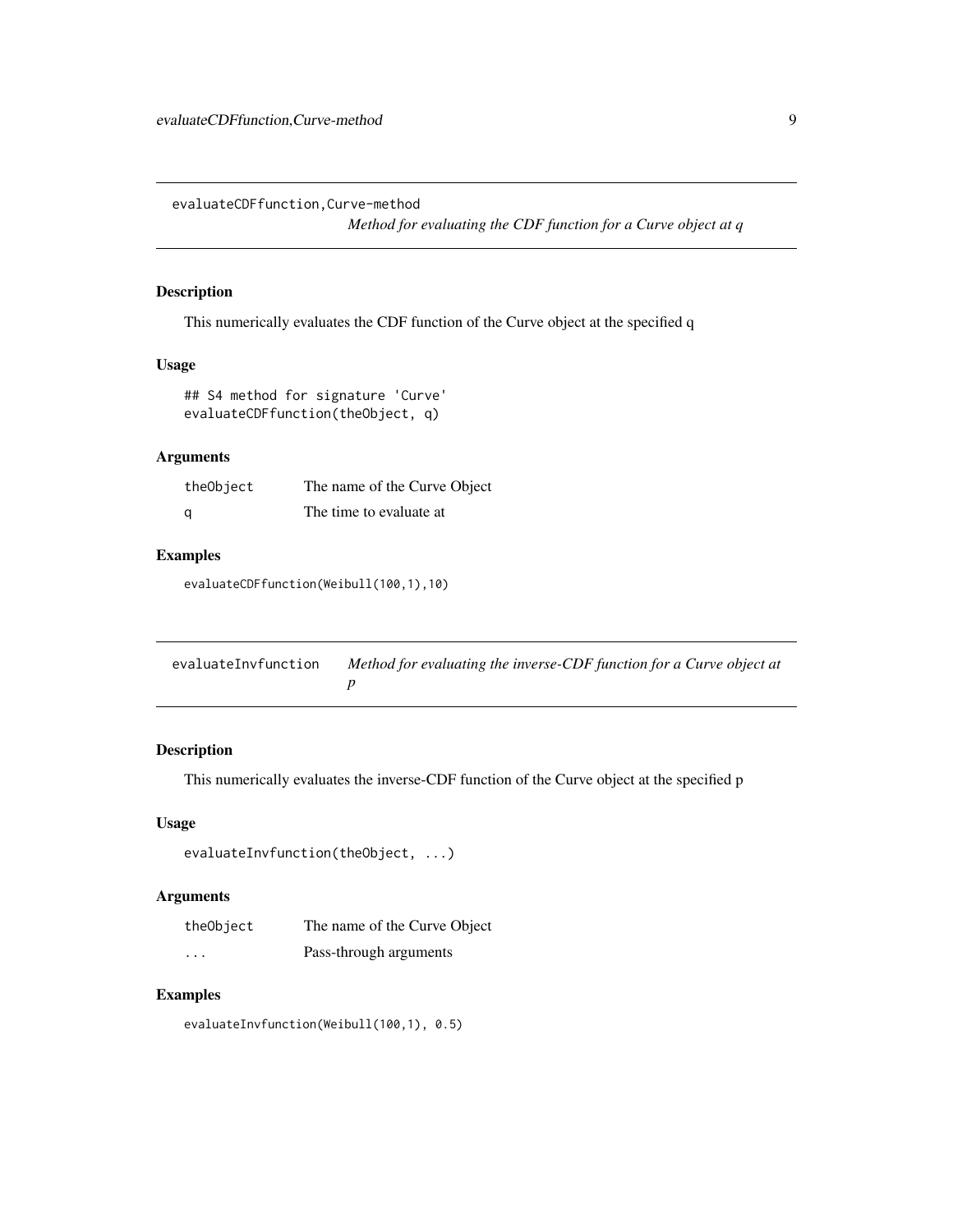<span id="page-9-0"></span>evaluateInvfunction,Curve-method

*Method for evaluating the inverse-CDF function for a Curve object at p*

#### **Description**

This numerically evaluates the inverse-CDF function of the Curve object at the specified p

#### Usage

## S4 method for signature 'Curve' evaluateInvfunction(theObject, p)

#### Arguments

| theObject | The name of the Curve Object            |
|-----------|-----------------------------------------|
| р         | The probability to evaluate the time at |

#### Examples

evaluateInvfunction(Weibull(100,1), 0.5)

event\_prediction *Event prediction using patient-level survival data and a recruitment RCurve*

### **Description**

This is a function to perform event prediction

It uses the fit\_KM\_tte\_data function to perform MLE regression of Weibull and log-normal curves to the provided survival data.

It creates an event Curve object from this, and combines it with a recruitment RCurve and an optional dropout(censoring) Curve.

Using the same numerical integration approach as nph\_curve\_trajectories it performs an unconditional event prediction.

If a conditioning time and event number (preferably also a number at risk) are provided, a conditional event prediction is also calculated.

Analytic standard errors for conditional and unconditional event numbers are provided for the whole trajectory.

SEs calculated by propagating parameter estimate errors through the integrals by the delta method and then invoking a beta-binomial distribution.

For event prediction, conditional predictions with the Conditional SE of Prediction are most accurate and appropriate.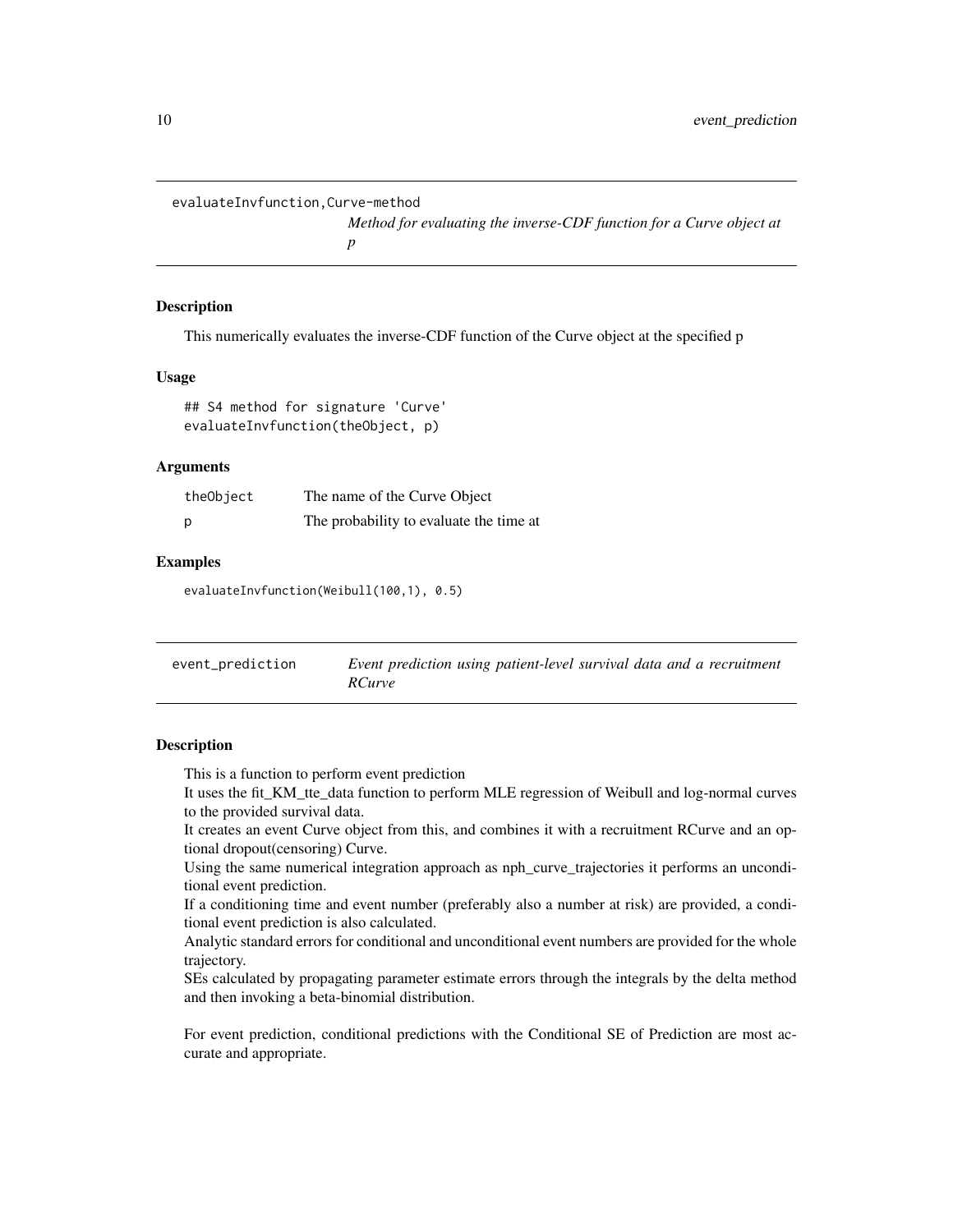Unconditional predictions should be close to conditional ones but technically relate to predictions if the trial were rerun, rather than this specific instance. Point estimates are usually very close to the unconditional ones, but the prediction intervals are typically much wider than necessary. The conditional and unconditional SEs of fitting relate to the accuracy of the estimated mean event number at a given time, rather than the spread of future observations. The conditional and unconditional SEs of prediction relate to the accuracy of prediction of future observations, and should therefore be used for event prediction. Note that the Prediction SEs are wider than the Fitting SEs as they also take into account the binomial uncertainty of events occurring (beta-binomial model). As of version 1.4.0, the 'CI' argument has been renamed 'PI', and the 'condition' argument has been removed entirely (conditioning automatically occurs if cond\_Event specified).

#### Usage

```
event_prediction(
  data,
  Time = "Time",
  Event = "Event",
  censoringOne = FALSE,
  type = c("automatic", "Exponential", "Weibull", "Lognormal"),
  rcurve,
  max_time = 100,
  dcurve = Blank(),CI = NULL,PI = 0.95,condition = NULL,
  cond_Events = NULL,
  cond_NatRisk = NULL,
  cond_Time = NULL,
  units = c("Days", "Months"),
  init = NULL,
  discountHR = 1)
```
#### Arguments

| data         | The dataframe object containing the patient-level survival data                                                                                                                         |
|--------------|-----------------------------------------------------------------------------------------------------------------------------------------------------------------------------------------|
| Time         | The column name for the times. Default is "Time"                                                                                                                                        |
| Event        | The column name for the events column ( <i>i.e.</i> the binary variable denoting events<br>vs censorings). Default is "Event"                                                           |
| censoringOne | Specify whether censoring is denoted in the Event column by a one (TRUE) or<br>zero (FALSE). Default=FALSE (censorings denoted by 0, events by 1)                                       |
| type         | Type of event curve to fit. Default is "Automatic", fitting both Weibull and Log-<br>normal curves. Alternatively accepts "Weibull", "Lognormal" or "Exponential"<br>to force the type. |
| rcurve       | Observed and/or expected recruitment distribution as an RCurve object. This<br>should typically be of PieceR type (piecewise linear recruitment).                                       |
| $max_time$   | Maximum time to predict events up to.                                                                                                                                                   |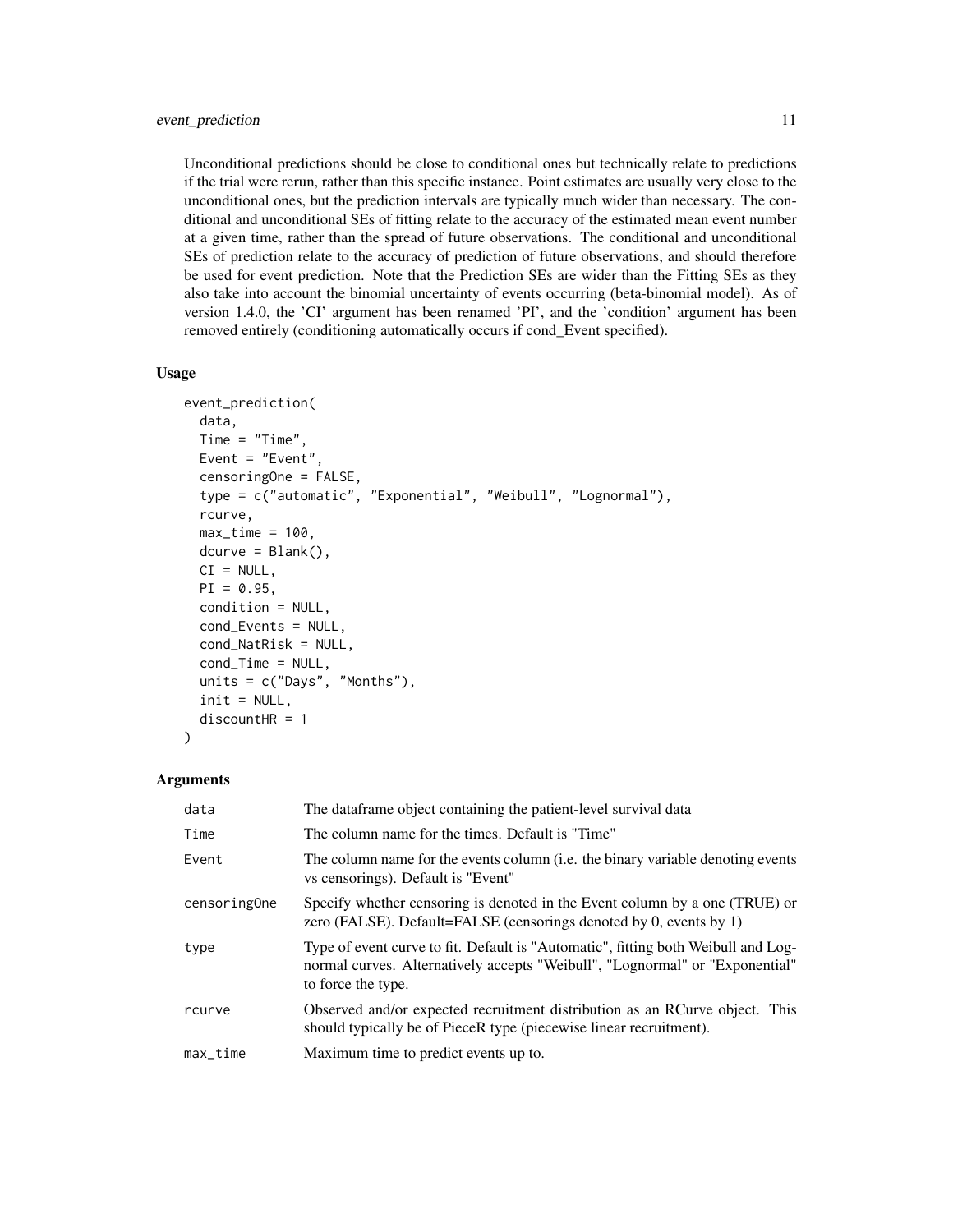| dcurve       | Dropout/censoring distribution as a Curve object. This is Blank() by default, i.e.<br>no dropout.                                                                                                                                                                                                                                                                                                                                                                                                                                                                                                                                                                                                                                                                                                                                             |  |
|--------------|-----------------------------------------------------------------------------------------------------------------------------------------------------------------------------------------------------------------------------------------------------------------------------------------------------------------------------------------------------------------------------------------------------------------------------------------------------------------------------------------------------------------------------------------------------------------------------------------------------------------------------------------------------------------------------------------------------------------------------------------------------------------------------------------------------------------------------------------------|--|
| CI           | DEPRECATED As of version 1.4.0 this argument has been renamed to 'PI'.                                                                                                                                                                                                                                                                                                                                                                                                                                                                                                                                                                                                                                                                                                                                                                        |  |
| PI           | Number between 0 and 1 for the size of prediction interval to calculate. As<br>of 1.4.0 this replaces the 'CI' argument. Default is 0.95 (95 percent prediction<br>interval).                                                                                                                                                                                                                                                                                                                                                                                                                                                                                                                                                                                                                                                                 |  |
| condition    | DEPRECATED This argument has been removed as of version 1.4.0. Specifying<br>a value for 'cond_Events' will now enable conditioned predictions.                                                                                                                                                                                                                                                                                                                                                                                                                                                                                                                                                                                                                                                                                               |  |
| cond_Events  | Number of observed events at the conditioning time to condition on. If NULL,<br>no conditioned event prediction will be performed. Default=NULL (no con-<br>ditioning). Note that if the discountHR option is used to predict adjusted event<br>numbers, it would be possible to condition on either observed or adjusted events,<br>but the observed number is required by this function.                                                                                                                                                                                                                                                                                                                                                                                                                                                    |  |
| cond_NatRisk | Number of patients at risk to condition on. Default=NULL. By default, the<br>program will estimate the number at risk assuming no censoring. It is highly<br>recommended to specify this if conditioning.                                                                                                                                                                                                                                                                                                                                                                                                                                                                                                                                                                                                                                     |  |
| cond_Time    | Time, in months, to condition on. A non-negative integer less than max_time<br>is required if conditioning is requested, i.e. cond_Events is non-NULL. Not<br>required otherwise.                                                                                                                                                                                                                                                                                                                                                                                                                                                                                                                                                                                                                                                             |  |
| units        | Units that the KM-curve is specified in. Accepts "Days", "Months". Default="Days".                                                                                                                                                                                                                                                                                                                                                                                                                                                                                                                                                                                                                                                                                                                                                            |  |
| init         | Vector of starting values for parameter values; useful if survreg experiences con-<br>vergence issues. Default=NULL (no values specified)                                                                                                                                                                                                                                                                                                                                                                                                                                                                                                                                                                                                                                                                                                     |  |
| discountHR   | Hazard ratio for discounting events e.g. used to predict adjudicated events from<br>unadjudicated data where patients remain 'at risk' after an event is adjudicated<br>not to have occurred. Values below 1 indicate fewer events will occur than<br>predicted by the curve-fitting. When a discountHR is user-specified (i.e. not<br>1), conditioning event numbers need to be specified in terms of observed val-<br>ues, and not adjusted ones. Note that changing this argument is only allowed<br>if type="Weibull" since log-normal curves are not compatible with proportional<br>hazards. If patients become not at risk following a failed adjudication (i.e. re-<br>moved from study), do not use this argument and instead adjust the output event<br>numbers by the required factor. Default=1 (No discounting for adjudication) |  |

#### Value

Returns a list object with the prediction ecurve (after adjustments for unit, discountHR), dcurve, rcurve, required PI, original fitted ecurve parameters (before adjustments) and a summary table with one row per month up to max\_time containing the following columns:

- "Assessment\_Time"Time of assessment.
- "Patients"Number of patients recruited by the assessment time.
- "Predicted\_Events"Number of events unconditionally predicted at the assessment time.
- "SE\_Fitting"SE of the estimate of the fitted mean. Note that this corresponds to the accuracy of the estimate of the underlying parameter, not future observed event numbers.
- "SE\_Prediction"SE of event prediction.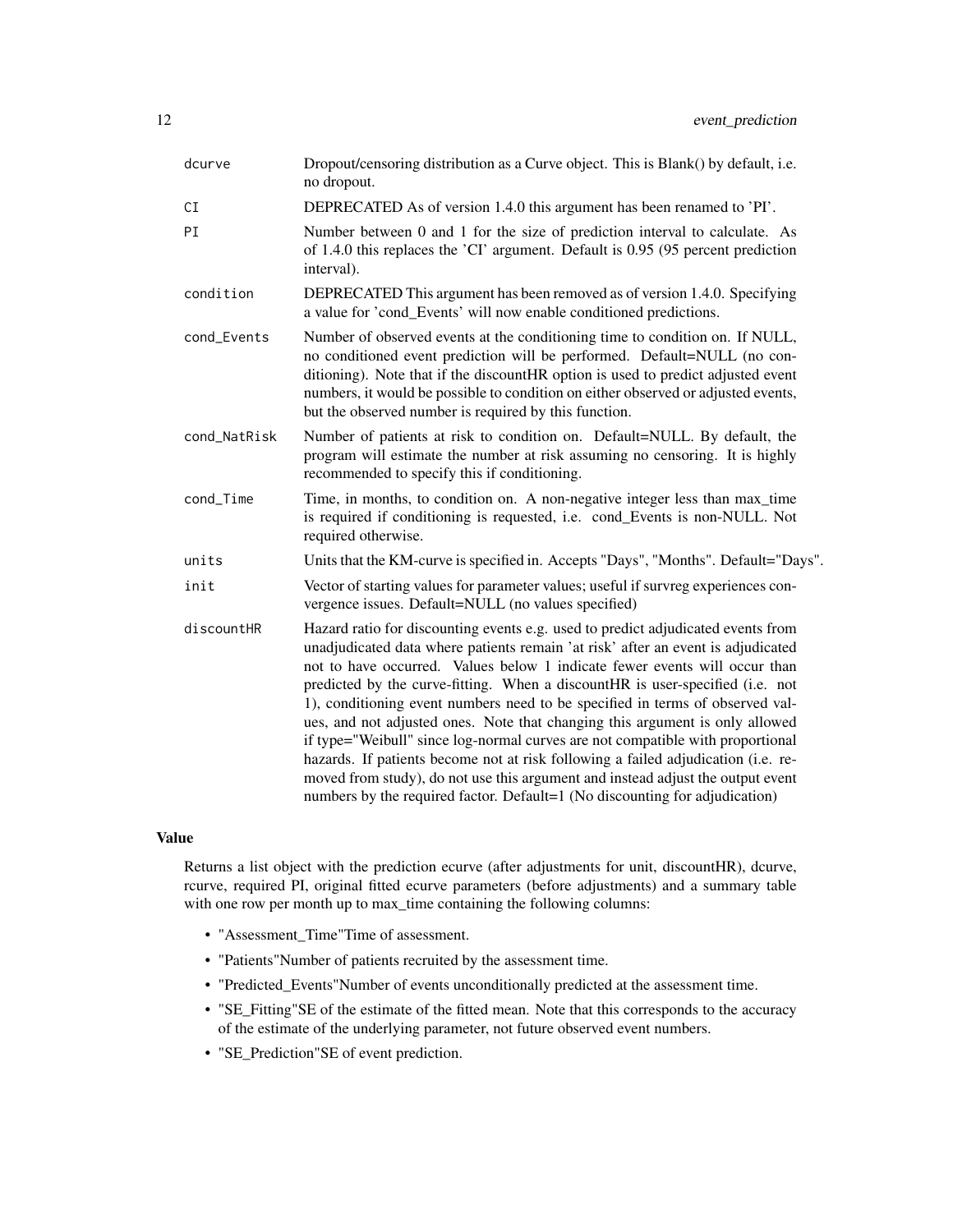- <span id="page-12-0"></span>• "Prediction\_Lower"Lower bound of X percent interval of unconditional event prediction, where  $X$  is the 'PI' argument. This PI is based on the quantiles of the beta-binomial distribution and so is discrete and asymmetric.
- "Prediction Upper"Upper bound of X percent interval of unconditional event prediction, where X is the 'PI' argument. This PI is based on the quantiles of the beta-binomial distribution and so is discrete and asymmetric.
- "Conditioned\_Events"Number of events conditionally predicted at the assessment time (Column present only if conditioning specified).
- "Cond\_SE\_Fitting"SE of the estimate of the fitted conditional mean. Note that this corresponds to the accuracy of the estimate of the underlying parameter, not future observed event numbers (Column present only if conditioning specified).
- "Cond\_SE\_Prediction"SE of the conditional event prediction (Column present only if conditioning specified).
- "Cond\_Prediction\_Lower"Lower bound of X percent interval of conditional event prediction, where X is the 'PI' argument. This PI is based on the quantiles of the beta-binomial distribution and so is discrete and asymmetric.
- "Cond\_Prediction\_Upper"Upper bound of X percent interval of conditional event prediction, where X is the 'PI' argument. This PI is based on the quantiles of the beta-binomial distribution and so is discrete and asymmetric.

#### Author(s)

James Bell

#### References

Bell J, unpublished work.

#### Examples

```
recruit <- PieceR(matrix(c(rep(1,12),10,15,25,30,45,60,55,50,65,60,55,30),ncol=2),1)
trial_short <- simulate_trials(active_ecurve=Weibull(50,0.8),control_ecurve=Weibull(50,0.8),
rcurve=recruit, assess=10,iterations=1,seed=12345,detailed_output=TRUE)
```

```
predictions <- event_prediction(data=trial_short, Event="Censored", censoringOne=TRUE,
type="Weibull", rcurve=recruit, max_time=60, cond_Events=49, cond_NatRisk=451,
cond_Time=10, units="Months")
```
event\_prediction\_KM *Event prediction using a lifetable and a recruitment RCurve*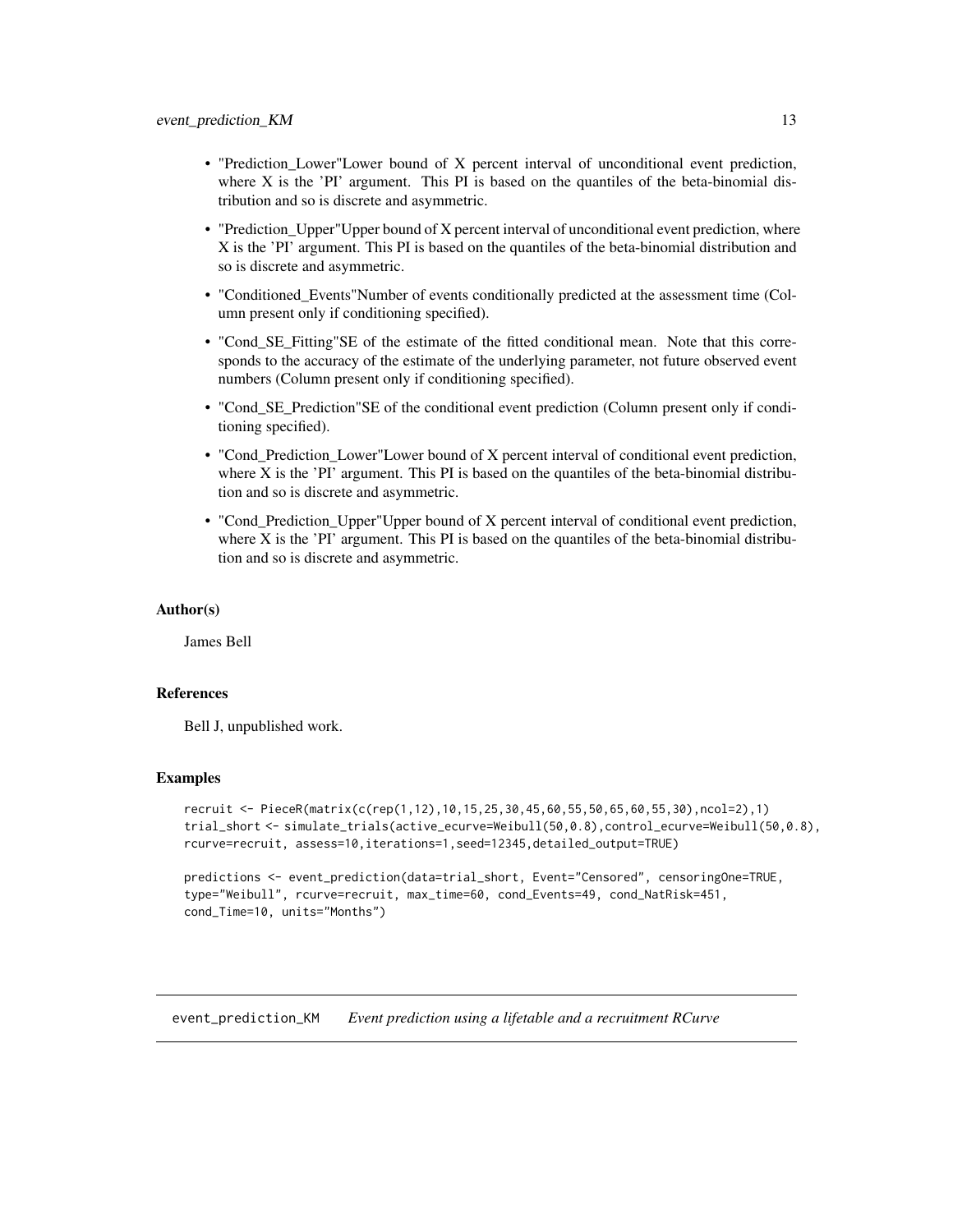#### Description

This is a function to perform event prediction using summary-level data. As of 1.4.0 this function is deprecated as event\_prediction gives improved accuracy.

It uses the fit\_KM function to perform non-linear regression of Weibull and log-normal curves to the provided survival data.

It creates an event Curve object from this, and combines it with a recruitment RCurve and an optional dropout(censoring) Curve.

Using the same numerical integration approach as nph\_curve\_trajectories it performs an unconditional event prediction.

If a conditioning time, event number (and preferably number at risk) are provided, a conditional event prediction is also calculated.

#### Usage

```
event_prediction_KM(
 KMcurve,
  Survival = "Survival",
 Time = "Time",
 weighting = FALSE,
 Weights = "Weights",
 Weight_power = 1,
  rcurve,
 max_time = 100,
  dcurve = Blank(),
  type = c("automatic", "Weibull", "Lognormal", "Exponential"),
  startbeta = 1,
  startsigma = 1,
  condition = FALSE,
  cond_{\text{Events}} = 0,
  cond_NatRisk = NULL,
  condTime = 0,
  units = c("Days", "Months"),
  discountHR = 1\lambda
```
#### Arguments

| KMcurve   | The dataframe object containing the survival data                                                                          |
|-----------|----------------------------------------------------------------------------------------------------------------------------|
| Survival  | The column name for the survival function ( <i>i.e.</i> the probabilities). Default is<br>"Survival"                       |
| Time      | The column name for the times. Default is "Time" Alternatively accepts "Weibull"<br>or "Lognormal" to force the type.      |
| weighting | Boolean for whether to use weighting. Default=TRUE as it greatly improves<br>curve fitting.                                |
| Weights   | Name of Weights column. Default="Weights". Optional if weighting=FALSE.<br>Recommended to use number at risk or remaining. |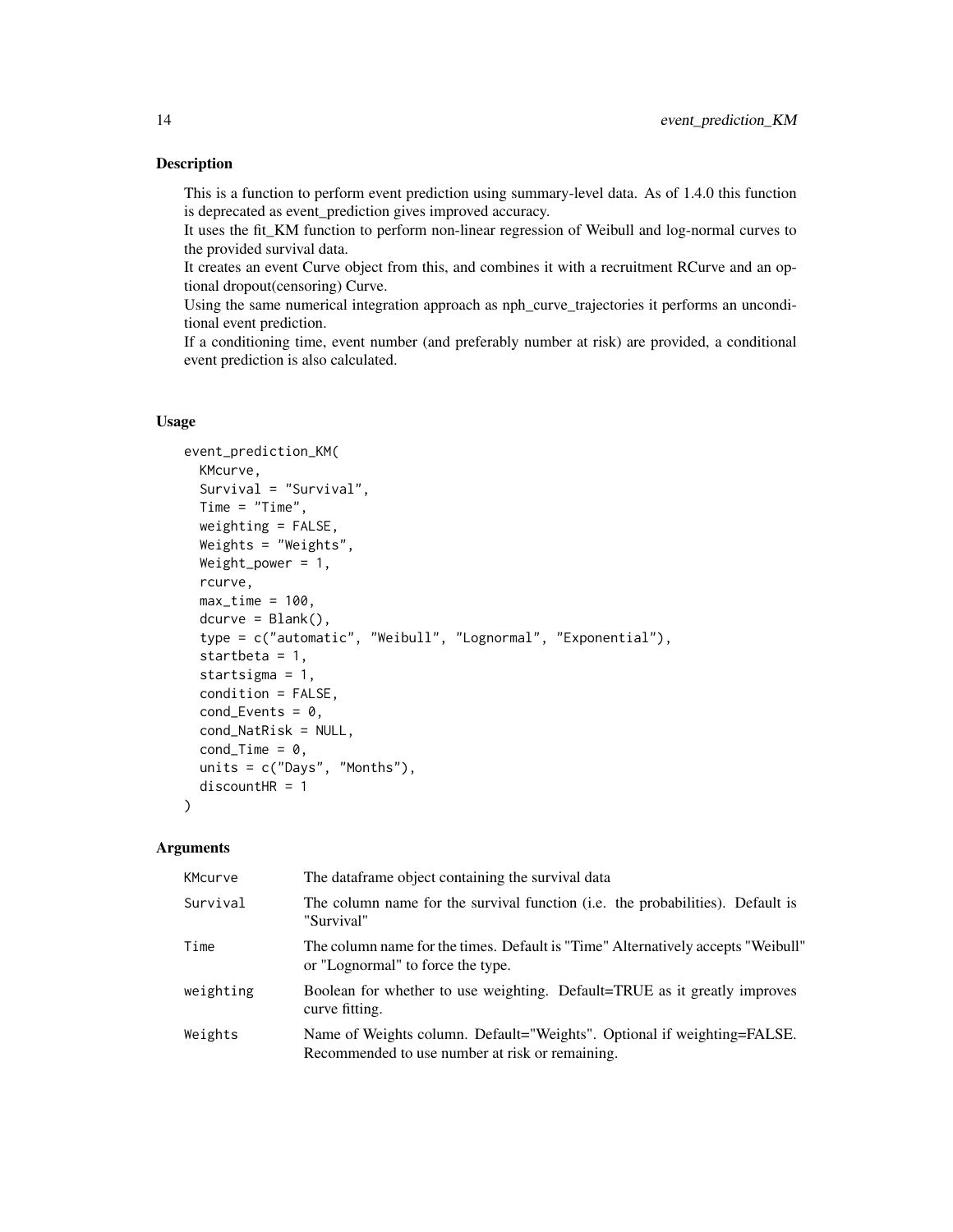| Weight_power | Power to raise the weights to. Useful in large trials to give added weight to later<br>points where numbers may still be high. Default=1 (Use weights as specified).                                                                                                                                                                                                                                                                                            |
|--------------|-----------------------------------------------------------------------------------------------------------------------------------------------------------------------------------------------------------------------------------------------------------------------------------------------------------------------------------------------------------------------------------------------------------------------------------------------------------------|
| rcurve       | Observed and/or expected recruitment distribution as an RCurve object. This<br>should typically be of PieceR type (piecewise linear recruitment).                                                                                                                                                                                                                                                                                                               |
| $max_time$   | Maximum time to predict events up to.                                                                                                                                                                                                                                                                                                                                                                                                                           |
| dcurve       | Dropout/censoring distribution as a Curve object. This is Blank() by default, i.e.<br>no dropout.                                                                                                                                                                                                                                                                                                                                                               |
| type         | Type of event curve to fit. Default is "Automatic", fitting both Weibull and Log-<br>normal curves.                                                                                                                                                                                                                                                                                                                                                             |
| startbeta    | Starting value for the Weibull beta (shape) parameter to be used in the non-linear<br>regression. Default=1 (exponential).                                                                                                                                                                                                                                                                                                                                      |
| startsigma   | Starting value for the Lognormal sigma (sd) parameter to be used in the non-<br>linear regression. Default=1.                                                                                                                                                                                                                                                                                                                                                   |
| condition    | Boolean whether to also do a conditional event prediction. Default=FALSE<br>Note that If all conditioning options are left as defaults, conditioned calculation<br>will equal the unconditional one.                                                                                                                                                                                                                                                            |
| cond_Events  | Number of events to condition on. Default=0. Optional unless condition=TRUE.                                                                                                                                                                                                                                                                                                                                                                                    |
| cond_NatRisk | Number of patients at risk to condition on. By default, the program will estimate<br>the number at risk assuming no censoring. It is highly recommended to specify<br>this if conditioning. Default=NULL(takes value of N - cond_Events). Optional<br>unless condition=TRUE.                                                                                                                                                                                    |
| cond_Time    | Time, in months, to condition on. Default=0. Optional unless condition=TRUE.                                                                                                                                                                                                                                                                                                                                                                                    |
| units        | Units that the KM-curve is specified in. Accepts "Days", "Months". Default="Days".                                                                                                                                                                                                                                                                                                                                                                              |
| discountHR   | Hazard ratio for discounting events e.g. used to predict adjudicated events from<br>unadjudicated data where patients remain 'at risk' after an event is adjudicated<br>not to have occurred. Values below 1 indicate fewer events will occur than<br>predicted by the curve-fitting. Note that changing this argument is only allowed<br>if type="Weibull" since log-normal curves are not compatible with proportional<br>hazards. Default=1 (No discounting) |

### Value

Returns a list object with the fitted ecurve, the dcurve, the rcurve, the fitting details, and a summary table with one row per month up to max\_time containing the following columns:

- "Time"Time of assessment.
- "Patients"Number of patients recruited by the assessment time.
- "Predicted\_Events"Number of events unconditionally predicted at the assessment time.
- "Conditioned\_Events"Number of events unconditionally predicted at the assessment time (Column present only if conditioning specified).

### Author(s)

James Bell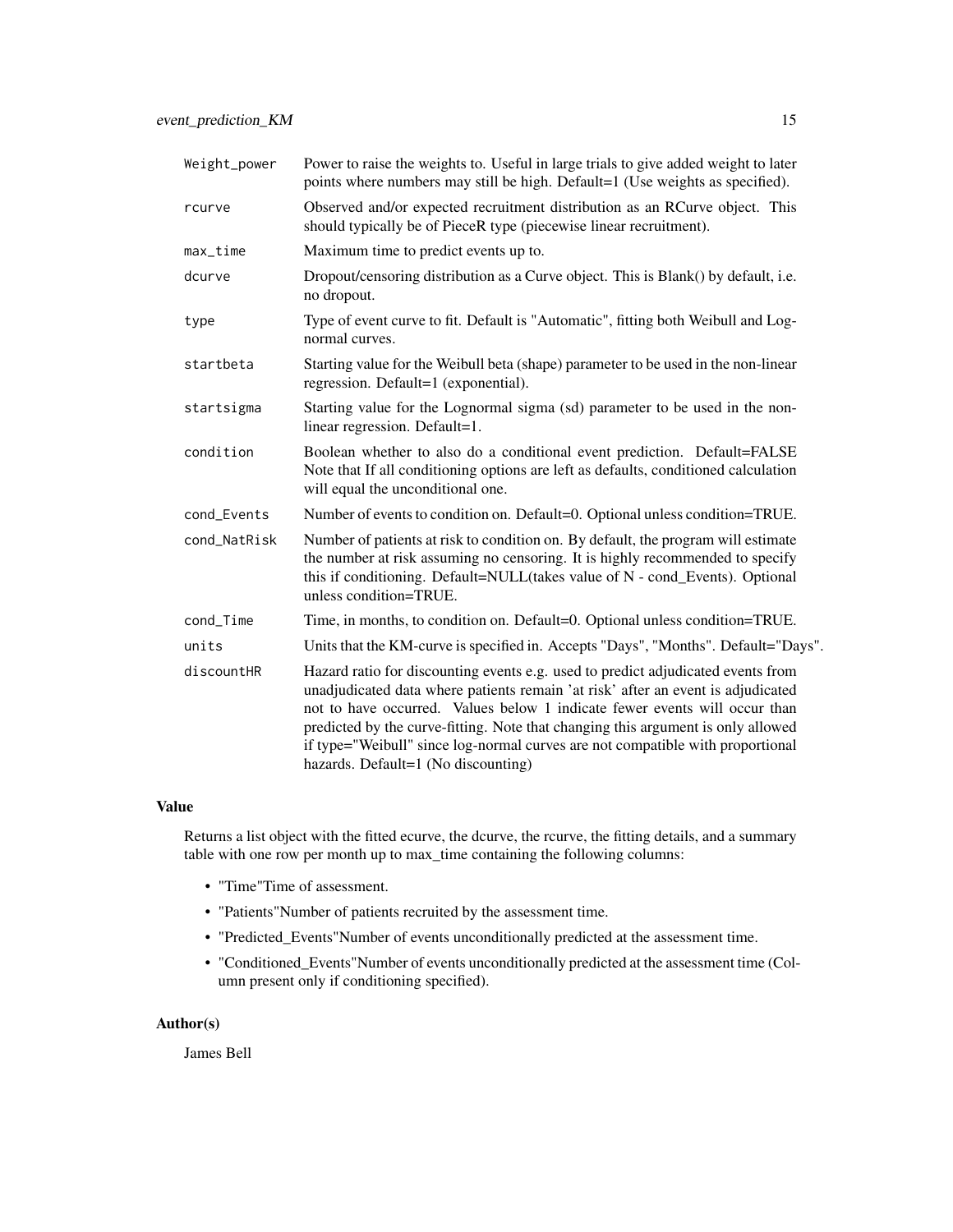#### Examples

```
recruit <- PieceR(matrix(c(rep(1,12),10,15,25,30,45,60,55,50,65,60,55,30),ncol=2),1)
example_data_short <- simulate_trials(active_ecurve=Weibull(50,0.8),control_ecurve=Weibull(50,0.8),
rcurve=recruit, assess=10,iterations=1,seed=12345,detailed_output=TRUE)
```

```
library(survival)
```

```
temp1 <- summary(survfit(Surv(example_data_short[,"Time"],1-example_data_short[,"Censored"])~ 1,
error="greenwood"))
out1 <- cbind(temp1$time,temp1$n.risk,temp1$surv,temp1$std.err)
out1 <- rbind(c(0,out1[1,2],1,0),out1)
colnames(out1) <- c("Time","NAR","Survival","Std.Err")
x1 <- ceiling(max(out1[,"Time"]))
example_lifetable <- out1[findInterval(0:x1,out1[,"Time"]),]
example_lifetable[,"Time"] <- 0:x1
```

```
event_prediction_KM(KMcurve=example_lifetable, weighting=TRUE, Weights="NAR", rcurve=recruit,
max_time=60, type="automatic", condition=TRUE, cond_Events=49, cond_NatRisk=451, cond_Time=10,
units="Months")
```
Exponential *Exponential Curve constructor function*

### Description

This creates a Curve object for a Exponential distribution.

Curve objects contain all necessary information to describe a distribution, including functions and parameters describing it.

Parameterisation follows that used by pexp etc. Note that lambda = 1/alpha from the Weibull constructor. See Details for more information on parameterisation.

#### Usage

Exponential(lambda)

#### Arguments

lambda Rate parameter for Exponential distribution.

### Details

The exponential distribution has parameterisation:  $f(x) =$ lambda e $\wedge$ (- lambda x)  $F(x) = 1 - e^{\Lambda}(- \lambda)$ 

#### Author(s)

James Bell

<span id="page-15-0"></span>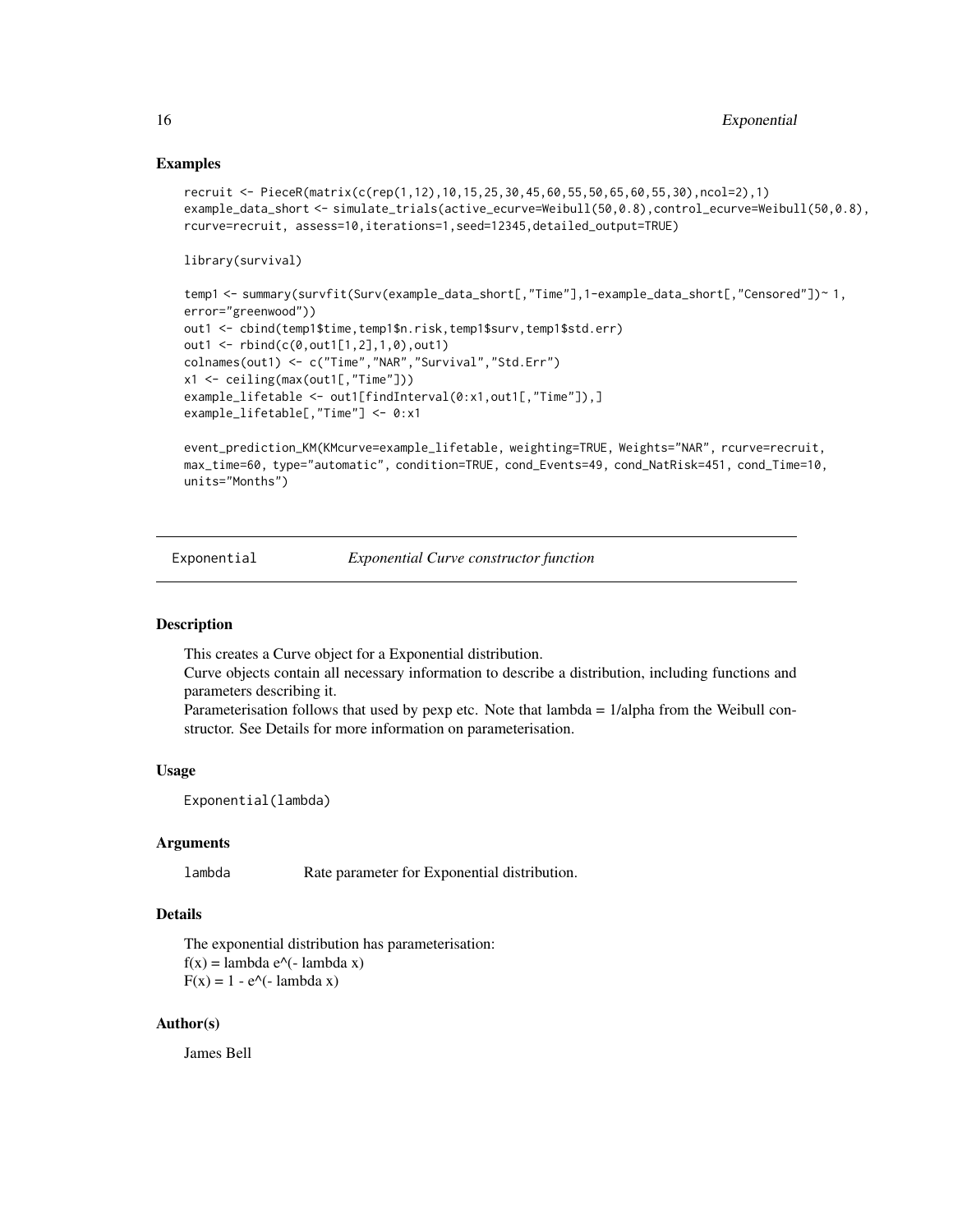#### <span id="page-16-0"></span> $fit\_KM$  17

#### Examples

Exponential(0.01)

fit\_KM *Fit Weibull, Log-Normal or Exponential survival curves to Kaplan Meier estimates*

### Description

This is a function to fit Weibull and log-normal curves to Survival data in life-table form using nonlinear regression.

By default it fits both, then picks the best fit based on the lowest (un)weighted residual sum of squares.

Alternatively, just one shape may be fitted, by changing the 'type' argument to either "Weibull" or "Lognormal". Weighted or unweighted fitting are possible. In general, weighted fitting using the number at risk as the weights seems to work best.

This function is primarily used by event\_prediction function, but also useful for general KM curve fitting.

One useful aspect of this is for fitting the 'inverse KM', where drop-outs are events, while events and 'time-outs' are censored. This allows for finding a suitable parameterisation for the censoring curve.

Primary advantage over likelihood-based methods is ability to use aggregated, rather than patientlevel data. Primary disadvantage is that the covariance matrix is unusable due to strong correlation between the input data points going into the regression.

#### Usage

```
fit_KM(
 KMcurve,
  Survival = "Survival",
  Time = "Time",
  type = c("automatic", "Weibull", "Lognormal", "Exponential"),
  weighting = TRUE,
  Weights = "Weights",
  Weight_power = 1,
  startbeta = 1,
  startsigma = 1
\lambda
```
#### Arguments

| KMcurve  | The data frame object containing the survival data in lifetable form                                 |
|----------|------------------------------------------------------------------------------------------------------|
| Survival | The column name for the survival function ( <i>i.e.</i> the probabilities). Default is<br>"Survival" |
| Time     | The column name for the times. Default is "Time"                                                     |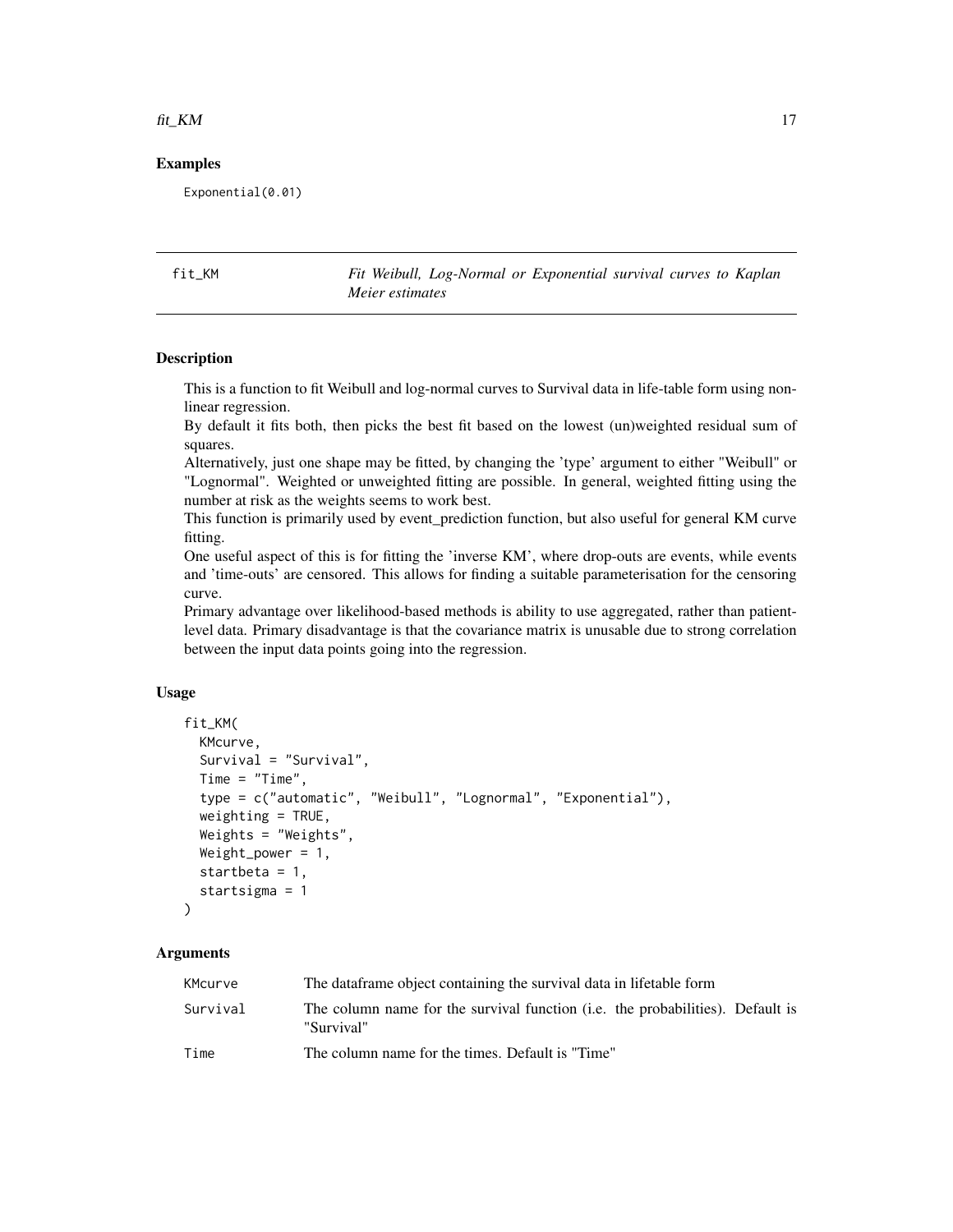| type         | Type of event curve to fit. Default is "Automatic", fitting both Weibull and Log-<br>normal curves. Alternatively accepts "Weibull", "Lognormal" or "Exponential"<br>to force the type. |
|--------------|-----------------------------------------------------------------------------------------------------------------------------------------------------------------------------------------|
| weighting    | Boolean for whether to use weighting. Default=TRUE as it greatly improves<br>curve fitting.                                                                                             |
| Weights      | Name of Weights column. Default="Weights". Optional if weighting=FALSE.<br>Recommended to use number at risk or remaining.                                                              |
| Weight_power | Power to raise the weights to. Useful in large trials to give added weight to later<br>points where numbers may still be high. Default=1 (Use weights as specified)                     |
| startbeta    | Starting value for the Weibull beta (shape) parameter to be used in the non-linear<br>regression. Default=1 (exponential).                                                              |
| startsigma   | Starting value for the Lognormal sigma (sd) parameter to be used in the non-<br>linear regression. Default=1.                                                                           |
|              |                                                                                                                                                                                         |

#### Value

Returns a 3-item list providing information needed to define a Curve object:

- "Item 1"The type of Curve object fitted.
- "Item 2"A list of fitted parameters for the curve type.
- "Item 3"A placeholder vector of NAs where the covariance-matrix parameters should be.
- "Item 4"A data frame containing the goodness of fit metrics for each curve type.

#### Author(s)

James Bell

#### Examples

```
recruit <- PieceR(matrix(c(rep(1,12),10,15,25,30,45,60,55,50,65,60,55,30),ncol=2),1)
example_data_short <- simulate_trials(active_ecurve=Weibull(50,0.8),
control_ecurve=Weibull(50,0.8), rcurve=recruit,assess=10,iterations=1,seed=12345,
detailed_output=TRUE)
```
library(survival)

```
temp1 <- summary(survfit(Surv(example_data_short[,"Time"],1-example_data_short[,"Censored"])~ 1,
error="greenwood"))
out1 <- cbind(temp1$time,temp1$n.risk,temp1$surv,temp1$std.err)
out1 <- rbind(c(0,out1[1,2],1,0),out1)
colnames(out1) <- c("Time","NAR","Survival","Std.Err")
x1 <- ceiling(max(out1[,"Time"]))
example_lifetable <- out1[findInterval(0:x1,out1[,"Time"]),]
example_lifetable[,"Time"] <- 0:x1
```
fit\_KM(KMcurve=example\_lifetable,Survival="Survival",Time="Time",Weights="NAR",type="automatic")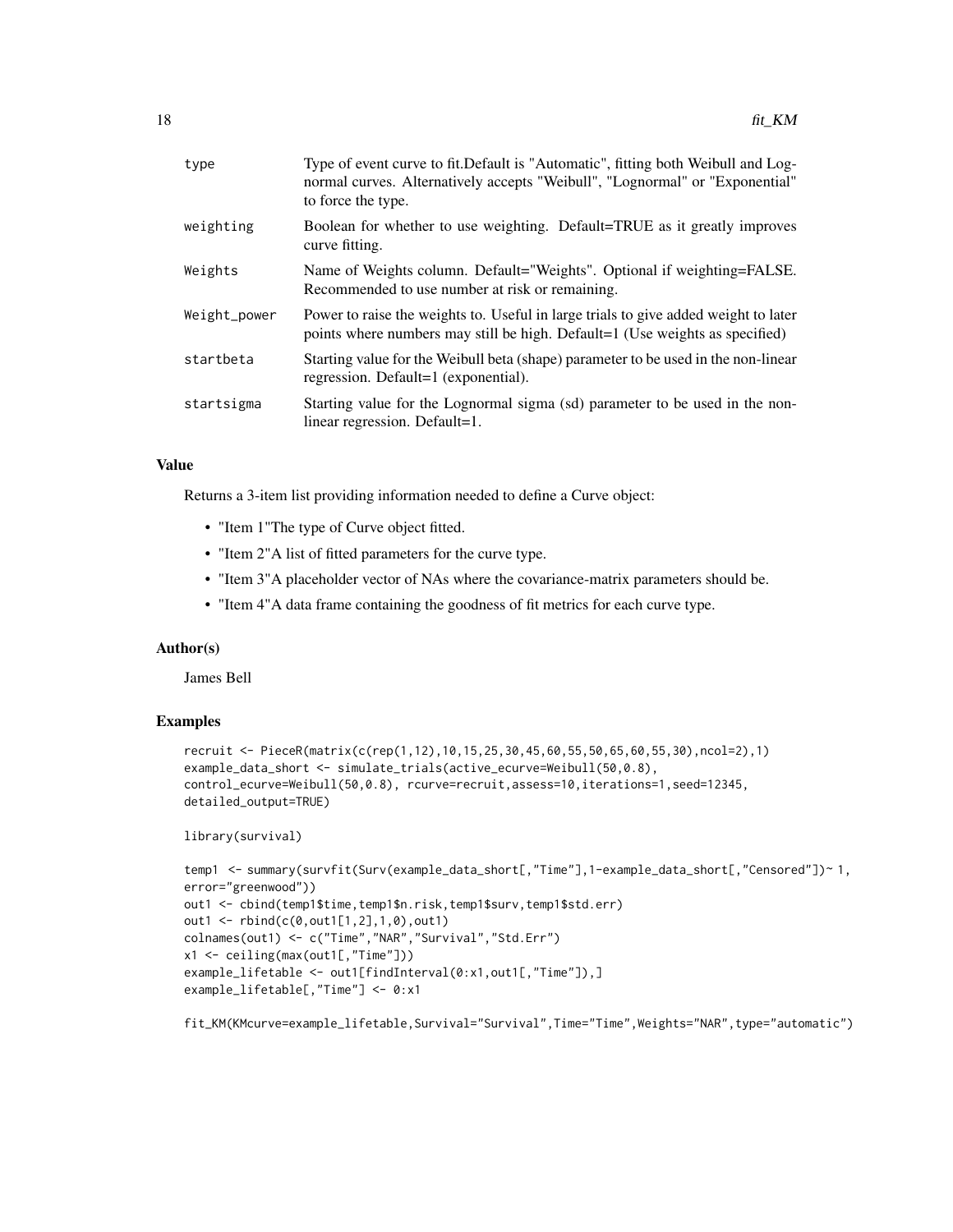<span id="page-18-0"></span>fit\_tte\_data *Fit Weibull, Log-Normal or Exponential survival curves to patientlevel time-to-event data*

#### Description

This is a function to fit Weibull and log-normal curves to patient-level Survival data using maximum likelihood estimation.

By default it fits both, then picks the best fit based on the log-likelihood (and implicitly the AIC). Alternatively, just one shape may be fitted, by changing the 'type' argument to either "Weibull" or "Lognormal". This function is primarily used by event\_prediction\_data function, but also useful for general Survival function curve fitting.

One useful aspect of this is for fitting the 'inverse KM', where drop-outs are events, while events and 'time-outs' are censored. This allows for finding a suitable parameterisation for the censoring curve.

Where patient-level data is available, this function will typically perform substantially better than fit\_KM, with lower variability of point estimates (and more accurate quantification of it).

### Usage

```
fit_tte_data(
  data,
  Time = "Time",
 Event = "Event",
  censoringOne = FALSE,
  type = c("automatic", "Weibull", "Lognormal", "Exponential"),
  init = NULL
)
```
### Arguments

| data         | The dataframe object containing the patient-level survival data                                                                                                          |
|--------------|--------------------------------------------------------------------------------------------------------------------------------------------------------------------------|
| Time         | The column name for the times. Default is "Time"                                                                                                                         |
| Event        | The column name for the events column ( <i>i.e.</i> the binary variable denoting events<br>vs censorings). Default is "Event"                                            |
| censoringOne | Specify whether censoring is denoted in the Event column by a one (TRUE) or<br>zero (FALSE). Default=FALSE (censorings denoted by 0, events by 1)                        |
| type         | Type of event curve to fit. Default is "Automatic", fitting both Weibull and Log-<br>normal curves. Alternatively accepts "Weibull" or "Lognormal" to force the<br>type. |
| init         | Vector of starting values for parameter values; useful if survreg experiences con-<br>vergence issues. Default=NULL (no values specified)                                |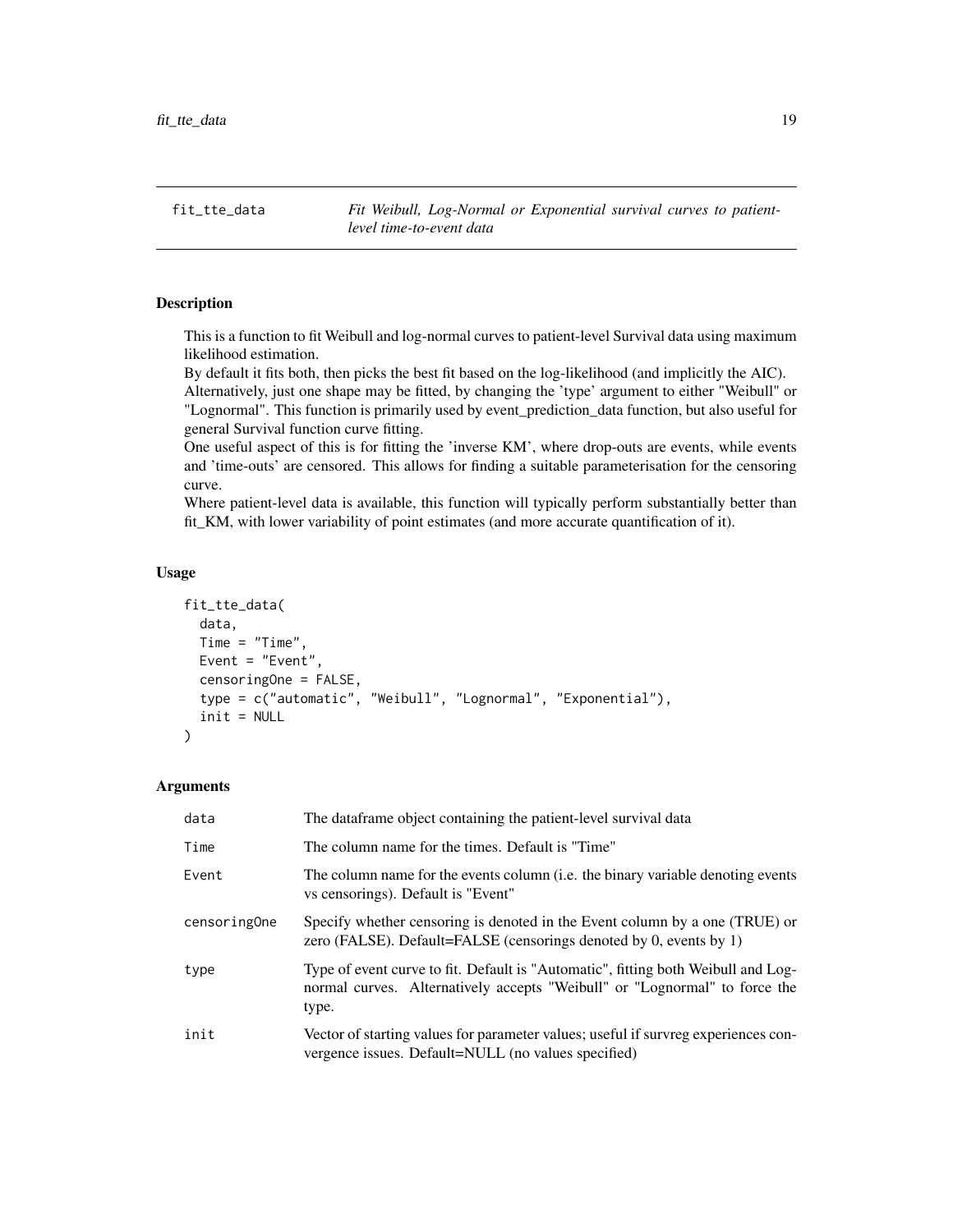<span id="page-19-0"></span>Returns a 3-item list providing information needed to define a Curve object:

- "Item 1"The type of Curve object fitted.
- "Item 2"A list of fitted parameters for the curve type.
- "Item 3"A vector containing the covariance-matrix parameters for the curve type.
- "Item 4"A data frame containing the goodness of fit metrics for each curve type.

#### Author(s)

James Bell

#### Examples

```
recruit <- PieceR(matrix(c(rep(1,12),10,15,25,30,45,60,55,50,65,60,55,30),ncol=2),1)
example_data <- simulate_trials(active_ecurve=Weibull(50,0.8),control_ecurve=Weibull(50,0.8),
rcurve=recruit, assess=10,iterations=1,seed=12345,detailed_output=TRUE)
```
fit\_tte\_data(data=example\_data,Time="Time",Event="Censored",censoringOne=TRUE,type="automatic")

frontierpower *Calculate Frontier power from number of events*

### Description

Calculate Frontier power from number of events

#### Usage

```
frontierpower(
  events,
 HR,
 Eratio,
 Rratio = 1,
  startpower = 0.5,
  alpha1 = 0.025,
 HRbound = 1,
  iter = 10
\lambda
```
### Arguments

| events | Number of events.                                                             |
|--------|-------------------------------------------------------------------------------|
| HR.    | Hazard Ratio. Values below 1 indicate a benefit to the active arm vs control. |
| Eratio | Event ratio.                                                                  |
| Rratio | Randomisation ratio. Default=1.                                               |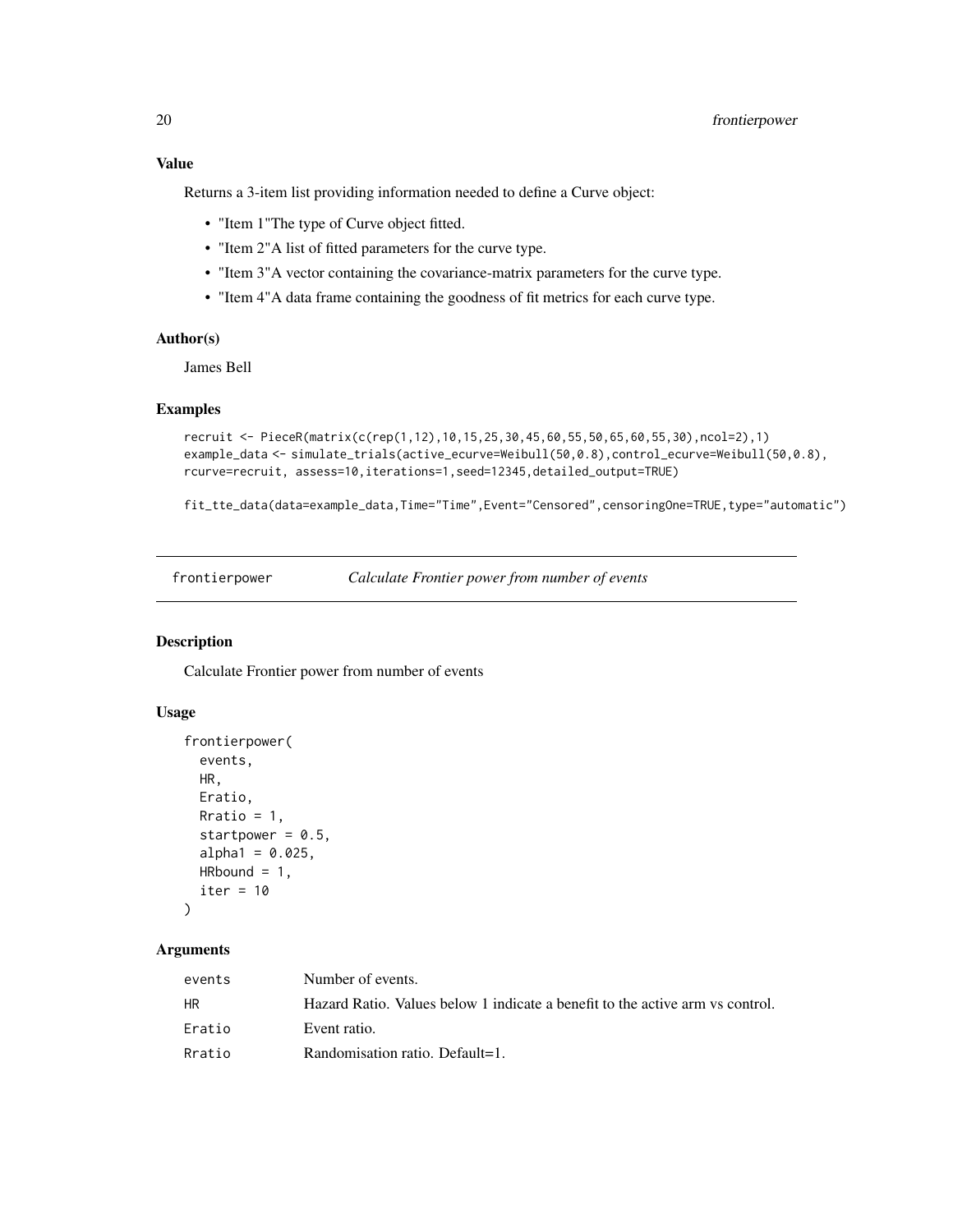<span id="page-20-0"></span>

| startpower | Initial estimate of power. Default=0.5.            |
|------------|----------------------------------------------------|
| alpha1     | 1-sided alpha. Default=0.025.                      |
| HRbound    | HR value to test against. Default=1 (superiority). |
| iter       | Number of iterations to perform. Default=10.       |

### Value

Power as a decimal

#### Author(s)

James Bell

### References

Bell J, Power Calculations for Time-to-Event Trials Using Predicted Event Proportions, 2019, paper under review.

### Examples

frontierpower(events=300,HR=0.7,Eratio=1.2,Rratio=1.5,alpha1=0.025)

getAssessCDFfunction *Method for returning the CDF function for a RCurve object*

### Description

This retrieves the CDF function of the specified RCurve object as a string, writing in the assessment time parameter

#### Usage

```
getAssessCDFfunction(theObject, ...)
```
### Arguments

| theObject | The name of the RCurve Object |
|-----------|-------------------------------|
| $\cdots$  | Pass-through arguments        |

#### Examples

getAssessCDFfunction(LinearR(12,100,100))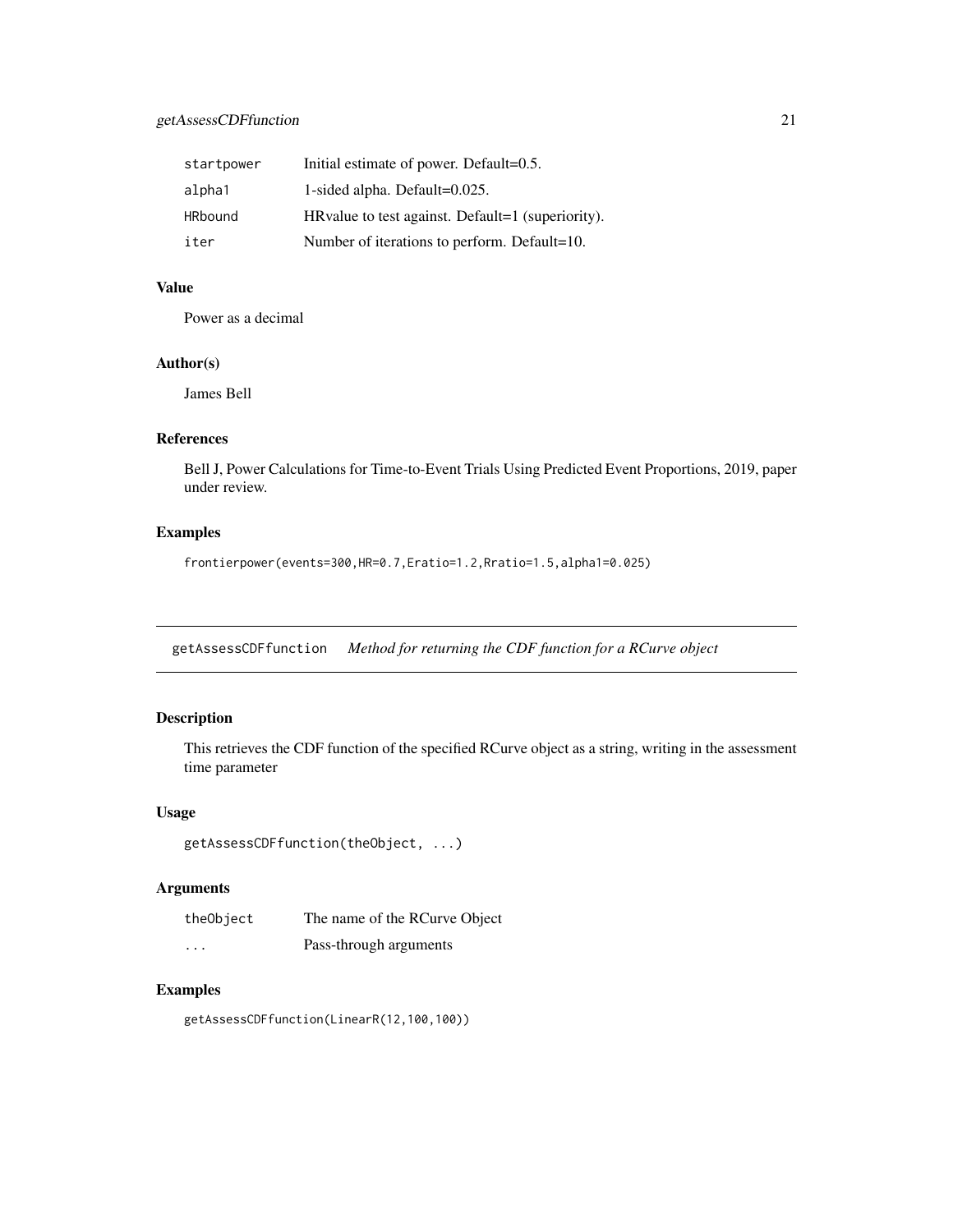<span id="page-21-0"></span>getAssessCDFfunction,RCurve-method

*Method for returning the CDF function for a RCurve object*

#### Description

This retrieves the CDF function of the specified RCurve object as a string, writing in the assessment time parameter

#### Usage

```
## S4 method for signature 'RCurve'
getAssessCDFfunction(theObject, q = "q")
```
### Arguments

| theObject | The name of the RCurve Object                            |
|-----------|----------------------------------------------------------|
|           | The parameter name to use in the CDF function. Default=q |

### Examples

getAssessCDFfunction(LinearR(12,100,100))

getCDFfunction *Method for returning the CDF function for a Curve object*

### Description

This retrieves the full CDF function of the Curve object as a string

#### Usage

```
getCDFfunction(theObject, ...)
```
### Arguments

| theObject | The name of the Curve Object |
|-----------|------------------------------|
| $\cdots$  | Pass-through arguments       |

### Examples

getCDFfunction(Weibull(100,1))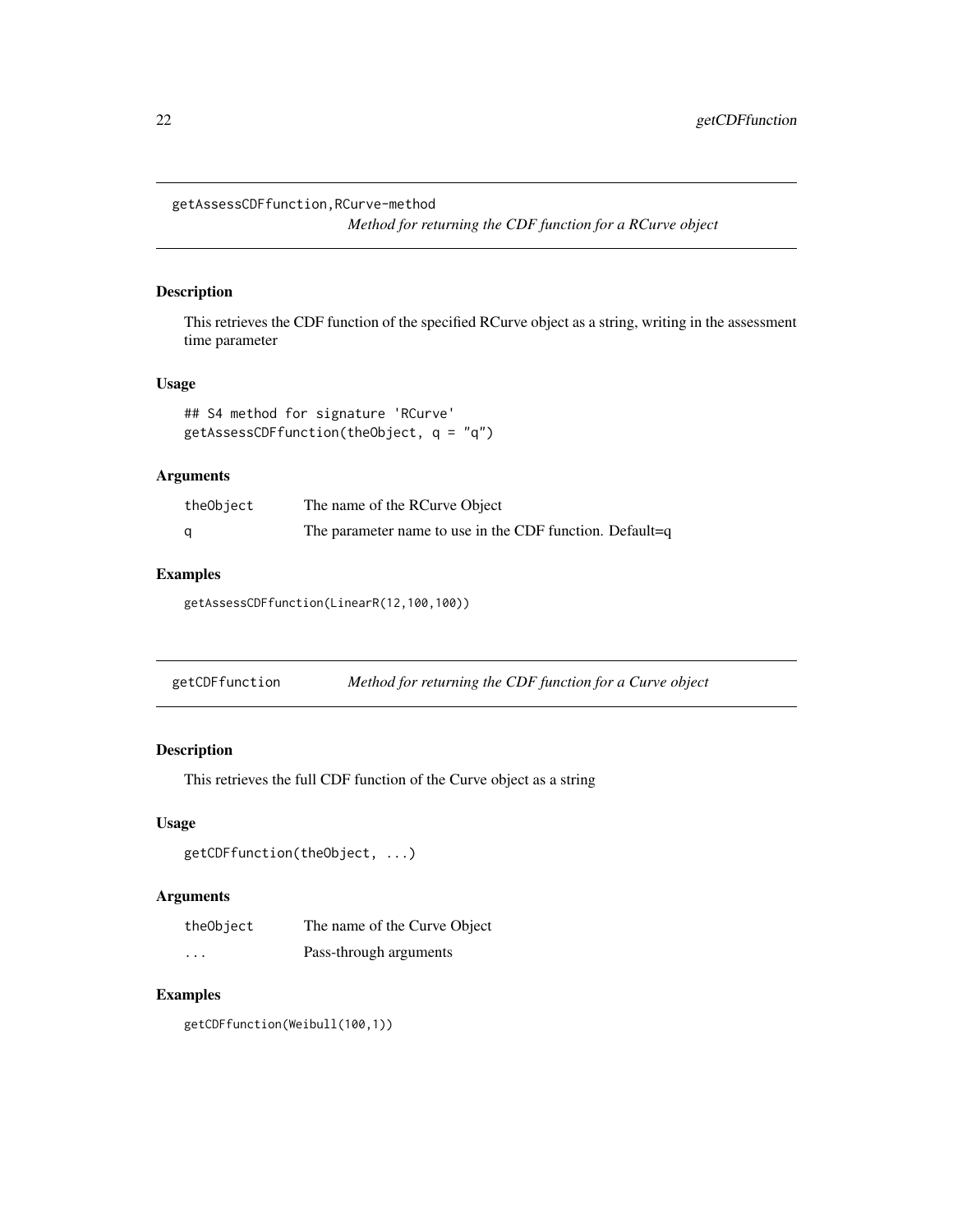<span id="page-22-0"></span>getCDFfunction,Curve-method

*Method for returning the CDF function for a Curve object*

#### Description

This retrieves the CDF function of the specified Curve object as a string

#### Usage

```
## S4 method for signature 'Curve'
getCDFfunction(theObject, q = "q")
```
### Arguments

| theObject | The name of the Curve Object                             |
|-----------|----------------------------------------------------------|
|           | The parameter name to use in the CDF function. Default=q |

#### Examples

getCDFfunction(Weibull(100,1))

| getInvfunction |  | Method for returning the inverse-CDF function for a Curve object |
|----------------|--|------------------------------------------------------------------|
|                |  |                                                                  |

### Description

This retrieves the full inverse-CDF function of the Curve object as a string

#### Usage

```
getInvfunction(theObject, ...)
```
#### Arguments

| theObject | The name of the Curve Object |
|-----------|------------------------------|
| .         | Pass-through arguments       |

### Examples

getInvfunction(Weibull(100,1))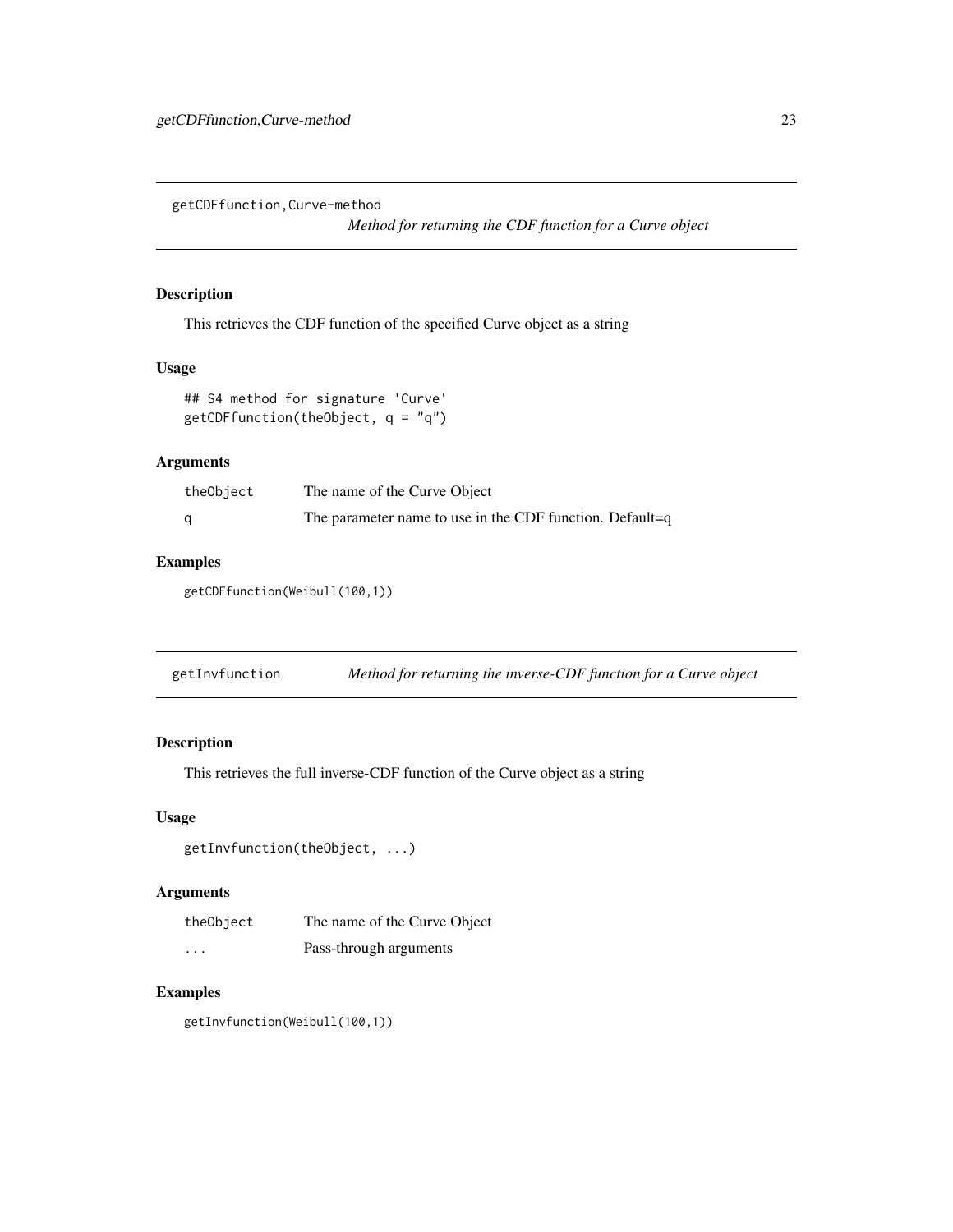<span id="page-23-0"></span>getInvfunction,Curve-method

*Method for returning the inverse-CDF function for a Curve object*

### Description

This retrieves the inverse CDF function of the specified Curve object as a string

### Usage

```
## S4 method for signature 'Curve'
getInvfunction(theObject, p = "p")
```
### Arguments

| theObject | The name of the Curve Object                                         |
|-----------|----------------------------------------------------------------------|
|           | The probability parameter name to use in the CDF function. Default=p |

### Examples

getCDFfunction(Weibull(100,1))

| getLength |  |  | Method for returning the recruitment length from a RCurve |
|-----------|--|--|-----------------------------------------------------------|
|           |  |  |                                                           |

#### Description

This returns the RCurve recruitment length

### Usage

```
getLength(theObject)
```
### Arguments

theObject The name of the RCurve Object

### Examples

getLength(LinearR(12,100,100))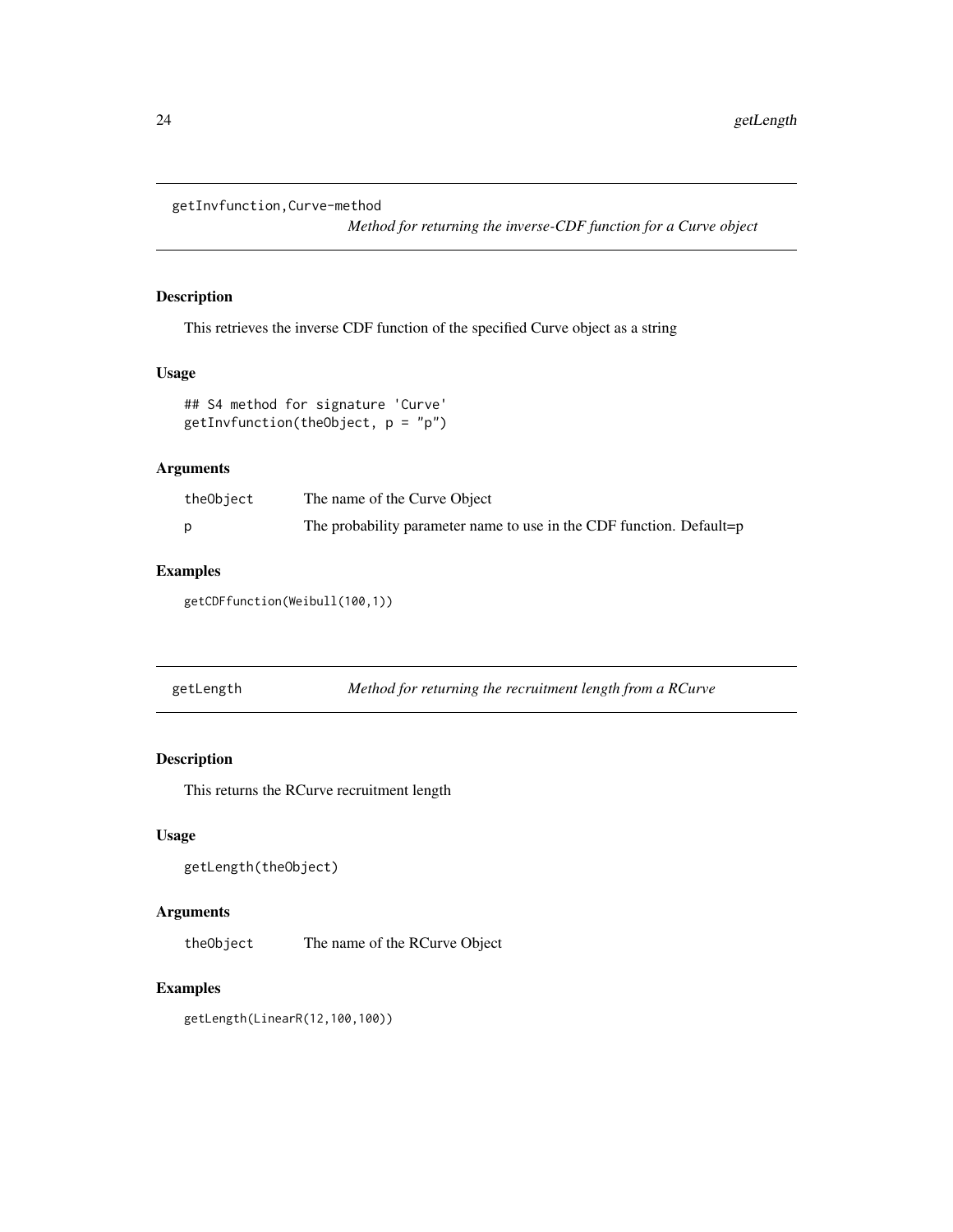<span id="page-24-0"></span>getLength,RCurve-method

*Method for returning the recruitment length from a RCurve*

### Description

This returns the RCurve recruitment length

### Usage

## S4 method for signature 'RCurve' getLength(theObject)

### Arguments

theObject The name of the RCurve Object

### Examples

getLength(LinearR(12,100,100))

| getMaxF | Method for returning maximum duration of patient follow-up from a |
|---------|-------------------------------------------------------------------|
|         | <i>RCurve</i>                                                     |

### Description

This returns the RCurve maximum patient follow-up

#### Usage

```
getMaxF(theObject)
```
#### Arguments

theObject The name of the RCurve Object

### Examples

getMaxF(LinearR(12,100,100))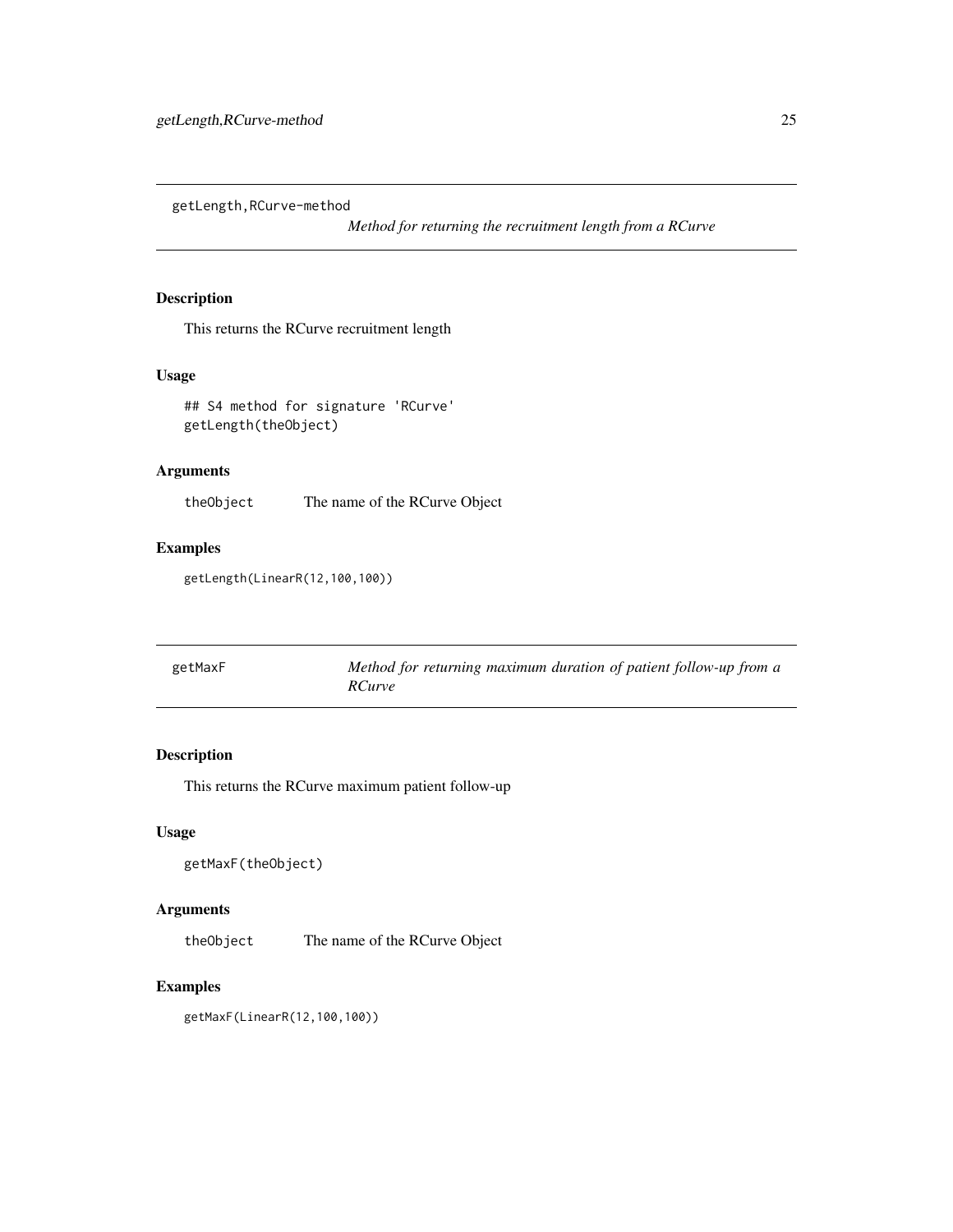<span id="page-25-0"></span>getMaxF,RCurve-method *Method for returning maximum duration of patient follow-up from a RCurve*

### Description

This returns the RCurve maximum patient follow-up

#### Usage

## S4 method for signature 'RCurve' getMaxF(theObject)

### Arguments

theObject The name of the RCurve Object

### Examples

getMaxF(LinearR(12,100,100))

getN *Method for returning the total patient number from a RCurve*

### Description

This returns the RCurve total patient number

#### Usage

```
getN(theObject)
```
### Arguments

theObject The name of the RCurve Object

### Examples

getN(LinearR(12,100,100))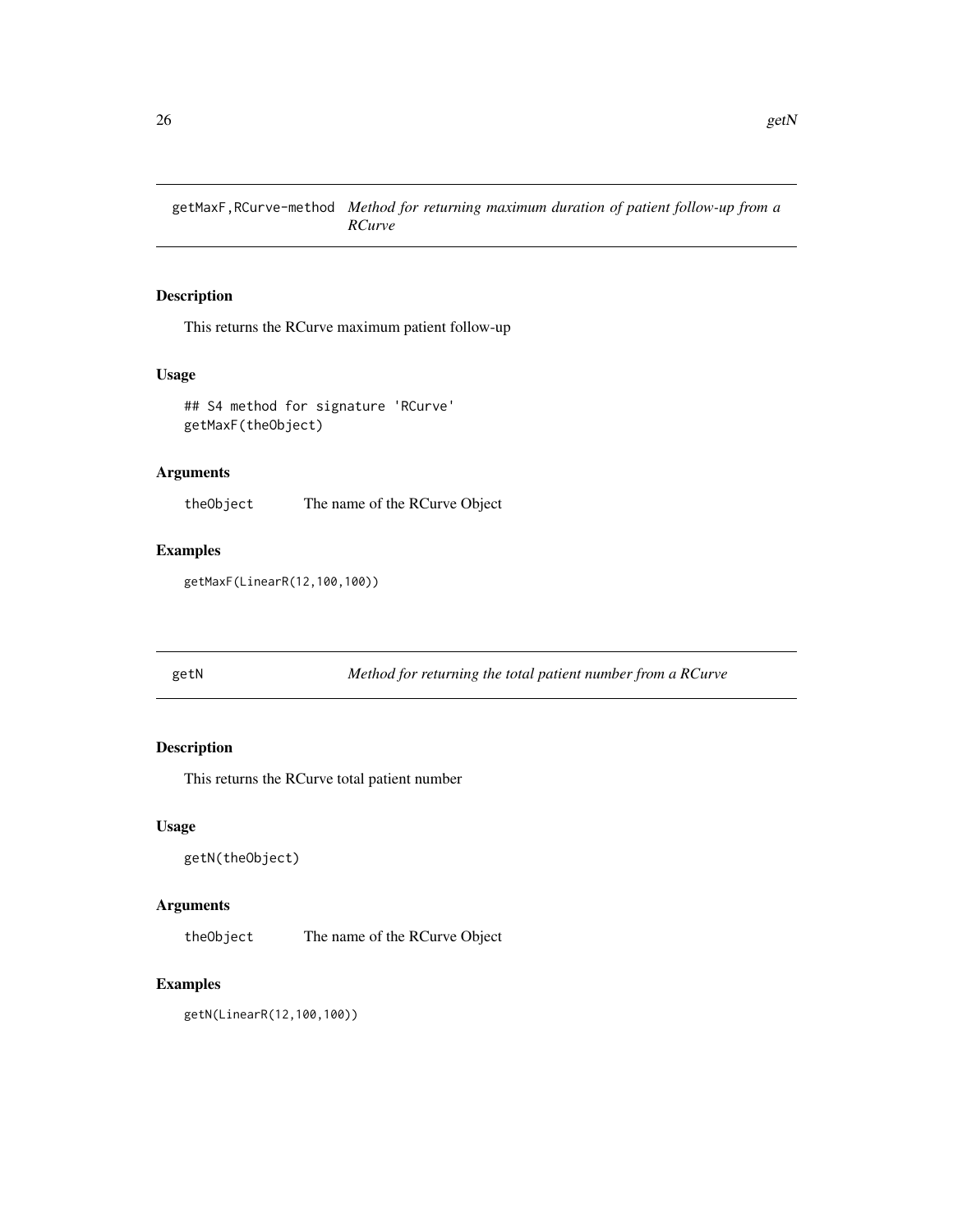<span id="page-26-0"></span>getN,RCurve-method *Method for returning the total patient number from a RCurve*

### Description

This returns the RCurve total patient number

#### Usage

```
## S4 method for signature 'RCurve'
getN(theObject)
```
### Arguments

theObject The name of the RCurve Object

#### Examples

getN(LinearR(12,100,100))

getNactive *Method for returning the active arm patient number from a RCurve*

### Description

This returns the RCurve active arm patient number

#### Usage

```
getNactive(theObject)
```
#### Arguments

theObject The name of the RCurve Object

#### Examples

getNactive(LinearR(12,100,100))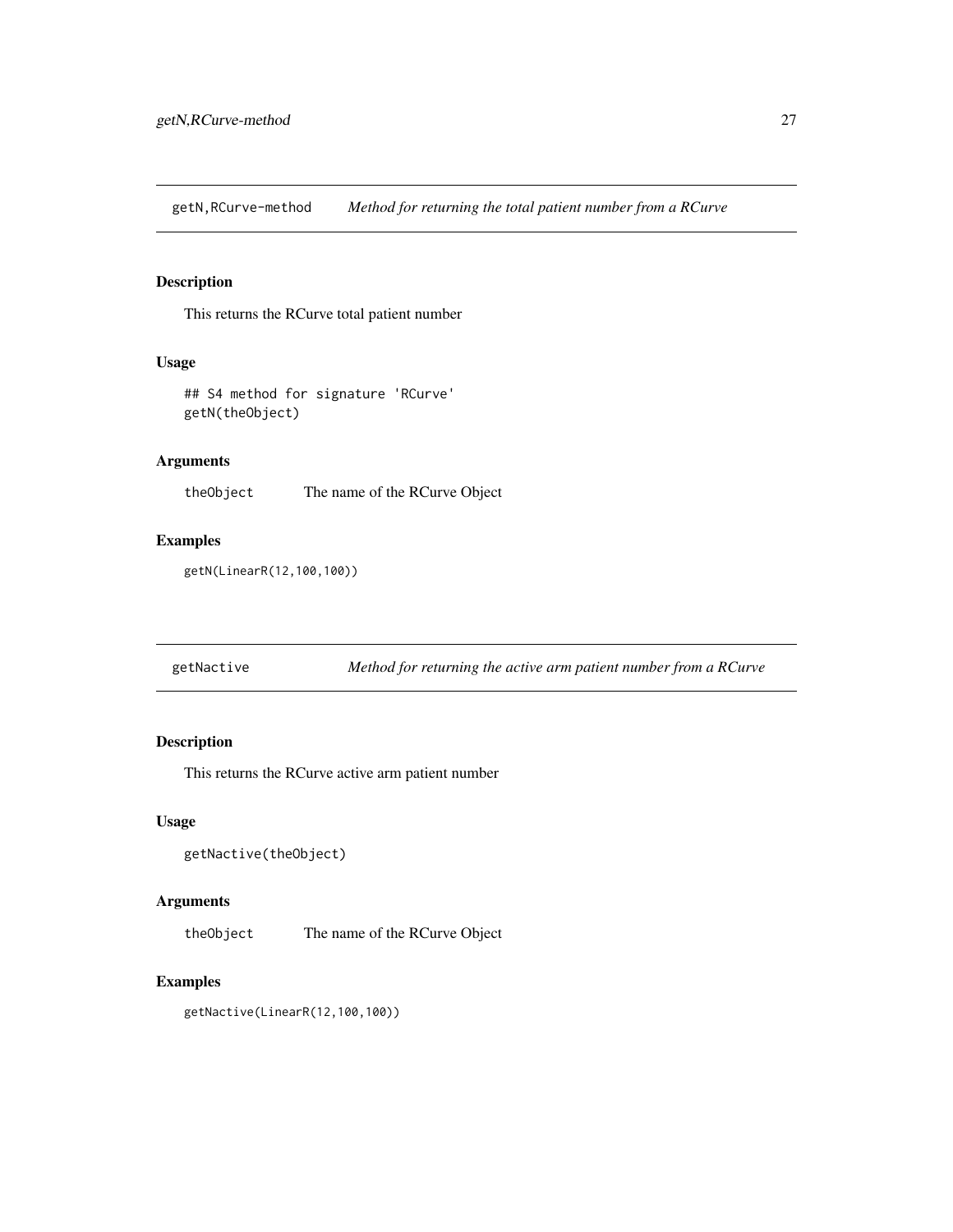<span id="page-27-0"></span>getNactive,RCurve-method

*Method for returning the active arm patient number from a RCurve*

#### Description

This returns the RCurve active arm patient number

#### Usage

## S4 method for signature 'RCurve' getNactive(theObject)

### Arguments

theObject The name of the RCurve Object

### Examples

getNactive(LinearR(12,100,100))

| getNames | Method for returning all parameter names from a Curve object |  |
|----------|--------------------------------------------------------------|--|

### Description

This retrieves all parameter names from a Curve object

#### Usage

```
getNames(theObject)
```
#### Arguments

theObject The name of the Curve Object

### Examples

getNames(Weibull(100,1))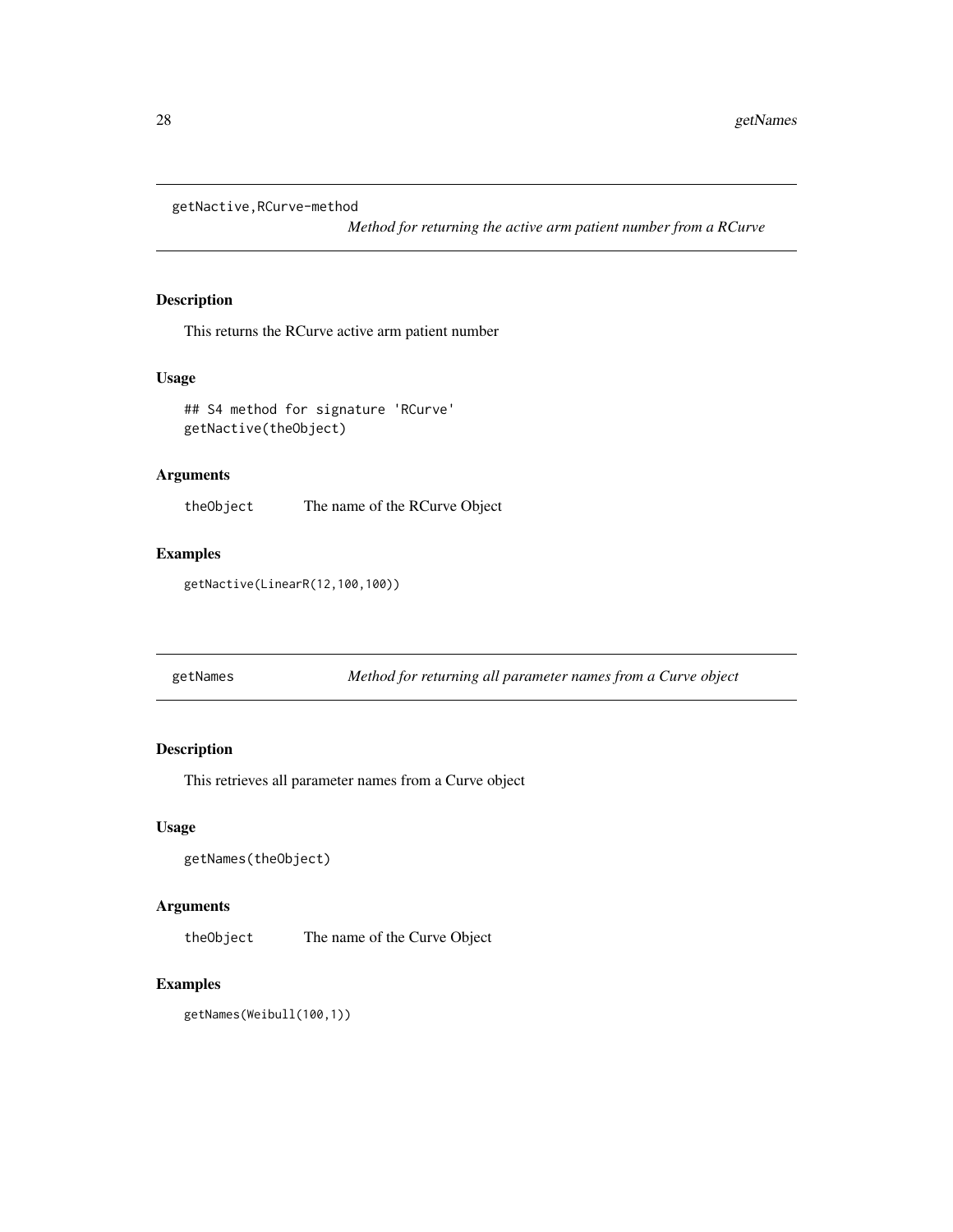<span id="page-28-0"></span>getNames,Curve-method *Method for returning all parameter names from a Curve object*

### Description

This retrieves all parameter names from a Curve object

#### Usage

```
## S4 method for signature 'Curve'
getNames(theObject)
```
### Arguments

theObject The name of the Curve Object

#### Examples

getNames(Weibull(100,1))

getNcontrol *Method for returning the control arm patient number from a RCurve*

### Description

This returns the RCurve control arm patient number

#### Usage

```
getNcontrol(theObject)
```
### Arguments

theObject The name of the RCurve Object

#### Examples

getNcontrol(LinearR(12,100,100))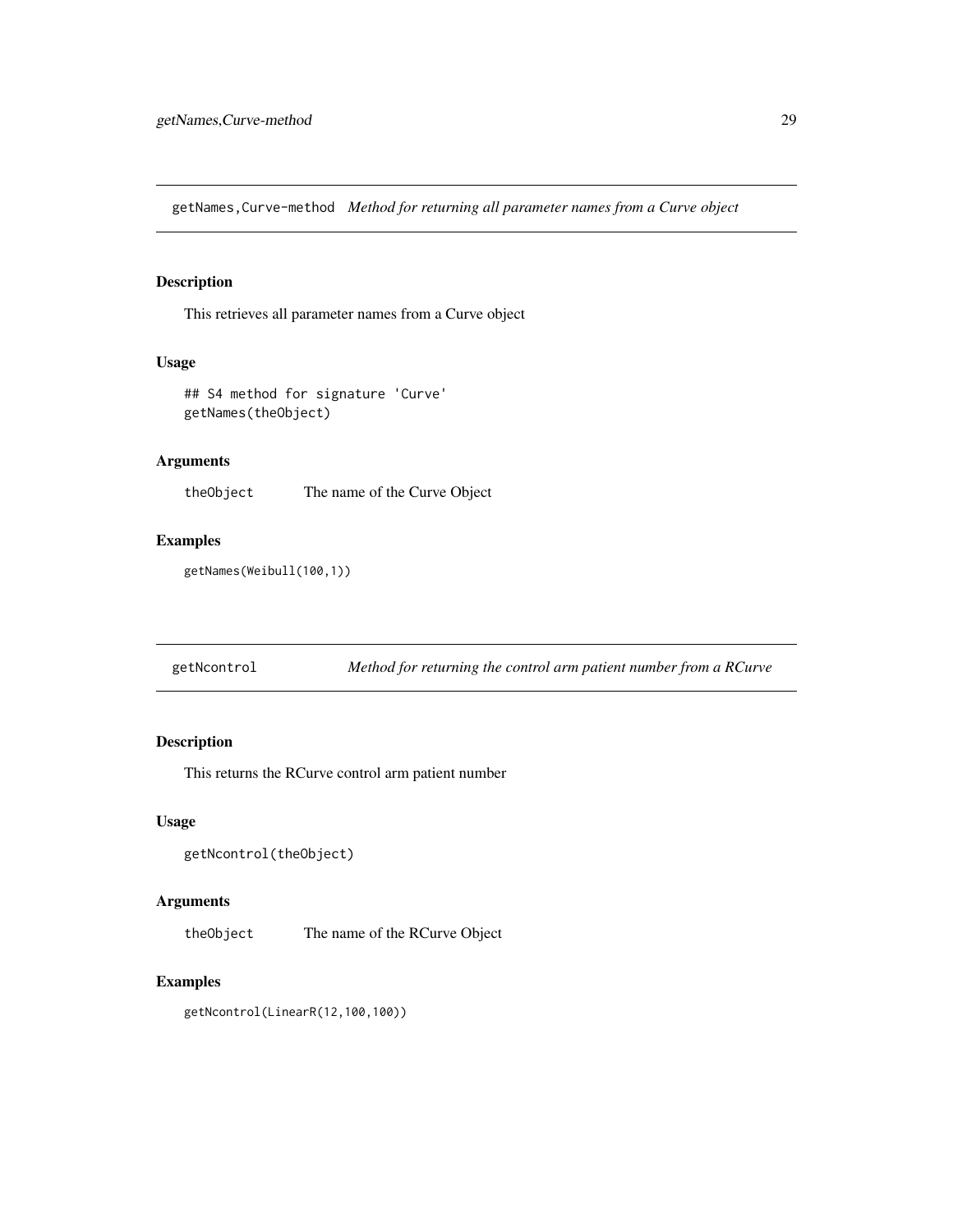<span id="page-29-0"></span>getNcontrol,RCurve-method

*Method for returning the control arm patient number from a RCurve*

### Description

This returns the RCurve control arm patient number

#### Usage

```
## S4 method for signature 'RCurve'
getNcontrol(theObject)
```
#### Arguments

theObject The name of the RCurve Object

### Examples

getNcontrol(LinearR(12,100,100))

getParam *Method for returning a single parameter from a Curve object*

### Description

This retrieves a single parameter from a Curve object

#### Usage

```
getParam(theObject, ...)
```
#### Arguments

| theObject | The name of the Curve Object |
|-----------|------------------------------|
| .         | Pass-through arguments       |

#### Examples

getParam(Weibull(100,1),1)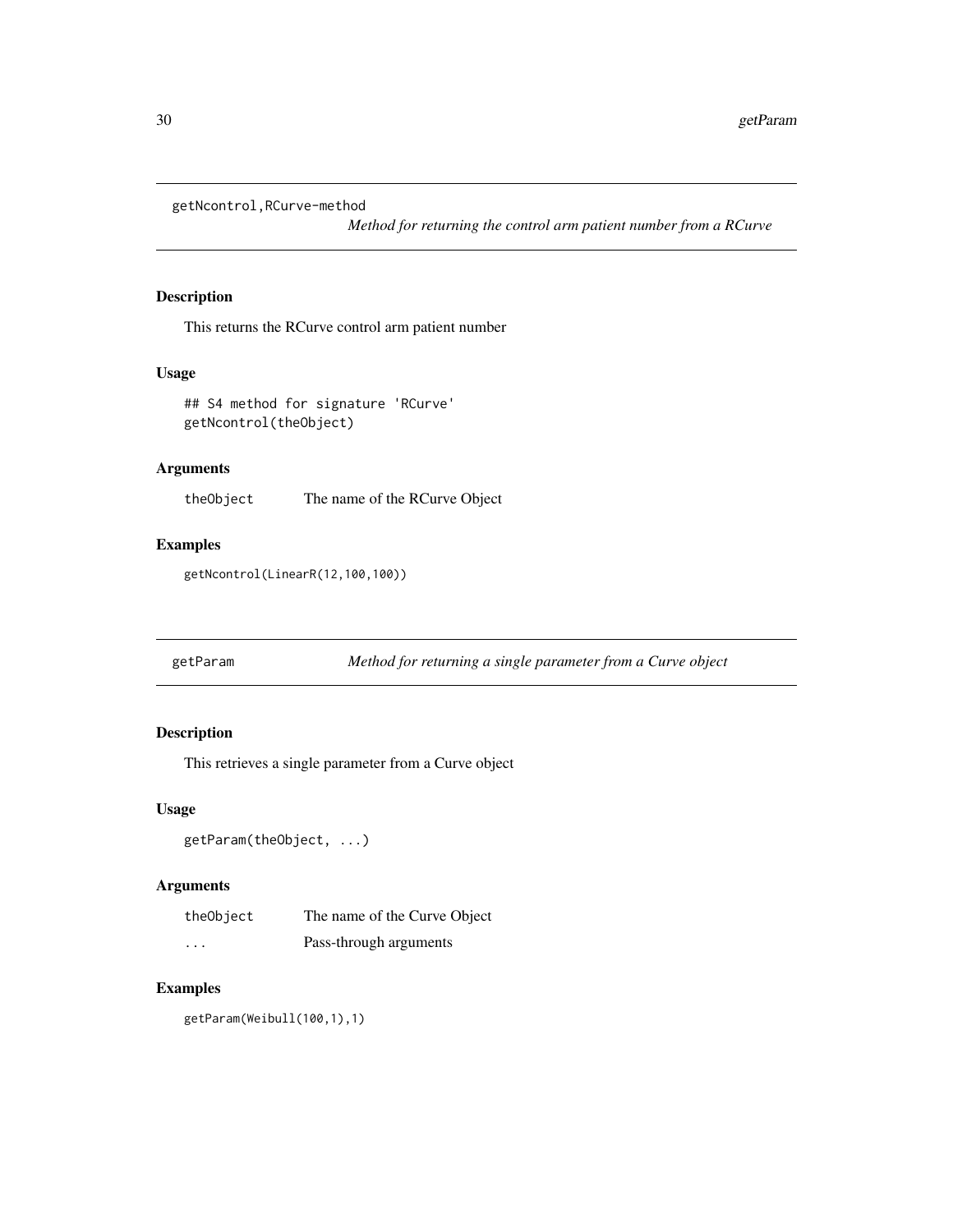<span id="page-30-0"></span>getParam,Curve-method *Method for returning a single parameter from a Curve object*

### Description

This retrieves a single parameter from a Curve object

#### Usage

```
## S4 method for signature 'Curve'
getParam(theObject, param)
```
### Arguments

| theObject | The name of the Curve Object                 |
|-----------|----------------------------------------------|
| param     | The number of the parameter that is required |

### Examples

getParam(Weibull(100,1),1)

| getParams |  | Method for returning all parameters from a Curve object as a list |
|-----------|--|-------------------------------------------------------------------|
|           |  |                                                                   |

### Description

This retrieves all parameters from a Curve object as a list

#### Usage

```
getParams(theObject)
```
#### Arguments

theObject The name of the Curve Object

### Examples

getParams(Weibull(100,1))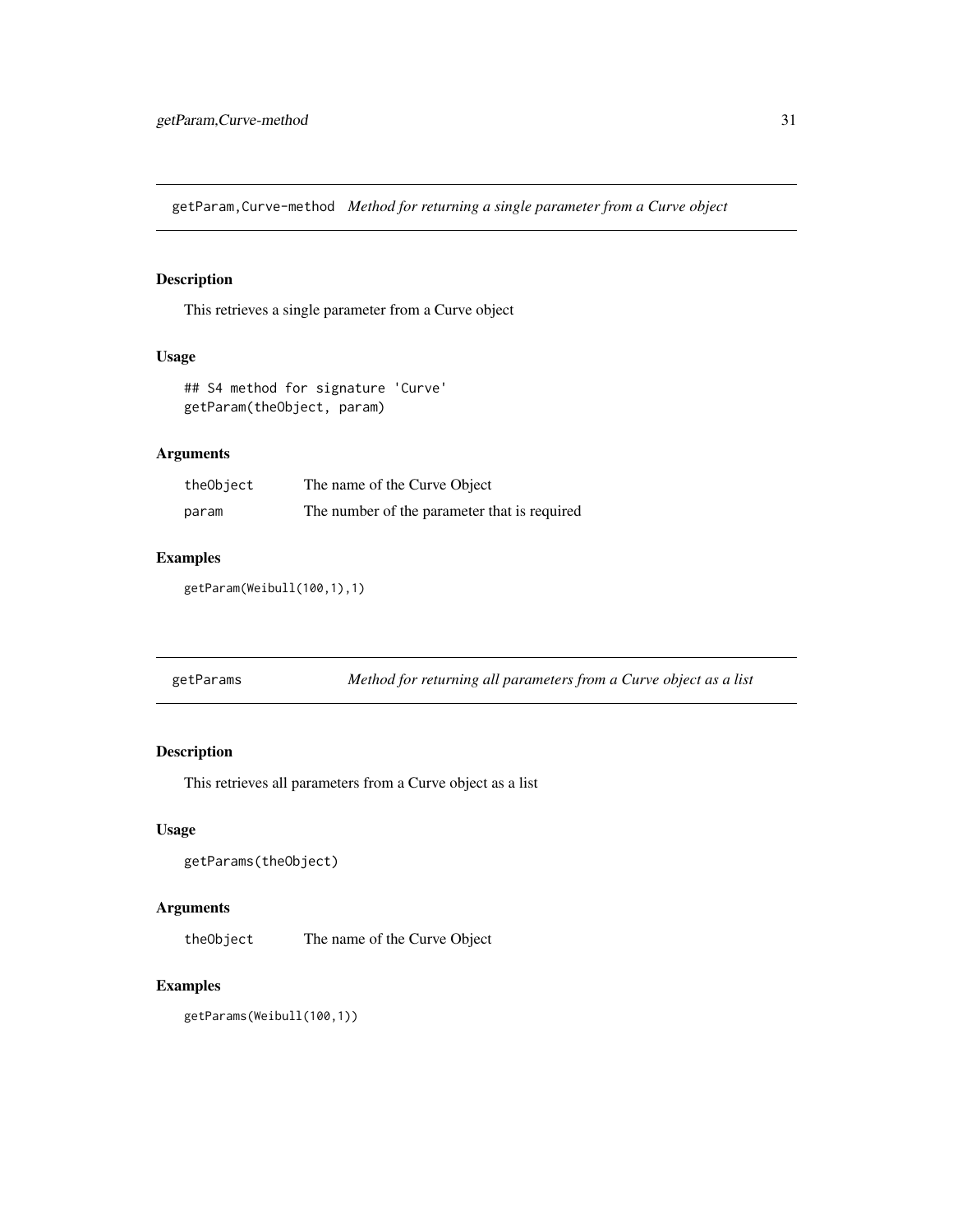<span id="page-31-0"></span>getParams,Curve-method

*Method for returning all parameters from a Curve object as a list*

#### Description

This retrieves all parameters from a Curve object as a list

### Usage

## S4 method for signature 'Curve' getParams(theObject)

### Arguments

theObject The name of the Curve Object

### Examples

getParams(Weibull(100,1))

| getParamsV | Method for returning all parameters from a Curve object as a vector |  |  |
|------------|---------------------------------------------------------------------|--|--|
|            |                                                                     |  |  |

### Description

This retrieves all parameters from a Curve object as a vector

#### Usage

```
getParamsV(theObject)
```
#### Arguments

theObject The name of the Curve Object

### Examples

getParamsV(Weibull(100,1))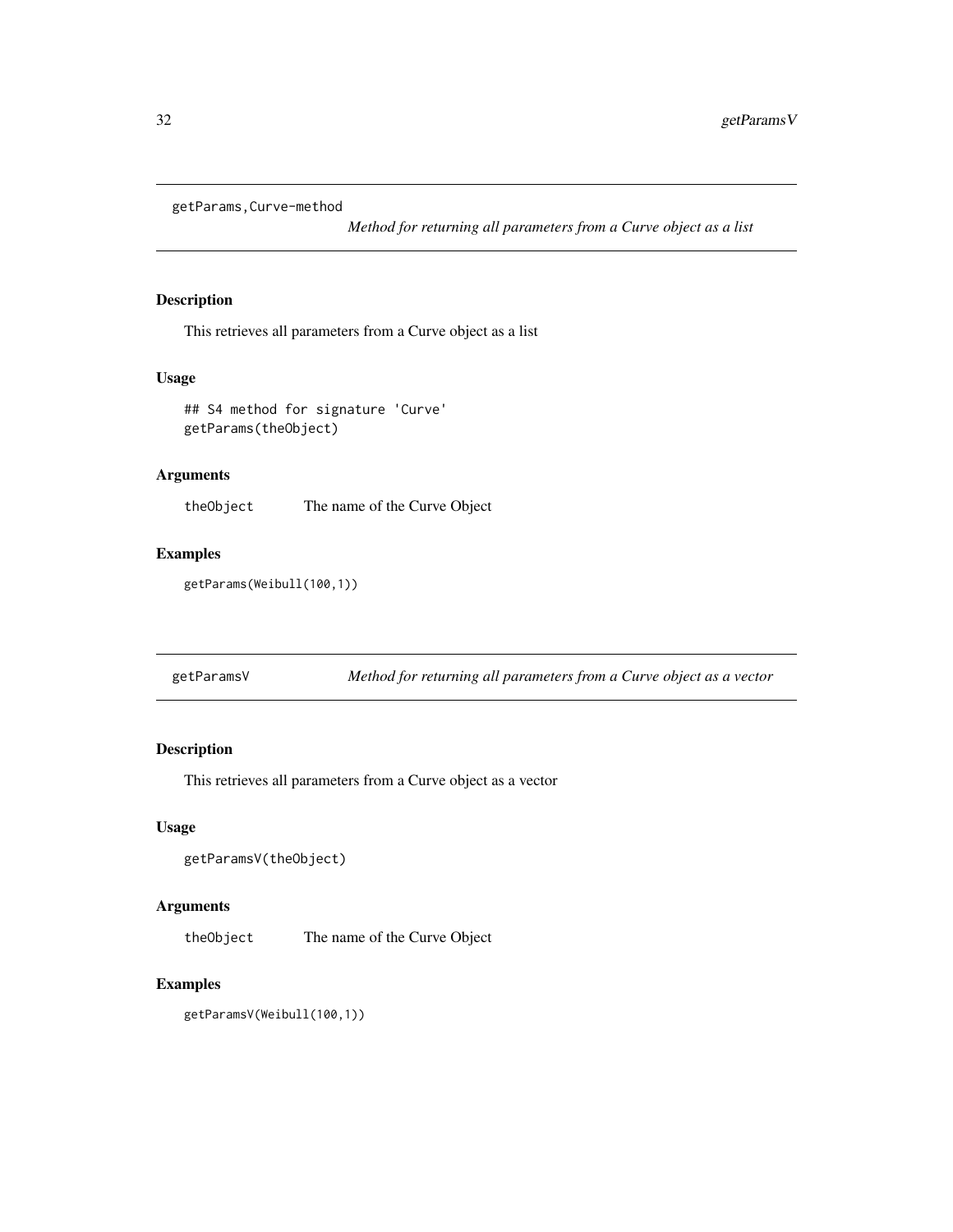<span id="page-32-0"></span>getParamsV,Curve-method

*Method for returning all parameters from a Curve object as a vector*

### Description

This retrieves all parameters from a Curve object as a vector

### Usage

```
## S4 method for signature 'Curve'
getParamsV(theObject)
```
### Arguments

theObject The name of the Curve Object

### Examples

getParamsV(Weibull(100,1))

| getPatients | Method for calculating expected number of recruited patients at a |
|-------------|-------------------------------------------------------------------|
|             | given time from an RCurve                                         |

### Description

This calculates the expected number of recruited patients at a given time based upon an RCurve

#### Usage

```
getPatients(theObject, ...)
```
### Arguments

| theObject | The name of the RCurve Object |
|-----------|-------------------------------|
| .         | Pass-through arguments        |

### Examples

getPatients(LinearR(12,100,100),7)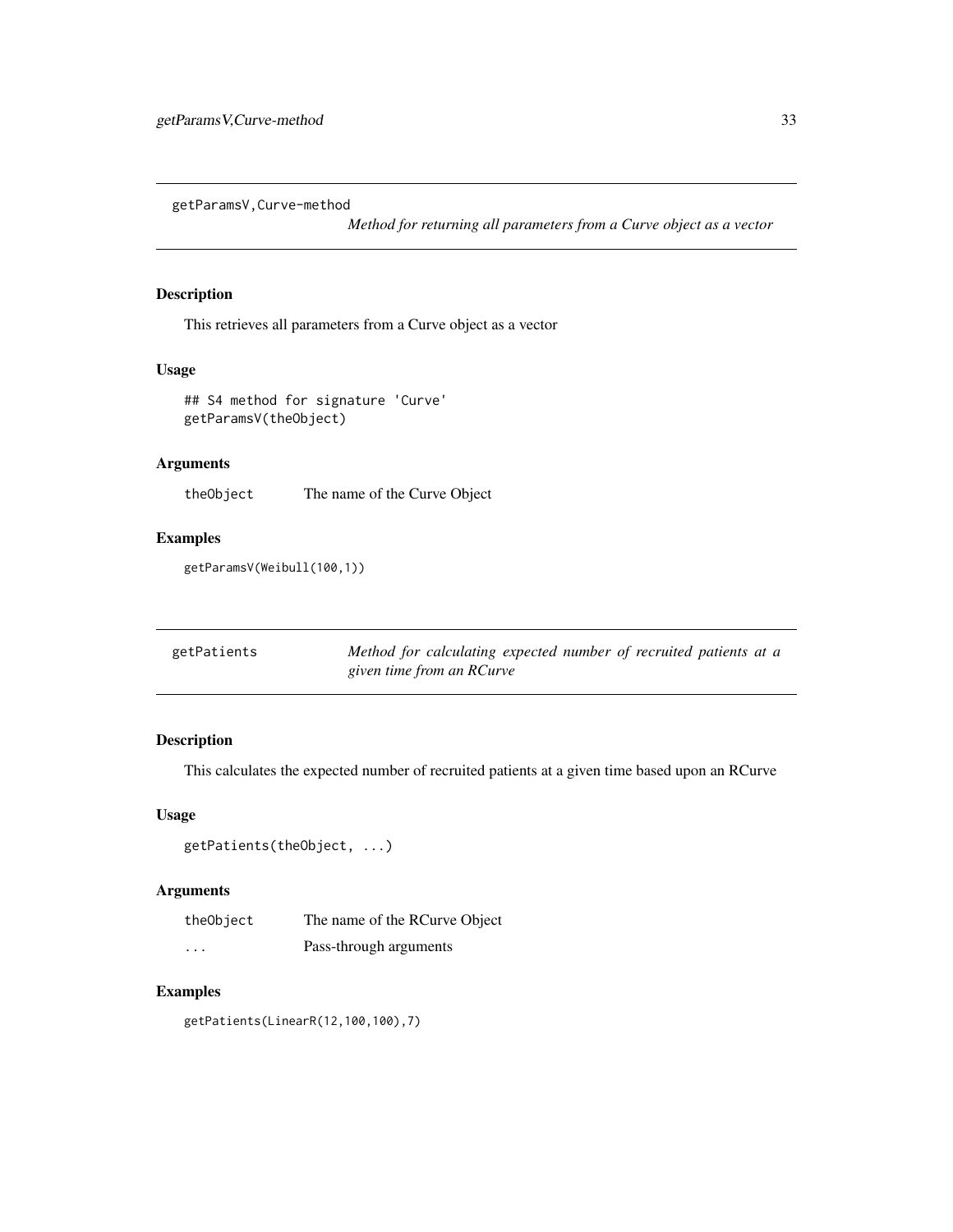```
getPatients,RCurve-method
```
*Method for calculating expected number of recruited patients at a given time from an RCurve*

### Description

This calculates the expected number of recruited patients at a given time based upon an RCurve

#### Usage

## S4 method for signature 'RCurve' getPatients(theObject, x)

#### Arguments

| theObject | The name of the RCurve Object                           |
|-----------|---------------------------------------------------------|
|           | time at which to calculate expected patients recruited" |

### Examples

getPatients(LinearR(12,100,100),7)

| getPDFfunction |  |  | Method for returning the PDF function for a Curve object |
|----------------|--|--|----------------------------------------------------------|
|                |  |  |                                                          |

### Description

This retrieves the PDF function of the Curve object as a string

#### Usage

```
getPDFfunction(theObject, ...)
```
### Arguments

| theObject | The name of the Curve Object |
|-----------|------------------------------|
| $\cdots$  | Pass-through arguments       |

### Examples

getPDFfunction(Weibull(100,1))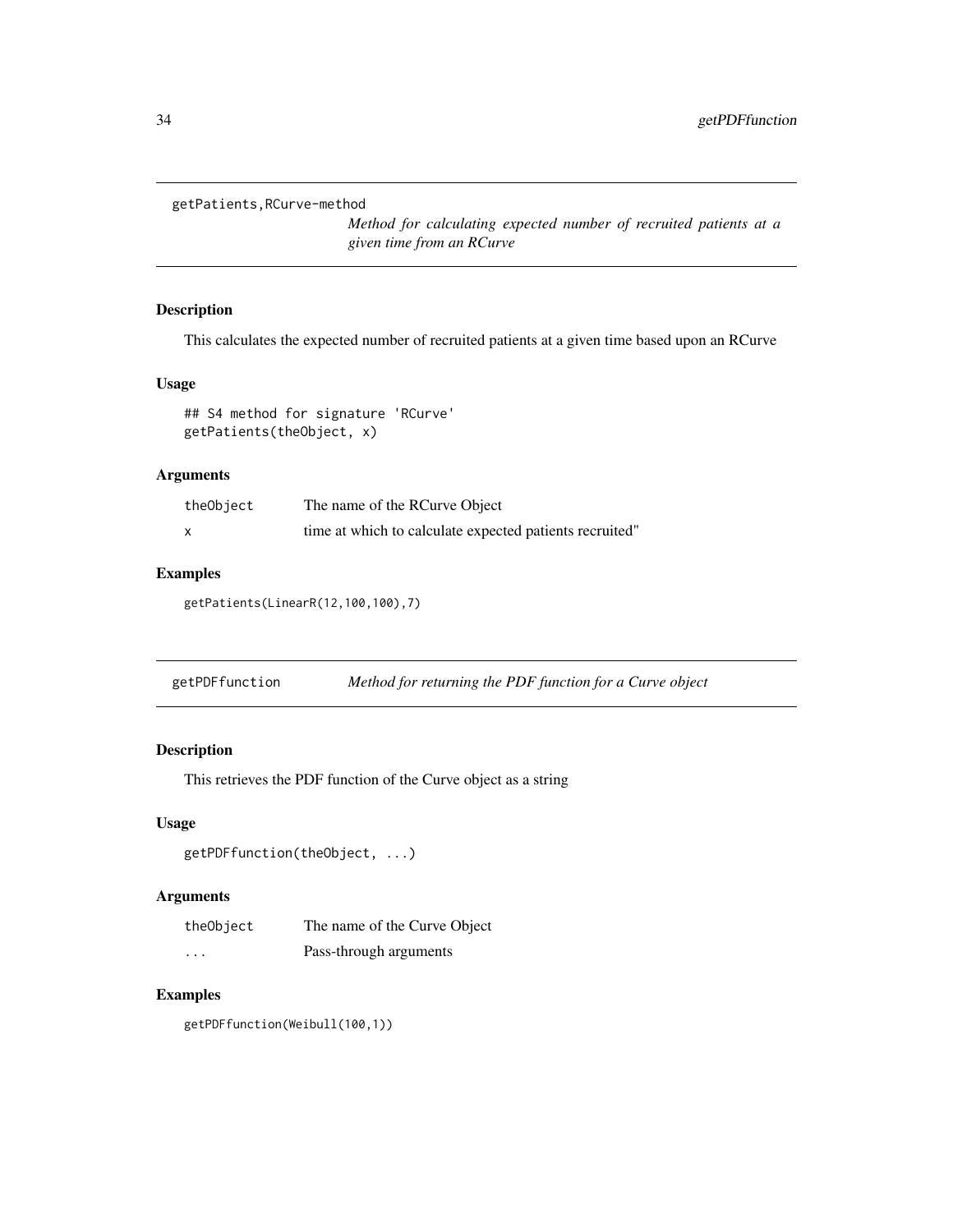<span id="page-34-0"></span>getPDFfunction,Curve-method

*Method for returning the PDF function for a Curve object*

### Description

This retrieves the PDF function of the Curve object as a string

### Usage

```
## S4 method for signature 'Curve'
getPDFfunction(theObject, x = "x")
```
### Arguments

| theObject | The name of the Curve Object                             |
|-----------|----------------------------------------------------------|
|           | The parameter name to use in the PDF function. Default=x |

### Examples

getPDFfunction(Weibull(100,1))

| getRatio |  | Method for returning the recruitment ratio from a RCurve |
|----------|--|----------------------------------------------------------|
|          |  |                                                          |

### Description

This returns the RCurve recruitment ratio

### Usage

```
getRatio(theObject)
```
### Arguments

theObject The name of the RCurve Object

### Examples

getRatio(LinearR(12,100,100))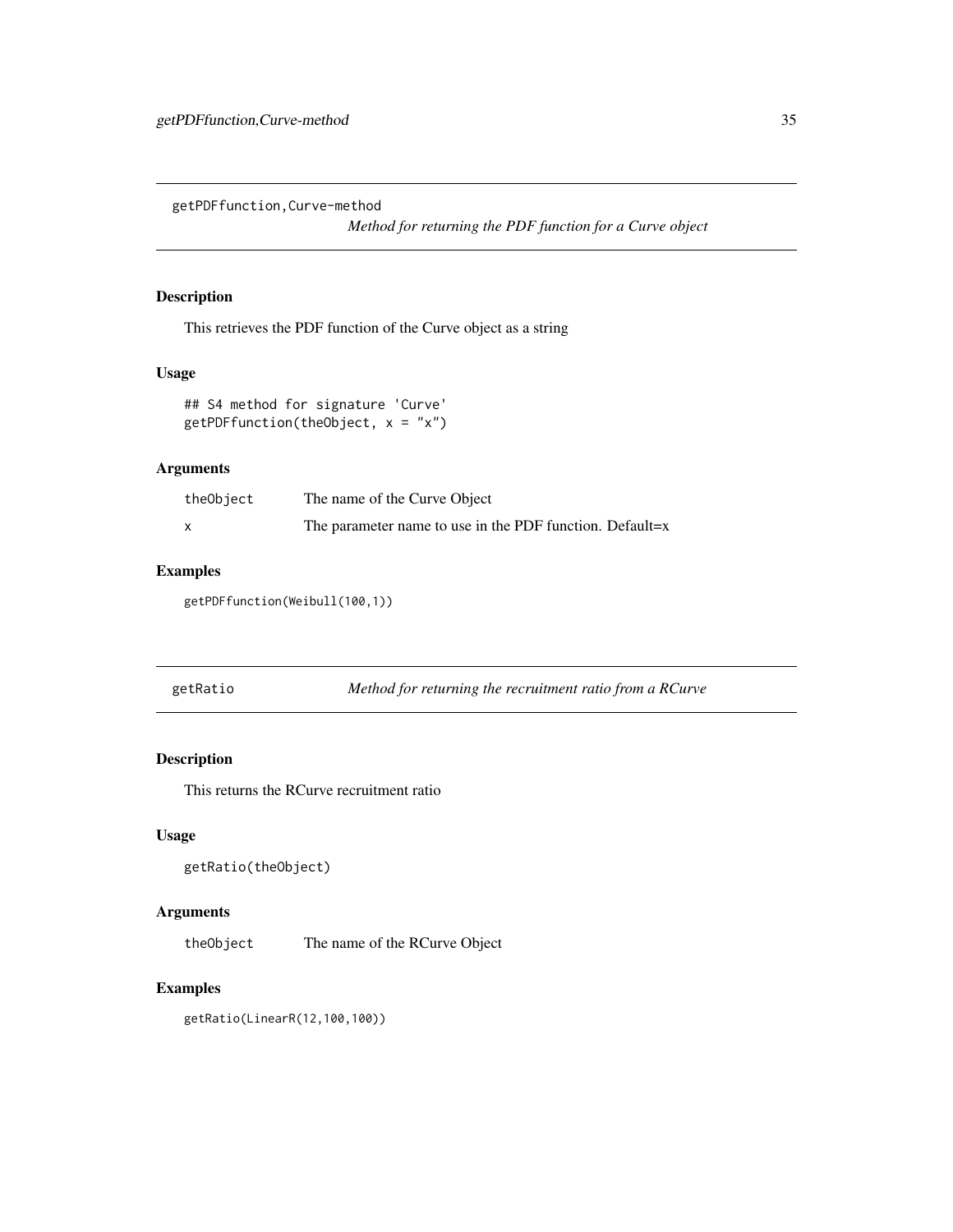<span id="page-35-0"></span>getRatio,RCurve-method

*Method for returning the recruitment ratio from a RCurve*

### Description

This returns the RCurve recruitment ratio

#### Usage

## S4 method for signature 'RCurve' getRatio(theObject)

### Arguments

theObject The name of the RCurve Object

### Examples

getRatio(LinearR(12,100,100))

getRFfunction *Method for returning the RF function for a Curve object*

### Description

This retrieves the full RF function of the Curve object as a string

#### Usage

```
getRFfunction(theObject, ...)
```
### Arguments

| theObject | The name of the Curve Object |
|-----------|------------------------------|
| $\cdots$  | Pass-through arguments       |

### Examples

getRFfunction(Weibull(100,1))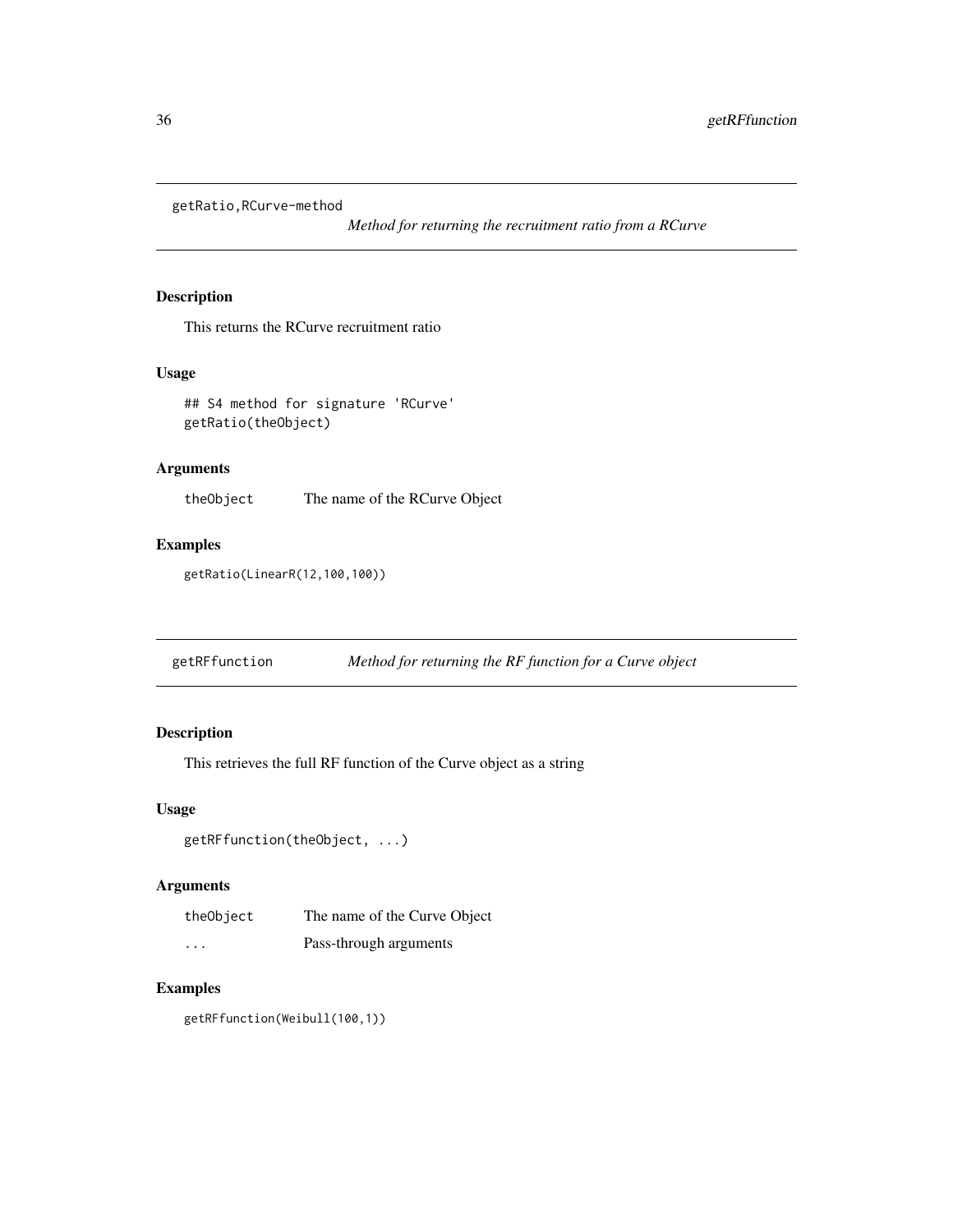getRFfunction,Curve-method

*Method for returning the RF function for a Curve object*

# Description

This retrieves the full RF function of the Curve object as a string

# Usage

```
## S4 method for signature 'Curve'
getRFfunction(theObject, n = "n")
```
### Arguments

| theObject | The name of the Curve Object                                        |
|-----------|---------------------------------------------------------------------|
|           | The parameter name for the number of random draws to make. Default- |

### Examples

getRFfunction(Weibull(100,1))

getType *Method for returning the Curve type*

### Description

This returns the Curve object type

# Usage

```
getType(theObject)
```
# Arguments

theObject The name of the Curve Object

# Examples

getType(Weibull(100,1))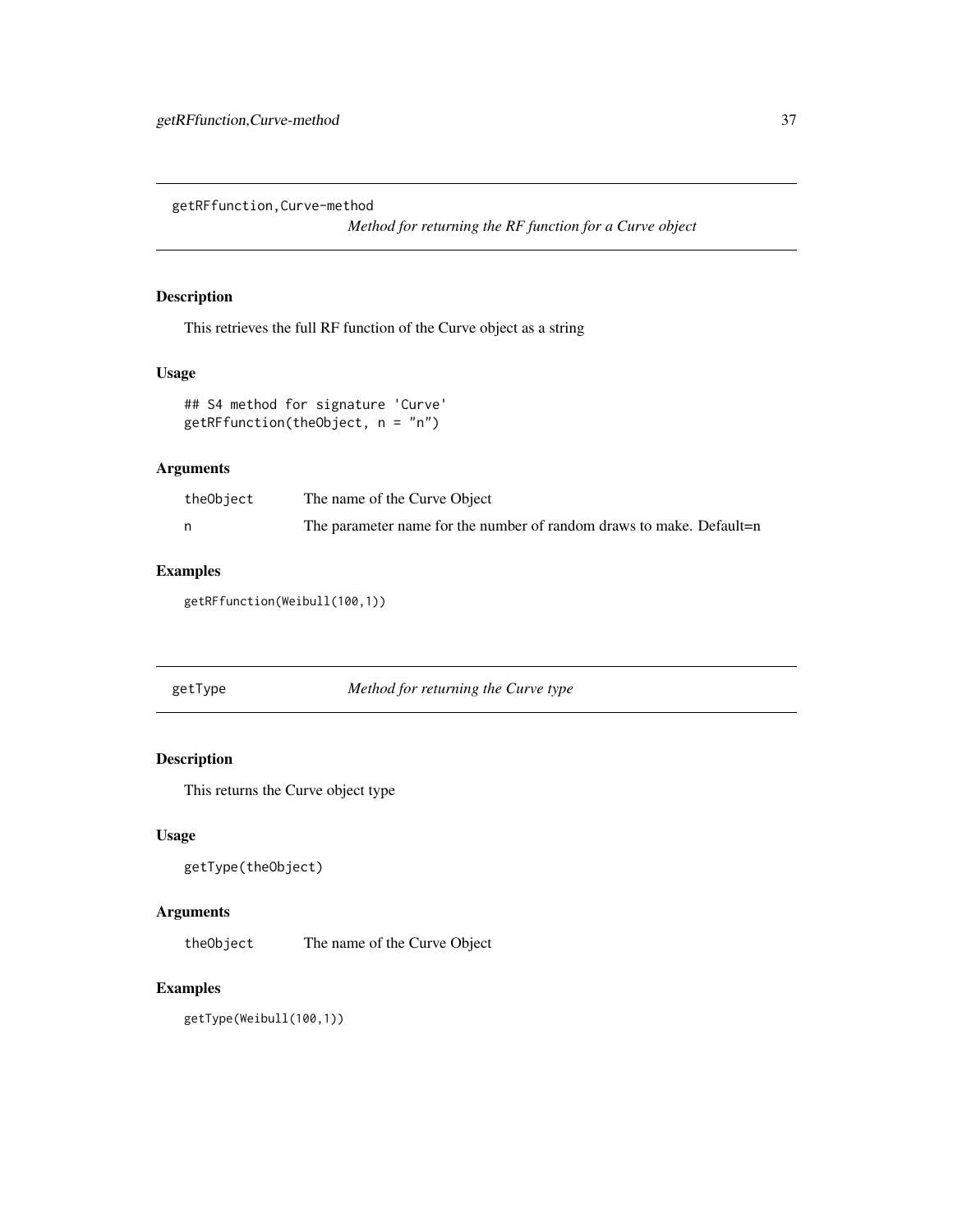getType,Curve-method *Method for returning the Curve type*

# Description

This returns the Curve object type

# Usage

## S4 method for signature 'Curve' getType(theObject)

# Arguments

theObject The name of the Curve Object

# Examples

getType(Weibull(100,1))

GGamma *Generalised Gamma Curve constructor function*

# Description

This creates a Curve object for a Generalised Gamma distribution. Curve objects contain all necessary information to describe a distribution, including functions and parameters describing it. See Details for information on parameterisation.

### Usage

GGamma(theta, eta, rho)

### Arguments

| theta | Scale parameter for Generalised Gamma distribution.  |
|-------|------------------------------------------------------|
| eta   | Shape parameter for Generalised Gamma distribution.  |
| rho   | Family parameter for Generalised Gamma distribution. |

# Details

The Generalised Gamma distribution has parameterisation:  $f(x) = (rho x^{\Lambda}((rho eta)-1) e^{\Lambda}(-x/theta^{\Lambda}rho) theta^{\Lambda}(-rho eta)) /Gamma(eta)$  $F(x) = LPGamma(eta, (x/theta)^rrho) /Gamma(eta)$ where Gamma is the gamma function, and LPGamma is the lower partial gamma function.

As of v1.4.0, all values of eta are now fully supported.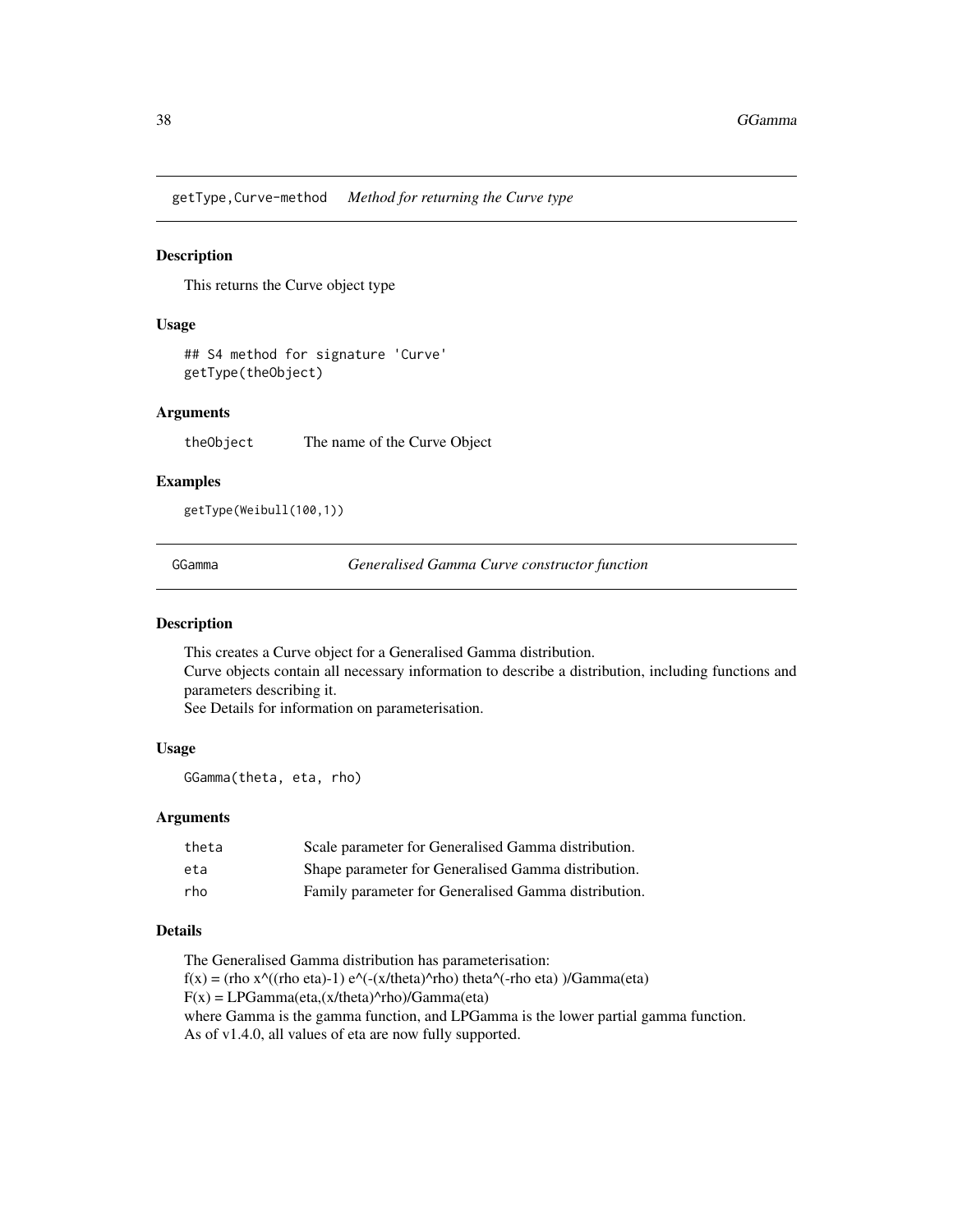### Gompertz 39

# Author(s)

Jasmin Ruehl

### References

Tadikamalla PR, Random Sampling from the Generalized Gamma Distribution. Computing, 1979, 23(2), 199-203.

# Examples

GGamma(theta=20,eta=2,rho=0.7)

Gompertz *Gompertz Curve constructor function*

# Description

This creates a Curve object for a Gompertz distribution. Curve objects contain all necessary information to describe a distribution, including functions and parameters describing it.

See Details for information on parameterisation.

### Usage

Gompertz(theta, eta)

# Arguments

| theta | Scale parameter for Log-logistic distribution. |
|-------|------------------------------------------------|
| eta   | Shape parameter for Log-logistic distribution. |

### Details

The Gompertz distribution has parameterisation:  $f(x) =$  theta eta e $\sqrt{\text{eta} + \text{theta}}$  x - eta e $\sqrt{\text{theta}}$  x))  $F(x) = 1 - \exp(\text{eta} - \text{eta} \cdot \text{z}^{\wedge})$ 

# Author(s)

Jasmin Ruehl

# Examples

Gompertz(theta=0.02,eta=2)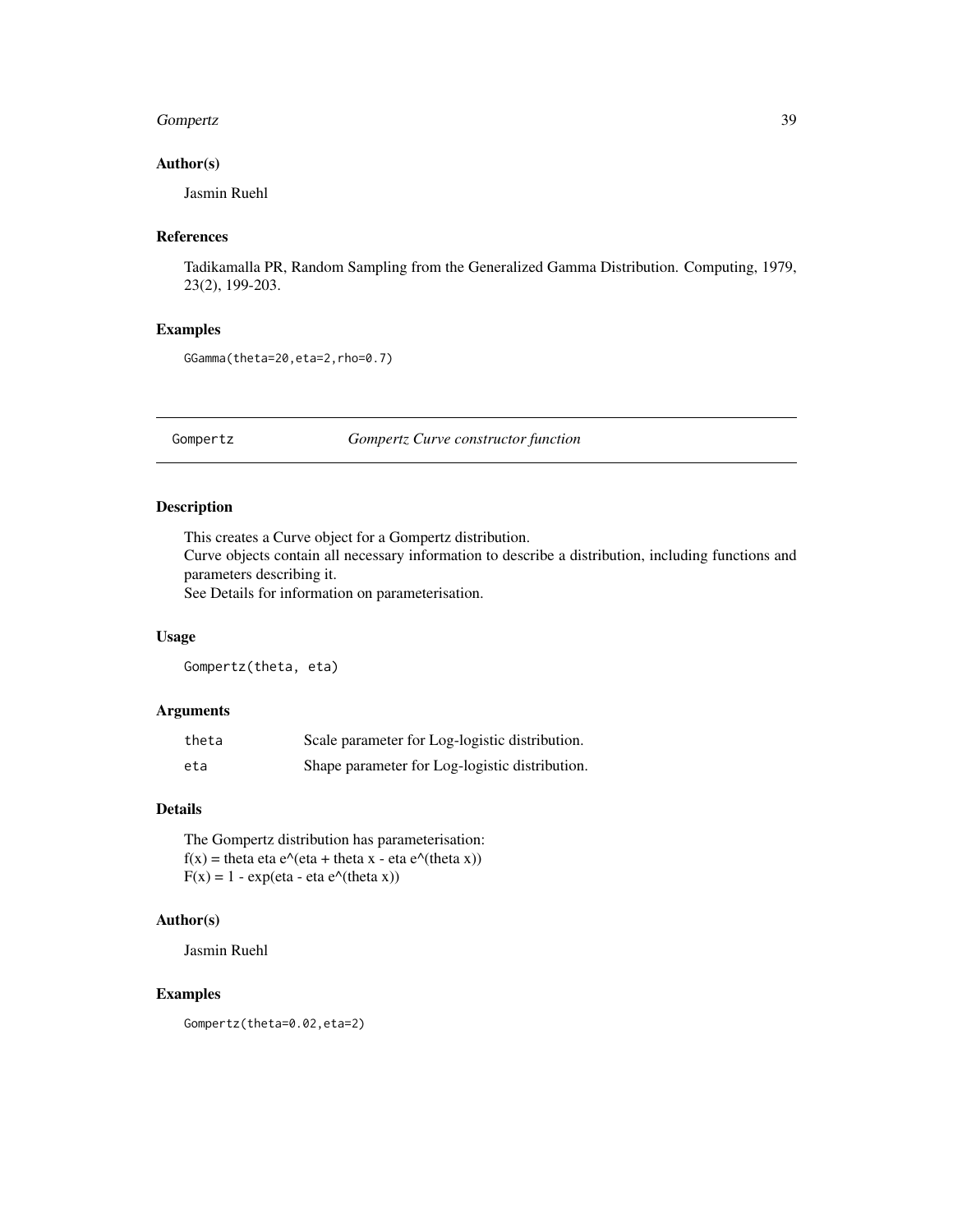This creates a RCurve object for an instant recruitment distribution. RCurve objects contain all necessary information to describe a recruitment distribution. They are a particular type of Curve object containing additional recruitment-related information, including patient numbers and the randomisation ratio.

### Usage

InstantR(Nactive, Ncontrol)

### **Arguments**

| Nactive  | Number of patients recruited in the active arm.  |
|----------|--------------------------------------------------|
| Ncontrol | Number of patients recruited in the control arm. |

# Details

This RCurve is used when either all patients enter at the same time, or a fixed-length follow-up design is used. Note that a PDF function is not provided for this RCurve type, but is not required for standard calculations.

## Author(s)

James Bell

### Examples

InstantR(Nactive=100,Ncontrol=100)

LinearR *LinearR RCurve constructor function*

# Description

This creates a RCurve object for a linear recruitment distribution.

RCurve objects contain all necessary information to describe a recruitment distribution. They are a particular type of Curve object containing additional recruitment-related information, including patient numbers and the randomisation ratio.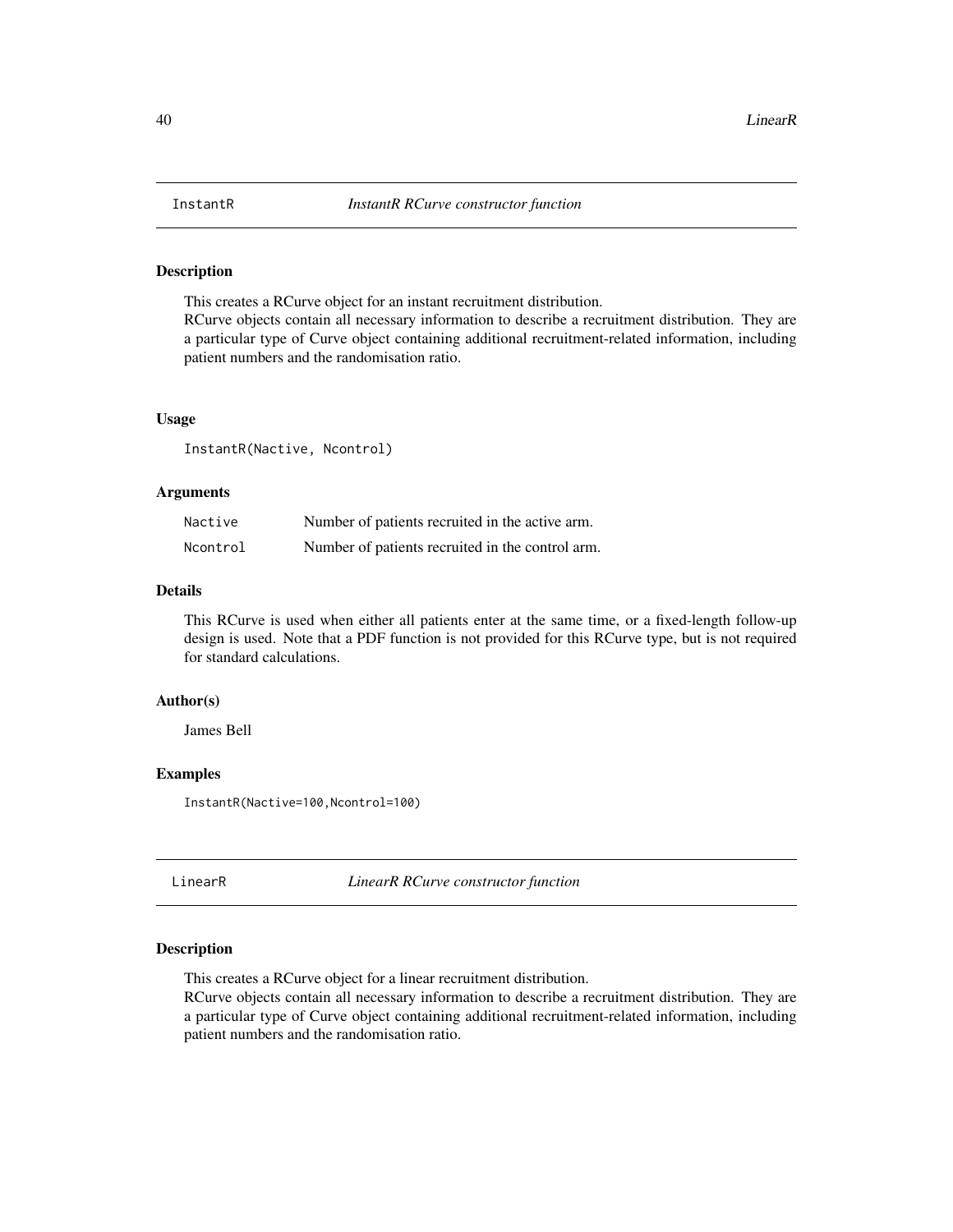# LogLogistic 41

# Usage

LinearR(rlength, Nactive, Ncontrol)

### Arguments

| rlength  | Length of recruitment.                           |
|----------|--------------------------------------------------|
| Nactive  | Number of patients recruited in the active arm.  |
| Ncontrol | Number of patients recruited in the control arm. |

# Details

This RCurve is used when it is expected that patients enter a trial at a constant rate until the required number is achieved.

### Author(s)

James Bell

### Examples

LinearR(rlength=12,Nactive=100,Ncontrol=100)

LogLogistic *Log-logistic Curve constructor function*

### Description

This creates a Curve object for a Log-logistic distribution. Curve objects contain all necessary information to describe a distribution, including functions and parameters describing it. See Details for information on parameterisation.

### Usage

LogLogistic(theta, eta)

# Arguments

| theta | Scale parameter for Log-logistic distribution. |
|-------|------------------------------------------------|
| eta   | Shape parameter for Log-logistic distribution. |

# Details

The log-logistic distribution has parameterisation:  $f(x) = eta (theta^{\text{A}}beta) x^{\text{A}} (eta-1) (theta^{\text{A}}eta + x^{\text{A}}eta)^{\text{A}} - 2$ F(x) = (x^eta) /(theta^eta+x^eta)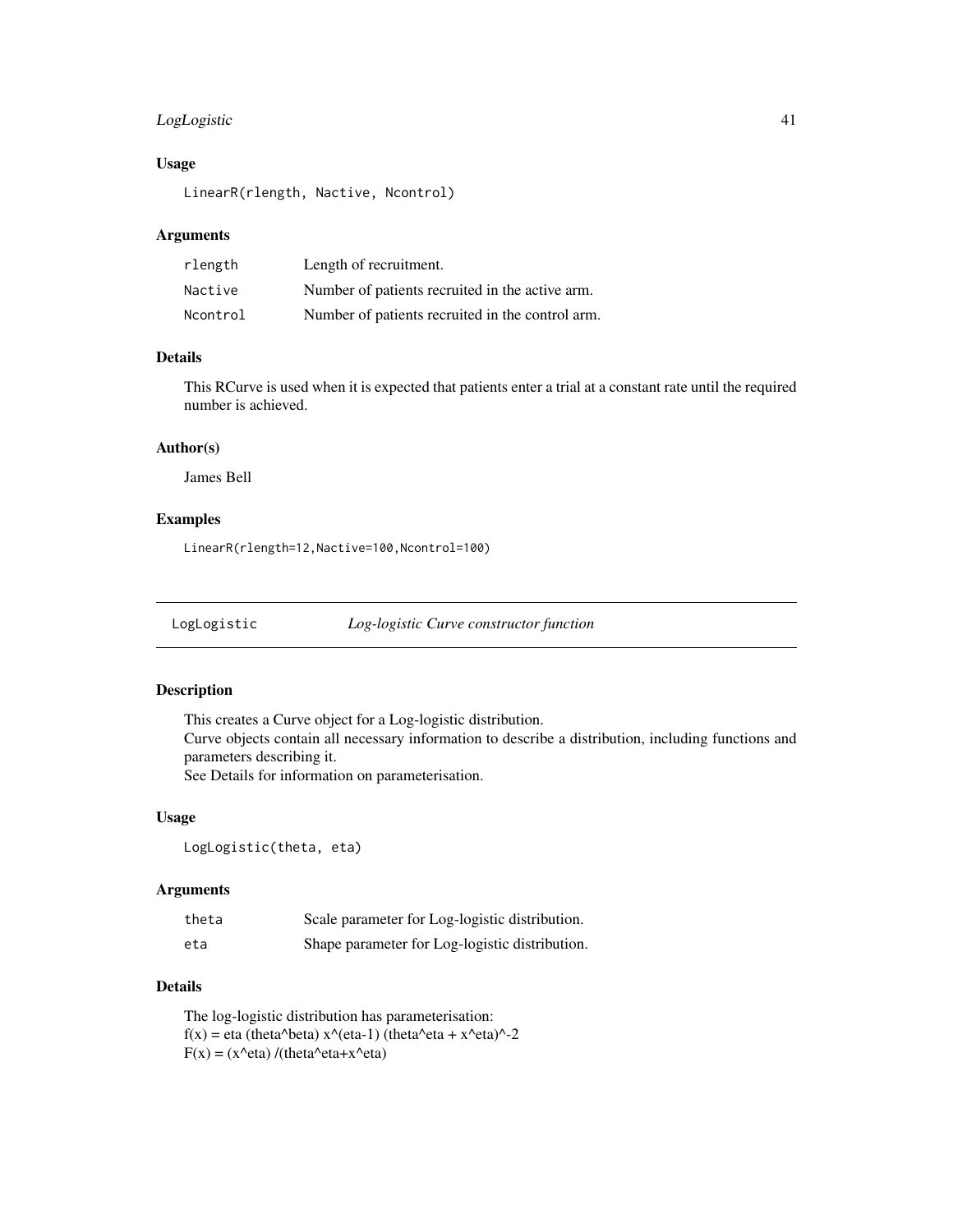### Author(s)

Jasmin Ruehl

# Examples

LogLogistic(theta=20,eta=2)

Lognormal *Log-normal Curve constructor function*

# Description

This creates a Curve object for a Log-normal distribution.

Curve objects contain all necessary information to describe a distribution, including functions and parameters describing it.

Parameterisation follows that used by plnorm etc. See Details for more information on parameterisation.

# Usage

Lognormal(mu, sigma = 1)

# Arguments

| mu    | Mean (on log scale) parameter for Log-normal distribution.               |
|-------|--------------------------------------------------------------------------|
| sigma | Standard deviation (on log scale) parameter for Log-normal distribution. |

# Details

The log normal distribution has parameterisation:  $f(x) = 1/(sqrt(2 * pi)$  sigma x)  $e^{\Lambda}$ - $((log x - mu)^{\Lambda}2 / (2 \sigma^2))$  $F(x) = 0.5(1 + erf((log(x)-mu)/(sigma sgrt(2))))$ where erf is the error function.

# Author(s)

James Bell

```
Lognormal(mu=5,sigma=1.2)
Lognormal(6)
```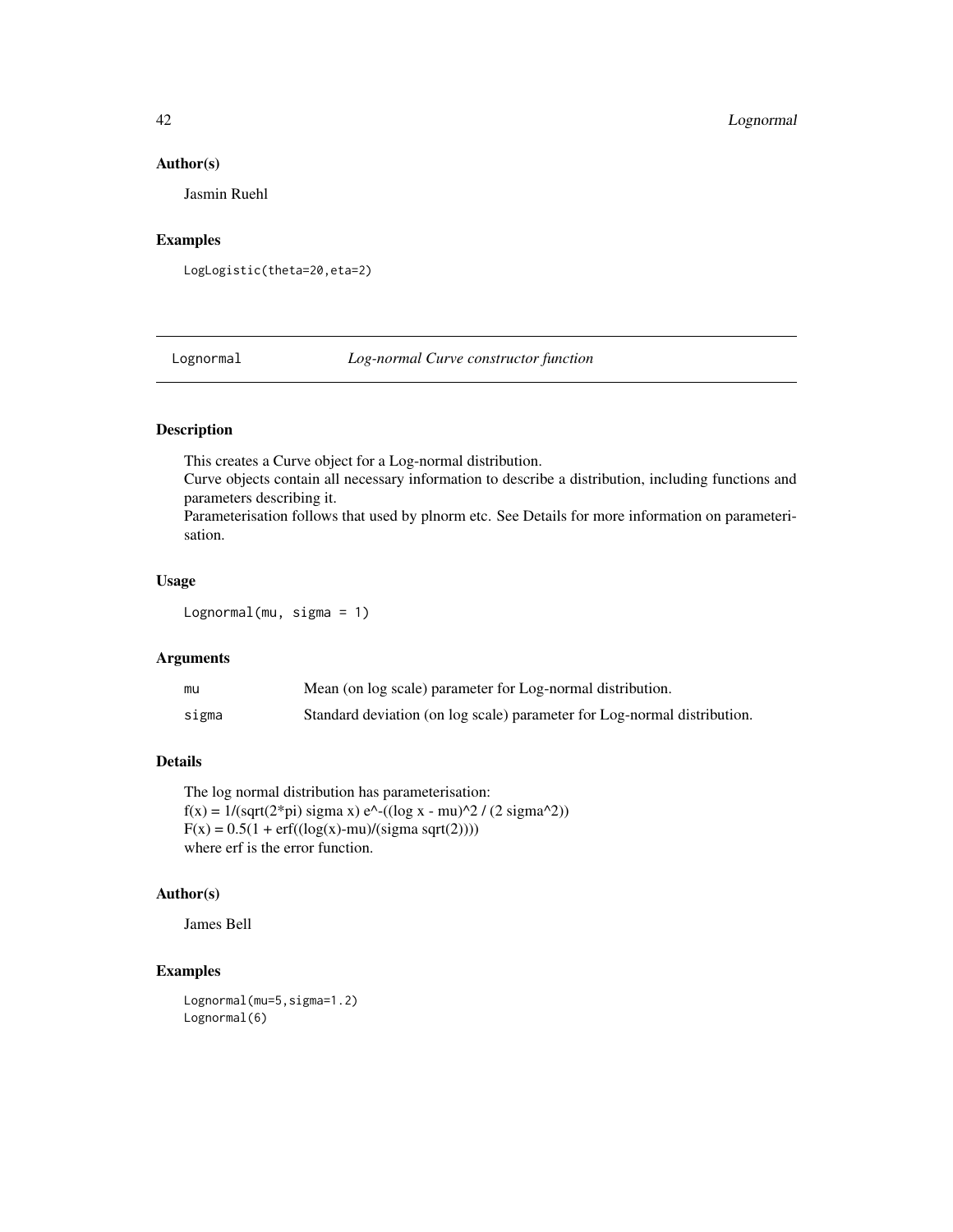This creates a Curve object for a Mixture Exponential distribution, commonly used for modelling distributions with subpopulations.

Curve objects contain all necessary information to describe a distribution, including functions and parameters describing it.

Parameterisation follows that used by pexp etc. See Details for more information on parameterisation.

# Usage

MixExp(props, lambdas)

# Arguments

| props   | Vector of length x for the probabilities of the subpopulations. Must sum to 1.                      |
|---------|-----------------------------------------------------------------------------------------------------|
| lambdas | Vector of length x for the rate parameters for the corresponding subpopulations<br>define by props. |

# Details

The mixture distribution with rates lambda1 to lambda2 etc and prevalence p1 and p2 etc has parameterisation:

 $f(x) = p1$  lambda1 e^(- lambda1 x) + p2 lambda2 e^(- lambda2 x)+...  $F(x) = p1 (1 - e<sup>(-</sup> lambda1 x)) + p2 (1 - e<sup>(-</sup> lambda2 x)) + ...$ 

# Author(s)

James Bell

# Examples

MixExp(props=c(0.8,0.2),lambdas=c(0.01,0.1))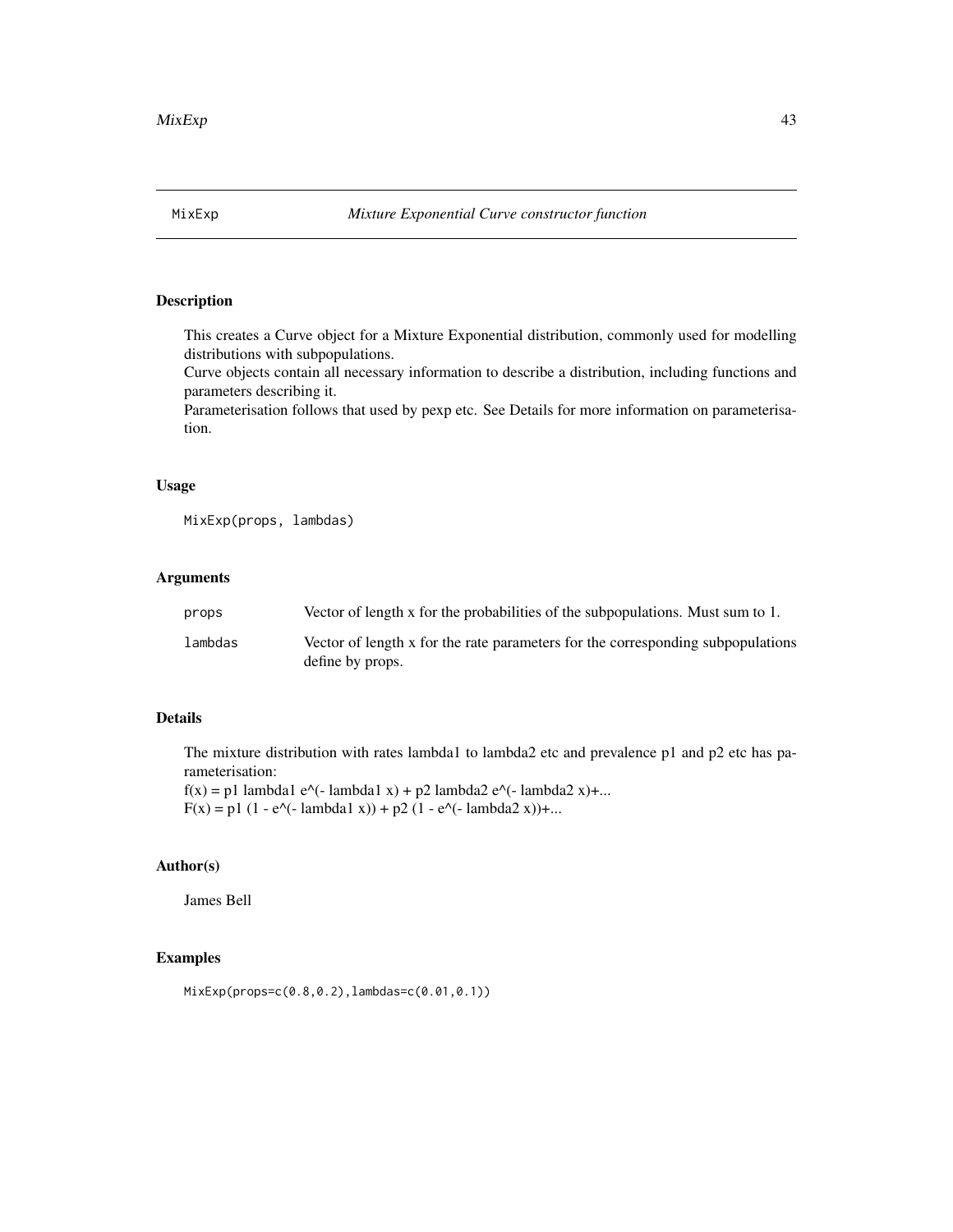This creates a Curve object for a Mixture Weibull distribution.

Curve objects contain all necessary information to describe a distribution, including functions and parameters describing it.

Parameterisation follows that used by pweibull etc. See Details for more information on parameterisation.

### Usage

MixWei(props, alphas, betas = rep(1, length(props)))

### **Arguments**

| props  | Vector of length x for the probabilities of the two subpopulations. Must sum to                                                                                                  |
|--------|----------------------------------------------------------------------------------------------------------------------------------------------------------------------------------|
| alphas | Vector of length x for the scale parameters for the corresponding subpopulations<br>define by props.                                                                             |
| betas  | Vector of length x for the shape parameters for the corresponding subpopula-<br>tions define by props. Default is rep(1,length(props)), i.e. all exponential distri-<br>butions. |

# Details

The mixture distribution with scales alpha1 and alpha2 etc, shapes beta1 and beta2 etc, and prevalences p1 and p2 etc has parameterisation:

 $f(x) = p1$  (beta1/alpha1) (x/alpha1)^(beta1-1) exp(- (x/alpha1)^beta1) + p2 (beta2/alpha2) (x/alpha2)^(beta2-1) exp(- (x/alpha2)^beta2)+...

 $F(x) = p1 (1 - exp(-(x/alpha1)^{\text{beta1}}) + p2 (1 - exp(-(x/alpha2)^{\text{beta2}}))$ ...

# Author(s)

James Bell

```
MixWei(props=c(0.8,0.2),alphas=c(100,10),betas=c(1.1,0.9))
```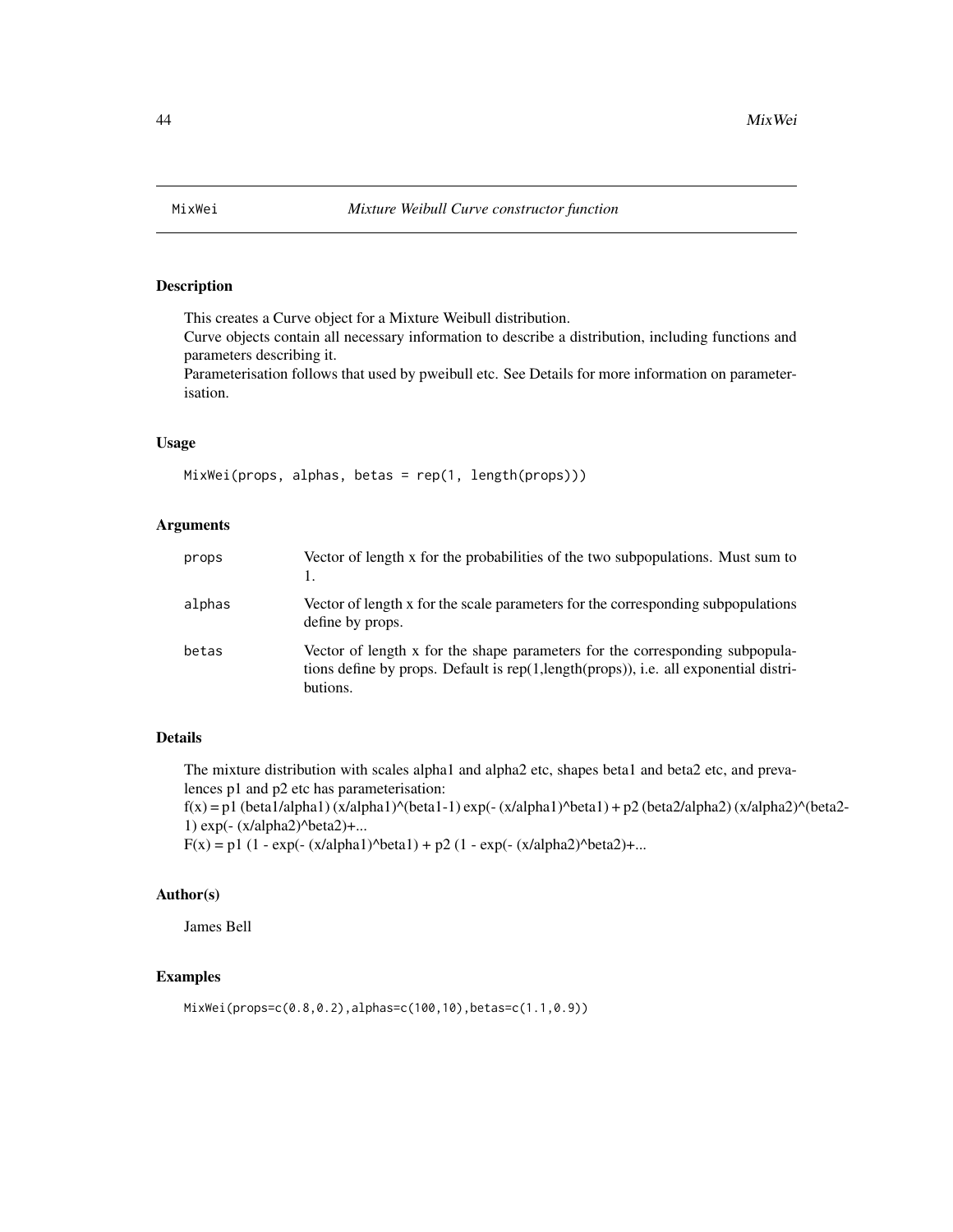nph\_traj *Calculate analytic time-to-event trial properties under nonproportional hazards and complex assumptions*

### Description

This function calculates the expected parameters/outputs/properties for a two-arm Time-To-Event trial under complex assumptions. It is designed to work with non-proportional hazards and ought to be able to accommodate any distributional assumptions for events, censoring and recruitment, so long as they are correctly detailed in Curve or RCurve objects.

The function performs power calculations and hence can be used for sample size planning. By creating trajectories of properties over time, the function also assists with identifying the optimum assessment time.

The function uses numerical integration across event, censoring and recruitment functions to estimate observed and expected event numbers. From these, it estimates an expected HR, with the same interpretation as that found using Cox regression, using the Pike method. The estimated event numbers and HR can be used to calculate power by one of several methods, including the Schoenfeld and Frontier methods. A separate, direct, power calculation can also be performed using the log-rank test formula and its Z-distribution.

To assist sample size finding, the function will also optionally estimate the required sample size to reach a given power keeping all variables other than recruitment.

Expected RMST and landmark analysis properties may also be calculated. This also uses numerical integration techniques. Power is also then estimated for such analyses.

### Usage

```
nph_traj(
  active_ecurve,
  control_ecurve,
  active_dcurve = Blank(),
  control_dcurve = Blank(),
  rcurve,
  max\_assesment = 100,
  landmark = NULL.
  RMST = NULL,HRbound = 1,
  alpha1 = 0.025,
  required_power = NULL,
  deta_output = FALSE)
```
### Arguments

active\_ecurve Event distribution for the active arm, specified as a Curve object control\_ecurve Event distribution for the control arm, specified as a Curve object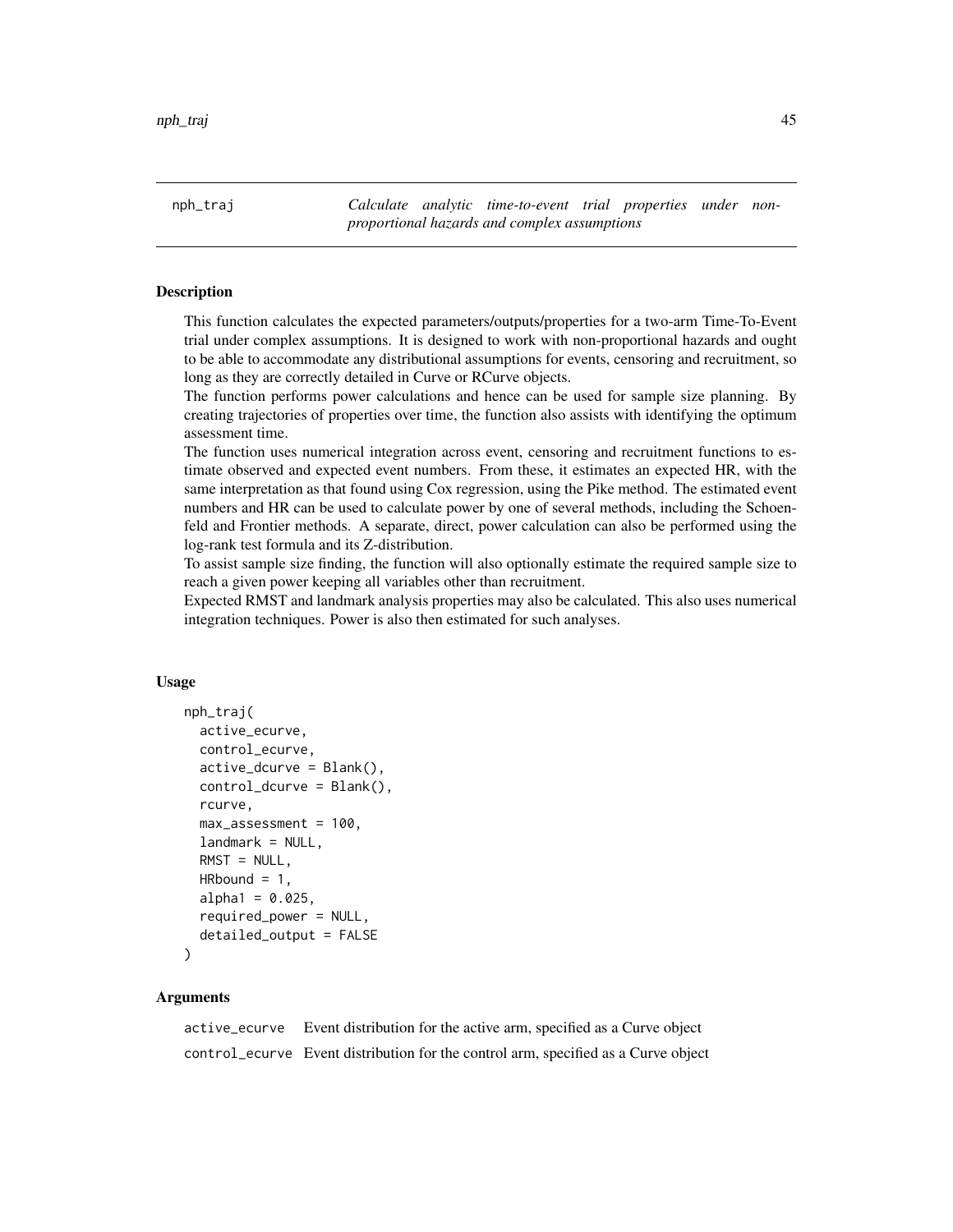| active_dcurve   | Dropout/censoring distribution for the active arm, specified as a Curve object.<br>By default, a Blank() object, i.e. no dropout.                                                                 |  |
|-----------------|---------------------------------------------------------------------------------------------------------------------------------------------------------------------------------------------------|--|
| control_dcurve  | Dropout/censoring distribution for the control arm, specified as a Curve object.<br>By default, a Blank() object, i.e. no dropout.                                                                |  |
| rcurve          | Recruitment distribution, specified as an RCurve object                                                                                                                                           |  |
| max_assessment  | Maximum assessment time to calculate properties up to                                                                                                                                             |  |
| landmark        | (Optional) Time in months of landmark analysis, if required. Otherwise NULL<br>(Not calculated; default).                                                                                         |  |
| <b>RMST</b>     | (Optional) Restriction time for RMST analysis in months, if required. Otherwise<br>NULL (Not calculated; default).                                                                                |  |
| <b>HRbound</b>  | (Optional) Specify HR value to test landmark significance against. Default is 1<br>(superiority testing). Values above 1 would be non-inferiority.                                                |  |
| alpha1          | One-sided alpha required, as a decimal. $0.025$ by default. Requires $0 <$ alphal<br>$\leq$ 0.5.                                                                                                  |  |
| required_power  | (Optional) Power required for estimated sample sizes. Otherwise NULL (not<br>calculated; default).                                                                                                |  |
| detailed_output |                                                                                                                                                                                                   |  |
|                 | Boolean to require a more detailed output table, including Peto LogHR, expecta-<br>tions of various quantities and alternative power calculations. Default = FALSE<br>(detailed outputs omitted). |  |

### Value

Returns a table with one row per assessment time. Table contains both all input parameters as well as the following expected quantities:

- "Time" Time at which the assessment is made
- "Patients" Number of patients expected to be recruited to date
- "Events\_Active" Expected number of observed events in active arm
- "Events\_Control" Expected number of observed events in control arm
- "Events\_Total" Expected number of events across both arms
- "HR" Expected Hazard Ratio (using the Pike method)
- "LogHR" Log of the expected Hazard Ratio
- "LogHR\_SE" SE of the log of the expected Hazard Ratio
- "Schoenfeld\_Power" Estimated power based on Schoenfeld formula
- "Frontier\_Power" Estimated power based on Frontier method, using estimated event ratio at 0.5 power

In addition, if the detailed\_output argument is set to TRUE, the following additional columns are provided:

- "E\_Events\_Active" Expected number of expected events in active arm
- "E\_Events\_Control" Expected number of expected events in control arm
- "HR\_CI\_Upper" Estimated Upper Bound of the CI for the Hazard Ratio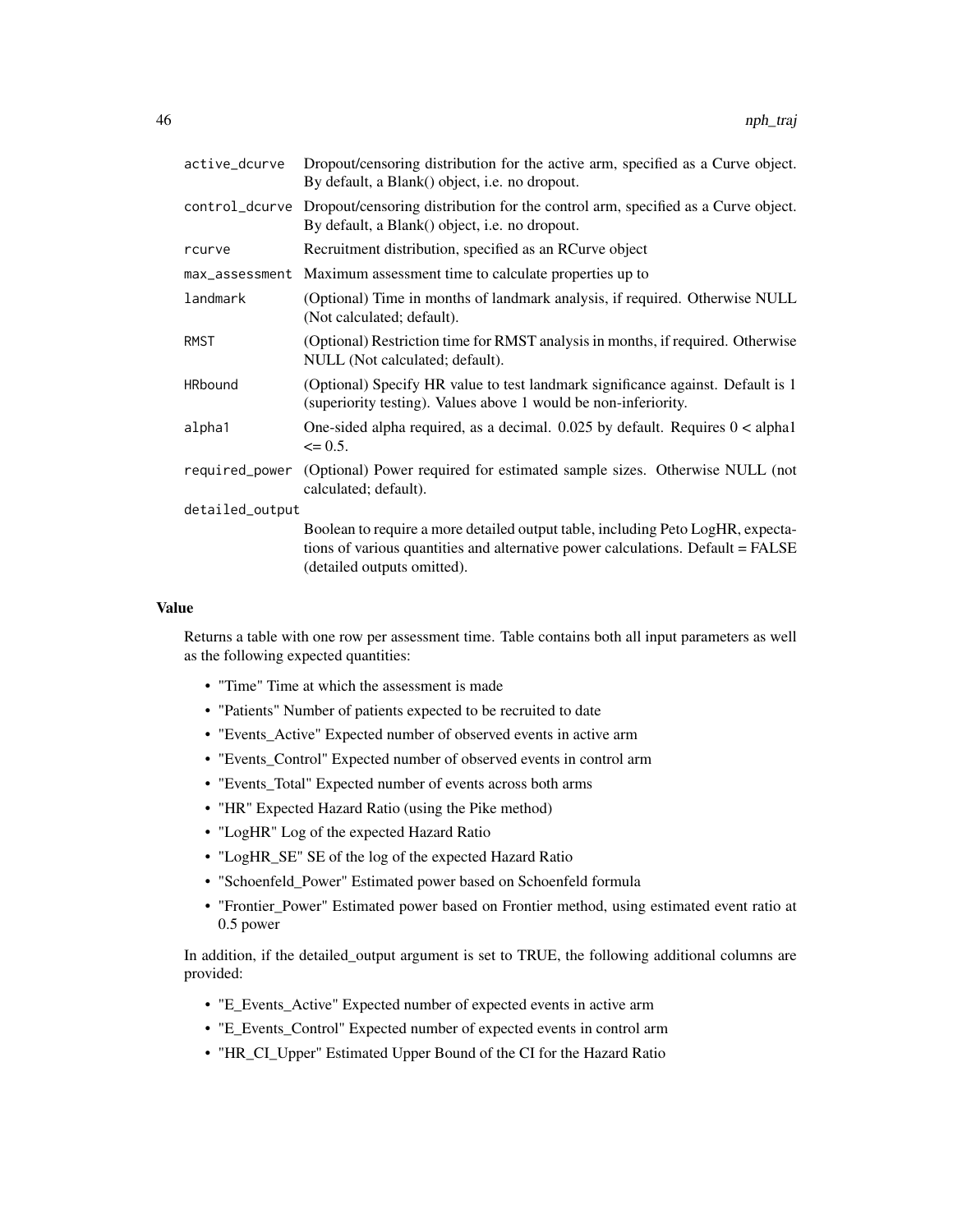- "HR\_CI\_Lower" Estimated Lower Bound of the CI for the Hazard Ratio
- "Peto\_LogHR" Expected Log Hazard Ratio using the Peto method
- "Expected\_Z" Estimated Z-score based on expected quantities for O, E and V, and log-rank test formula
- "Expected\_P" Estimated p-value based on estimated Z-score
- "Log\_Rank\_Stat" Expected log-rank statistic
- "Variance" Expected variance of LR-statistic by integration of V\_function
- "V\_Pike\_Peto" Expected variance based upon Pike and Peto approximations
- "Event\_Ratio" Expected ratio of events between arms; active divided by control
- "Event\_Prop\_Power" Estimated power based on event proportion method, using event ratio rather than randomisation ratio
- "Z\_Power" Estimated power based on expected value of Z

If RMST calculations are requested, the following columns are included:

- "RMST\_Restrict" Specified RMST restriction time
- "RMST\_Active" Expected RMST for active arm
- "RMST\_Control" Expected RMST for control arm
- "RMST\_Delta" Absolute difference in expected RMSTs between arms (active minus control)
- "RMST\_SE" Estimated SE of the RMST delta
- "RMST\_Z" Estimated RMST Z score
- "RMST\_Failure" Estimated probability of RMST difference being uncomputable for the specified restriction time
- "RMST\_Power" Estimated RMST Power

If landmark calculations are requested, the following columns are included:

- "LM\_Time" Time of landmark analysis
- "LM\_Active" Expected Kaplan Meier estimate of active arm at landmark time
- "LM\_Control" Expected Kaplan Meier estimate of control arm at landmark time
- "LM\_Delta" Expected absolute difference in Kaplan Meiers estimates at landmark time (activecontrol)
- "LM\_A\_SE" Estimated Greenwood SE for active arm at landmark time
- "LM\_C\_SE" Estimated Greenwood SE for control arm at landmark time
- "LM\_D\_SE" Estimated Greenwood SE for delta at landmark time
- "LM\_Z" Estimated landmark analysis Z-score based on Greenwood SE
- "LM\_Power" Estimated landmark analysis power based on Greenwood SE

If a required power is requested, the following column is included:

• "Estimated\_SS" Estimated sample size required, keeping constant all parameters other than rate of recruitment and total sample size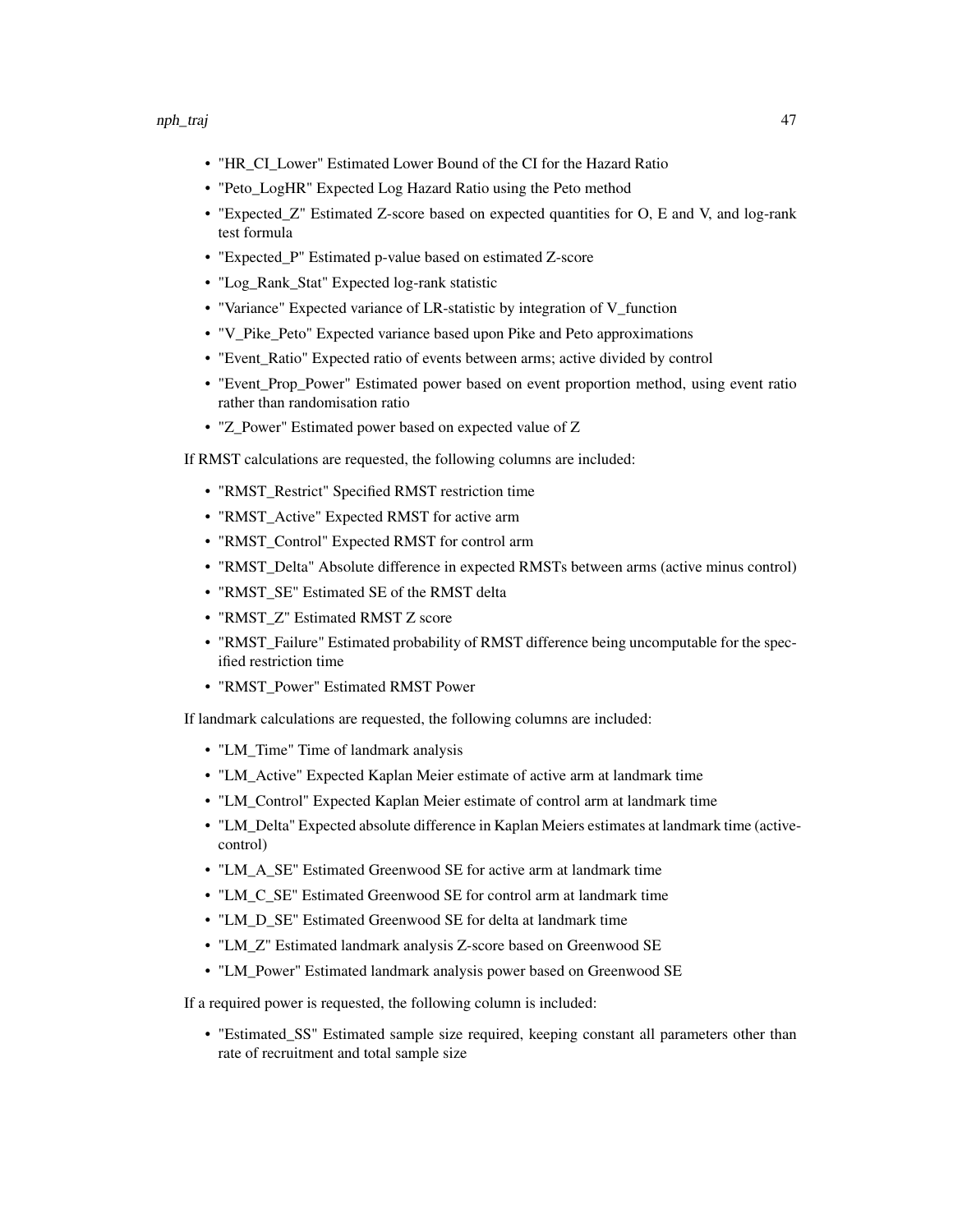### Author(s)

James Bell

### References

Bell J, Accurate Sample Size Calculations in Trials with Non-Proportional Hazards, 2018, presentation at PSI Conference. [https://www.psiweb.org/docs/default-source/default-document-l](https://www.psiweb.org/docs/default-source/default-document-library/james-bell-slides.pdf?sfvrsn=3324dedb_0)ibrary/ [james-bell-slides.pdf?sfvrsn=3324dedb\\_0](https://www.psiweb.org/docs/default-source/default-document-library/james-bell-slides.pdf?sfvrsn=3324dedb_0) Bell J, Power Calculations for Time-to-Event Trials Using Predicted Event Proportions, 2019, paper under review. Ruehl J, Sample Size Calculation in Time-To-Event Trials with Non-Proportional Hazards Using GESTATE, 2018, BSc thesis at University of Ulm. Pike MC, Contribution to discussion in Asymptotically efficient rank invariant test procedures by Peto R and Peto J, Journal of the Royal Statistical Society Series A, 135(2), 201-203.

### Examples

```
nph_traj(max_assessment=100,rcurve=LinearR(12,100,100),control_ecurve=Weibull(100,1),
active_ecurve=Weibull(250,0.8))
```
PieceExponential *Piecewise Exponential Curve constructor function*

### **Description**

This creates a Curve object for a Piecewise Exponential distribution.

Curve objects contain all necessary information to describe a distribution, including functions and parameters describing it.

Parameterisation follows that used by pexp etc. This function requires a vector of start times (beginning with 0) and a corresponding vector of rates. See Details for more information on parameterisation.

### Usage

PieceExponential(start, lambda)

### **Arguments**

| start  | Vector of start times for each period. First element must be 0. Must be same<br>length as lambda vector.                                                             |
|--------|----------------------------------------------------------------------------------------------------------------------------------------------------------------------|
| lambda | Vector of rate parameters from the corresponding respective time defined in start<br>vector until the start of the next period. Must be same length as start vector. |

### Details

The piecewise exponential distribution with rates lambda\_1 to lambda\_n and start times  $t_1$  to  $t_n$ has parameterisation:

Product(x=1:length(lambda)) of (e^(-lambda[x].t[x])) where t[x] = min(start[x+1],max(0,t-start[x])). start[x+1] is defined as Inf if otherwise undefined.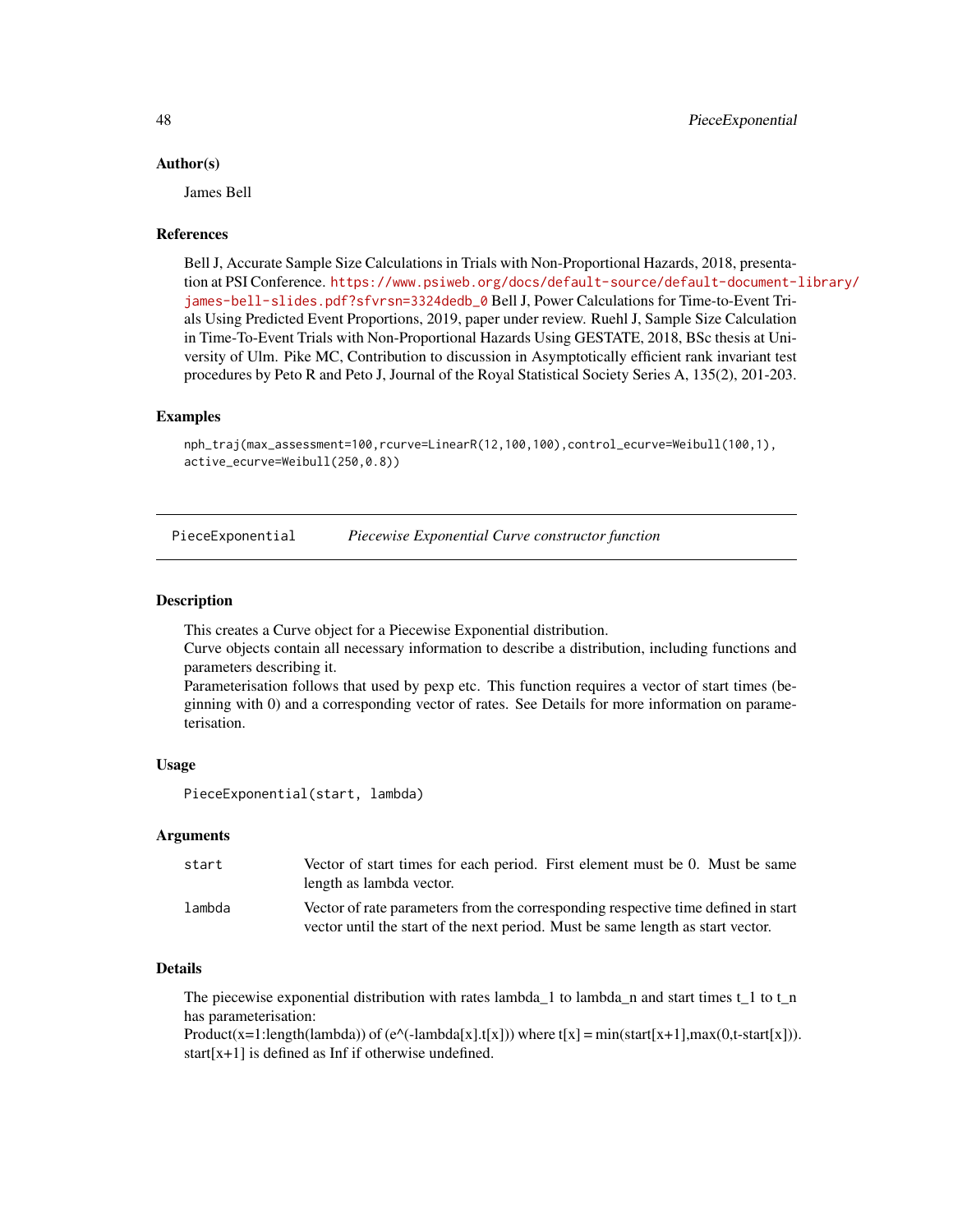### PieceR 29 and 200 and 200 and 200 and 200 and 200 and 200 and 200 and 200 and 200 and 200 and 200 and 200 and 200 and 200 and 200 and 200 and 200 and 200 and 200 and 200 and 200 and 200 and 200 and 200 and 200 and 200 and

# Author(s)

James Bell

# Examples

PieceExponential(start=c(0,6,24),lambda=c(0.05,0.01,0.001))

PieceR *PieceR RCurve constructor function*

# Description

This creates a RCurve object for a piecewise-linear recruitment distribution. RCurve objects contain all necessary information to describe a recruitment distribution. They are a particular type of Curve object containing additional recruitment-related information, including patient numbers and the randomisation ratio.

# Usage

PieceR(recruitment, ratio)

# Arguments

| recruitment | 2-column matrix with recruitment parameters. First column gives the lengths   |
|-------------|-------------------------------------------------------------------------------|
|             | of each period of recruitment. Second column gives the corresponding rates of |
|             | recruitment for each period.                                                  |
| ratio       | Randomisation ratio; active arm divided by control arm.                       |

# Details

This RCurve is used when it is expected that patients enter a trial at a rate that varies over time.

### Author(s)

James Bell

```
rmatrix <- matrix(c(rep(4,3),5,10,15),ncol=2)
rmatrix
PieceR(rmatrix,1)
```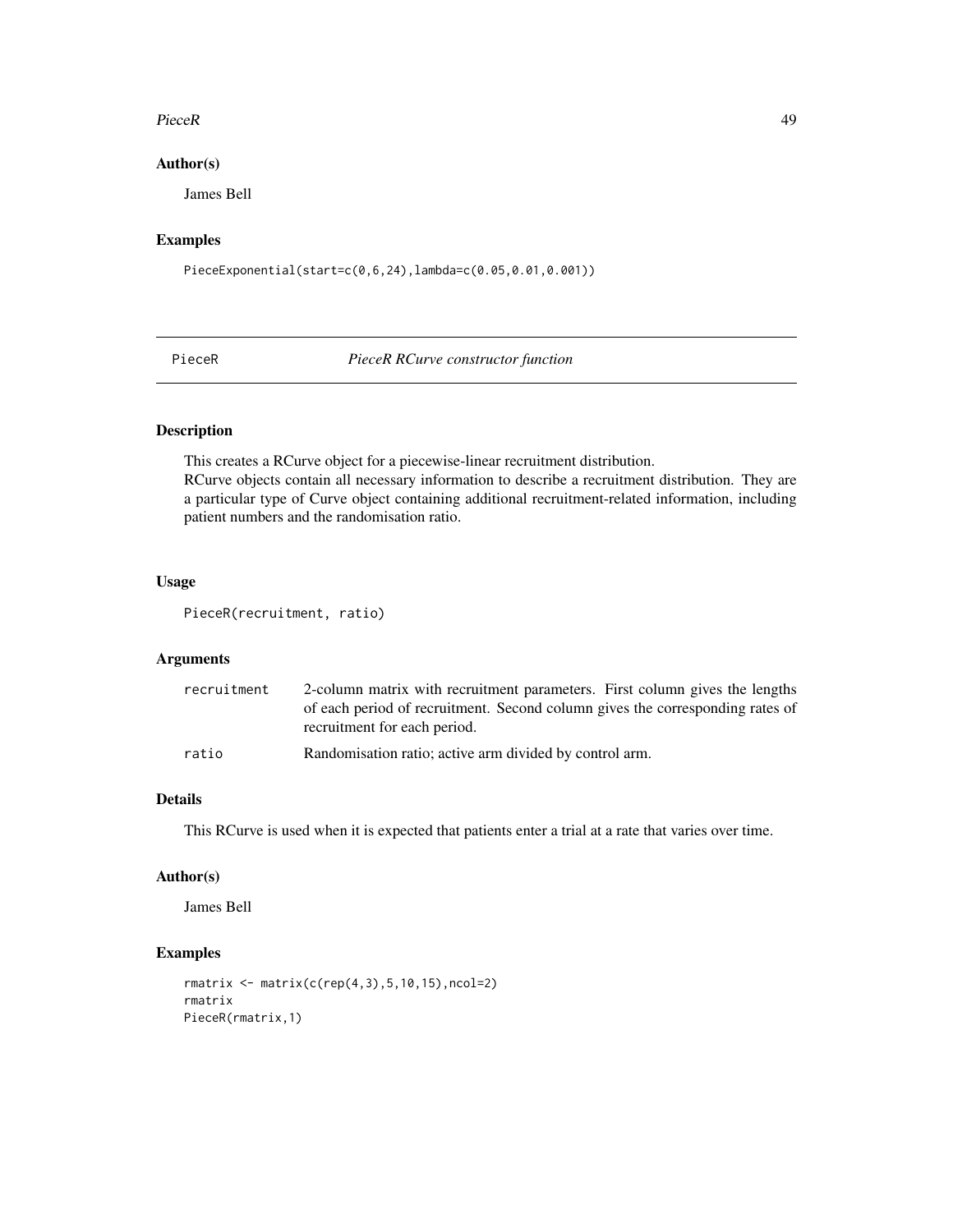This creates a RCurve object for a piecewise-linear recruitment distribution with a fixed (maximum) per-patient follow-up time.

RCurve objects contain all necessary information to describe a recruitment distribution. They are a particular type of Curve object containing additional recruitment-related information, including patient numbers and the randomisation ratio.

### Usage

PieceRMaxF(recruitment, ratio, maxF)

### Arguments

| recruitment | 2-column matrix with recruitment parameters. First column gives the lengths<br>of each period of recruitment. Second column gives the corresponding rates of<br>recruitment for each period. |
|-------------|----------------------------------------------------------------------------------------------------------------------------------------------------------------------------------------------|
| ratio       | Randomisation ratio; active arm divided by control arm.                                                                                                                                      |
| maxF        | Fixed follow-up time per patient, i.e. maximum time a patient will be at risk<br>independent of length of study.                                                                             |

# Details

This RCurve is used when it is expected that patients enter a trial at a rate that varies over time and there is a fixed maximum follow-up time per patient.

### Author(s)

James Bell

```
rmatrix <- matrix(c(rep(4,3),5,10,15),ncol=2)
rmatrix
PieceRMaxF(recruitment=rmatrix,ratio=1,maxF=12)
```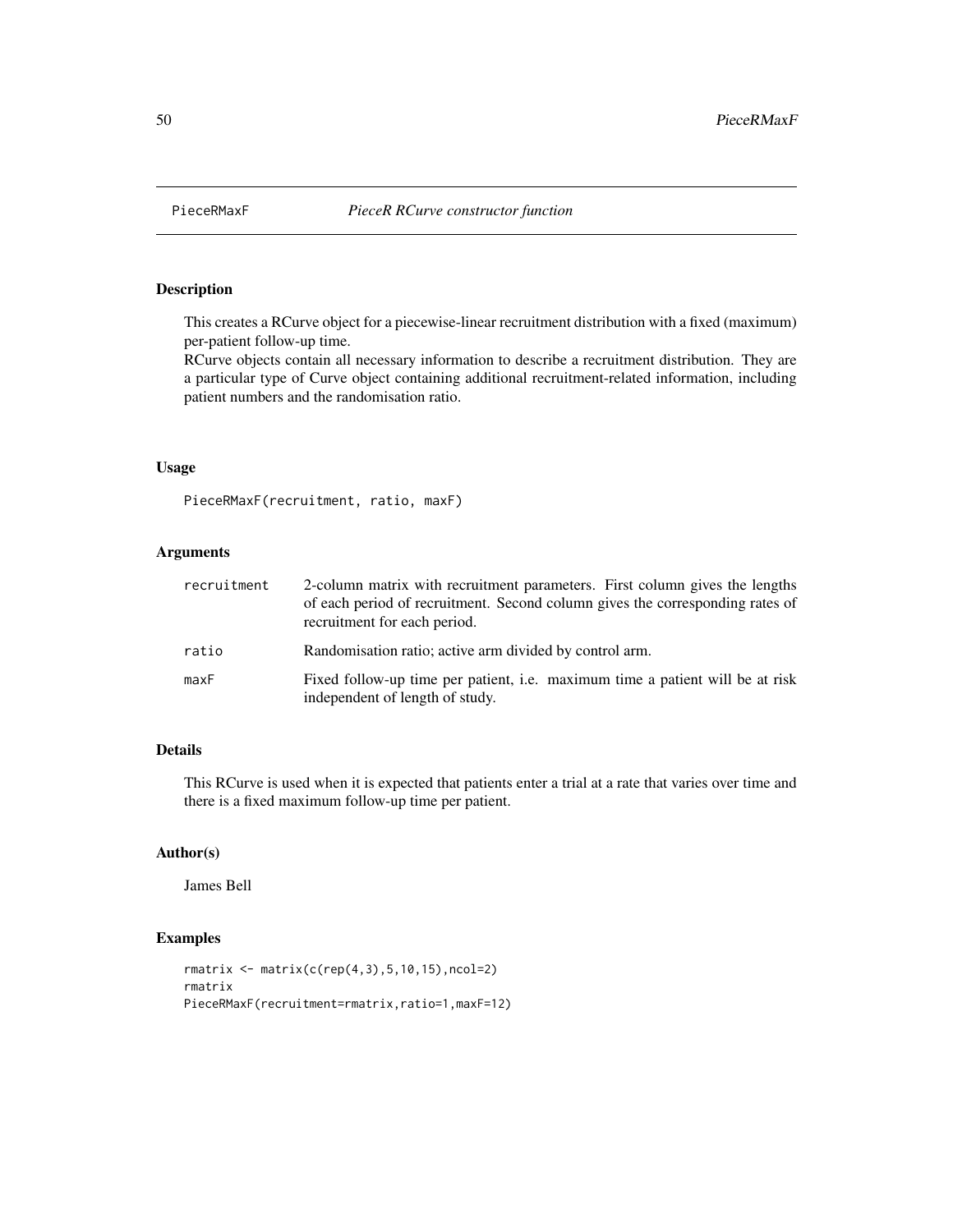This plots a Curve CDF

# Usage

```
plotCDF(theObject, ...)
```
### Arguments

| theObject | The name of the RCurve Object |
|-----------|-------------------------------|
| $\cdots$  | Pass-through arguments        |

# Examples

```
plotCDF(Weibull(100,1))
plotCDF(Weibull(100,1),xlab="Test x label",maxT=60)
plotCDF(Weibull(80,0.8),overlay=TRUE,col=2,lty=2)
```
plotCDF,Curve-method *Method for plotting the CDF of a Curve object*

# Description

This plots a Curve CDF

# Usage

```
## S4 method for signature 'Curve'
plotCDF(
  theObject,
 overlay = FALSE,
 maxT = 100,
  increment = 0.1,
  xlab = "Time",ylab = "CDF",main = "CDF plot",
  type = "1",...
\mathcal{L}
```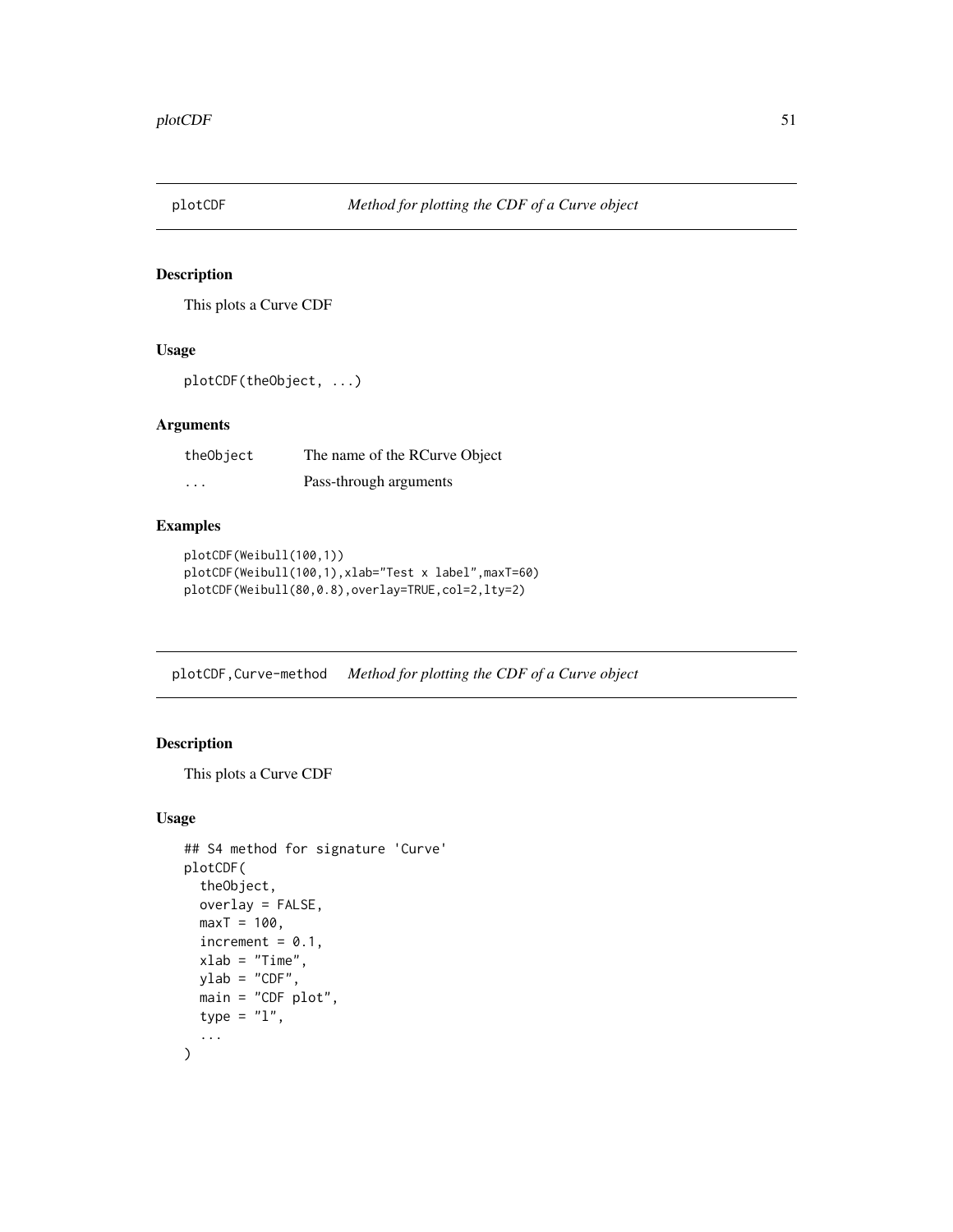# Arguments

| theObject | The name of the RCurve Object                                                                                   |
|-----------|-----------------------------------------------------------------------------------------------------------------|
| overlay   | Boolean whether to overlay on existing one (vs start a new one). Default=FALSE                                  |
| maxT      | Maximum time to plot up to. Default= $100$                                                                      |
| increment | Plotting time increment. Default=0.1                                                                            |
| xlab      | X-axis label. Default="Time"                                                                                    |
| ylab      | Y-axis label. Default="CDF"                                                                                     |
| main      | title of plot. Default="CDF plot"                                                                               |
| type      | type of plot (see standard graphical parameters). Default="1" (lines).                                          |
| $\ddots$  | Standard graphical parameter arguments to be passed on to 'plot'/'lines', e.g. to<br>change appearance of plot. |

# Examples

```
plotCDF(Weibull(100,1))
plotCDF(Weibull(100,1),xlab="Test x label",maxT=60)
plotCDF(Weibull(80,0.8),overlay=TRUE,col=2,lty=2)
```
plotRecruitment *Method for plotting the Recruitment Function of a RCurve object*

### Description

This plots an RCurve Recruitment Function

### Usage

```
plotRecruitment(theObject, ...)
```
### Arguments

| theObject | The name of the RCurve Object |
|-----------|-------------------------------|
| $\cdots$  | Pass-through arguments        |

```
plotRecruitment(LinearR(12,100,100))
plotRecruitment(LinearR(12,100,100),xlab="Test x label",maxT=60)
plotRecruitment(LinearR(20,90,90),overlay=TRUE,col=2,lty=2)
```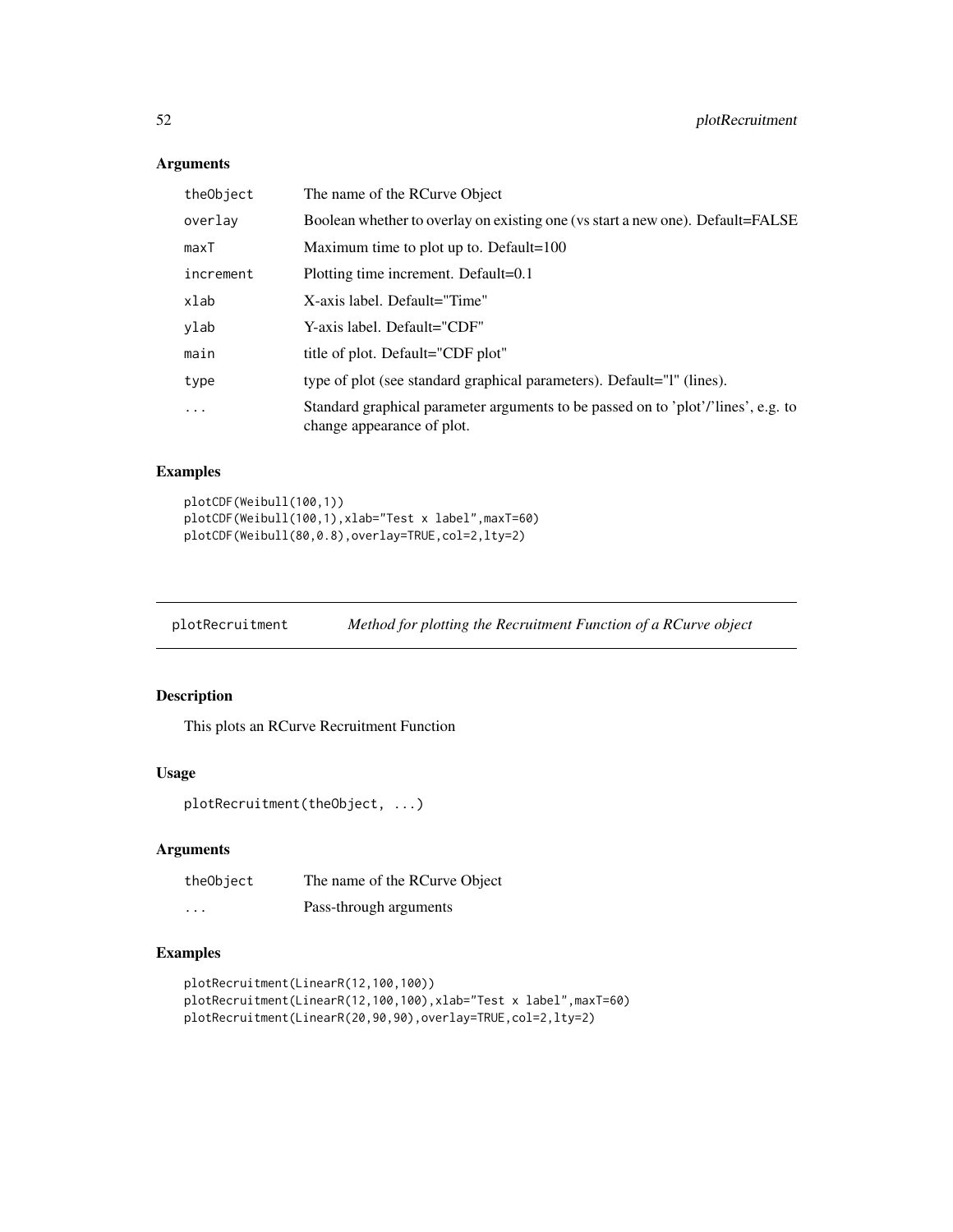plotRecruitment,RCurve-method

*Method for plotting the Recruitment Function of a RCurve object*

# Description

This plots an RCurve Recruitment Function

# Usage

```
## S4 method for signature 'RCurve'
plotRecruitment(
  theObject,
 overlay = FALSE,
 maxT = 100,
  increment = 0.1,
 xlab = "Time",ylab = "Patients",
 main = "Recruitment plot",
  type = "1",...
)
```
# Arguments

| theObject | The name of the RCurve Object                                                                                   |
|-----------|-----------------------------------------------------------------------------------------------------------------|
| overlay   | Boolean whether to overlay on existing one (vs start a new one). Default=FALSE                                  |
| maxT      | Maximum time to plot up to. Default= $100$                                                                      |
| increment | Plotting time increment. Default=0.1                                                                            |
| xlab      | X-axis label. Default="Time"                                                                                    |
| ylab      | Y-axis label. Default="Patients"                                                                                |
| main      | title of plot. Default="Recruitment plot"                                                                       |
| type      | type of plot (see standard graphical parameters). Default="1" (lines).                                          |
| $\cdots$  | Standard graphical parameter arguments to be passed on to 'plot'/'lines', e.g. to<br>change appearance of plot. |

```
plotRecruitment(LinearR(12,100,100))
plotRecruitment(LinearR(12,100,100),xlab="Test x label",maxT=60)
plotRecruitment(LinearR(20,90,90),overlay=TRUE,col=2,lty=2)
```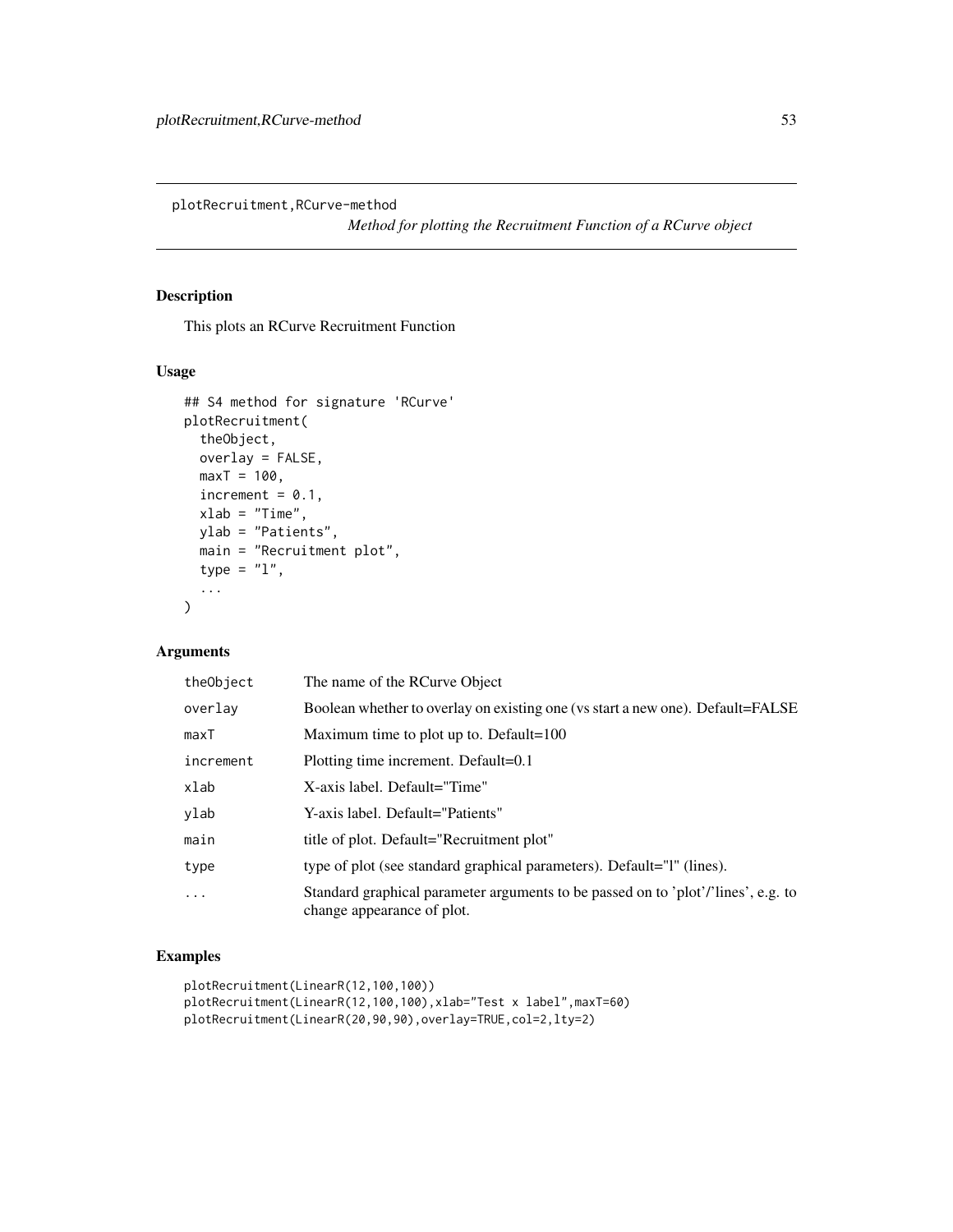This plots a Curve Survival Function

# Usage

```
plotSF(theObject, ...)
```
### Arguments

| theObject | The name of the RCurve Object |
|-----------|-------------------------------|
| $\cdots$  | Pass-through arguments        |

# Examples

```
plotSF(Weibull(100,1))
plotSF(Weibull(100,1),xlab="Test x label",maxT=60)
plotSF(Weibull(80,0.8),overlay=TRUE,col=2,lty=2)
```
plotSF,Curve-method *Method for plotting the Survival Function of a Curve object*

# Description

This plots a Curve Survival Function

### Usage

```
## S4 method for signature 'Curve'
plotSF(
  theObject,
 overlay = FALSE,
 maxT = 100,
  increment = 0.1,
  xlab = "Time",ylab = "S(t)",
 main = "Kaplan Meier plot",
  type = "1",...
\mathcal{L}
```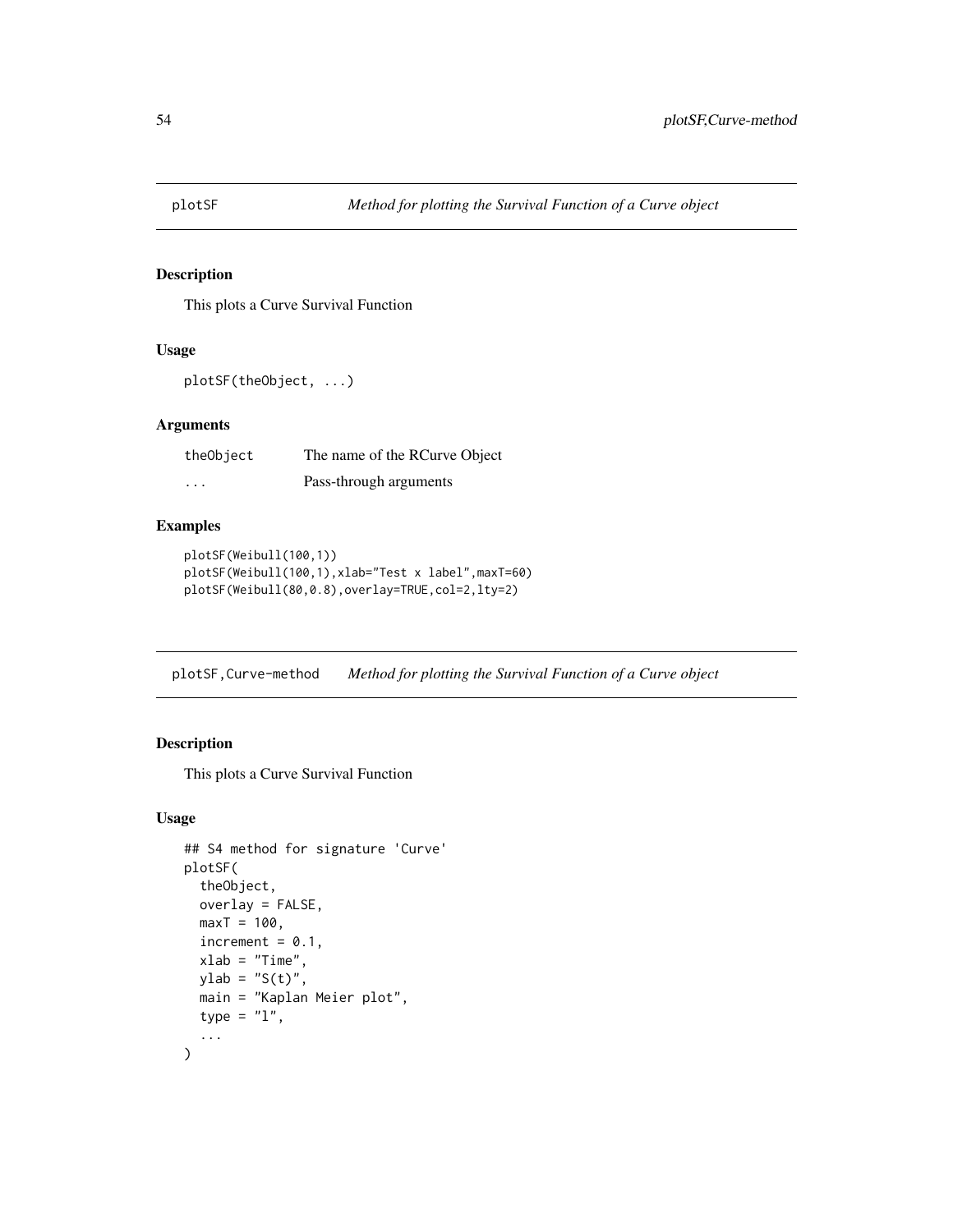### plot\_ep 55

### **Arguments**

| theObject | The name of the RCurve Object                                                                                   |
|-----------|-----------------------------------------------------------------------------------------------------------------|
| overlay   | Boolean whether to overlay on existing one (vs start a new one). Default=FALSE                                  |
| maxT      | Maximum time to plot up to. Default= $100$                                                                      |
| increment | Plotting time increment. Default=0.1                                                                            |
| xlab      | X-axis label. Default="Time"                                                                                    |
| ylab      | Y-axis label. Default=" $S(t)$ "                                                                                |
| main      | title of plot. Default="Kaplan Meier plot"                                                                      |
| type      | type of plot (see standard graphical parameters). Default="1" (lines).                                          |
| .         | Standard graphical parameter arguments to be passed on to 'plot'/'lines', e.g. to<br>change appearance of plot. |

# Examples

plotSF(Weibull(100,1)) plotSF(Weibull(100,1),xlab="Test x label",maxT=60) plotSF(Weibull(80,0.8),overlay=TRUE,col=2,lty=2)

plot\_ep *Plot event prediction output*

### Description

This function plots the output from event\_prediction().

By default, produces a plot of predicted events over time, with confidence intervals if available. Alternatively, produces a plot with the fitting CI over time with same percentage as prediction interval.

By default, both conditional and unconditional trajectories are plotted (if conditional event prediction is available).

Options are available to customise inclusion.

### Usage

```
plot_ep(
  data,
  trajectory = c("both", "conditional", "unconditional"),
 which_PI = c("both", "conditional", "unconditional", "none"),
  prediction_fitting = c("prediction", "fitting"),
  observed = NULL,
  target = NULL,
  max_time = NULL,max<sub>E</sub> = NULL,
  legend_position = c("top_left", "bottom_right"),
  no_legend = FALSE,
  ...
)
```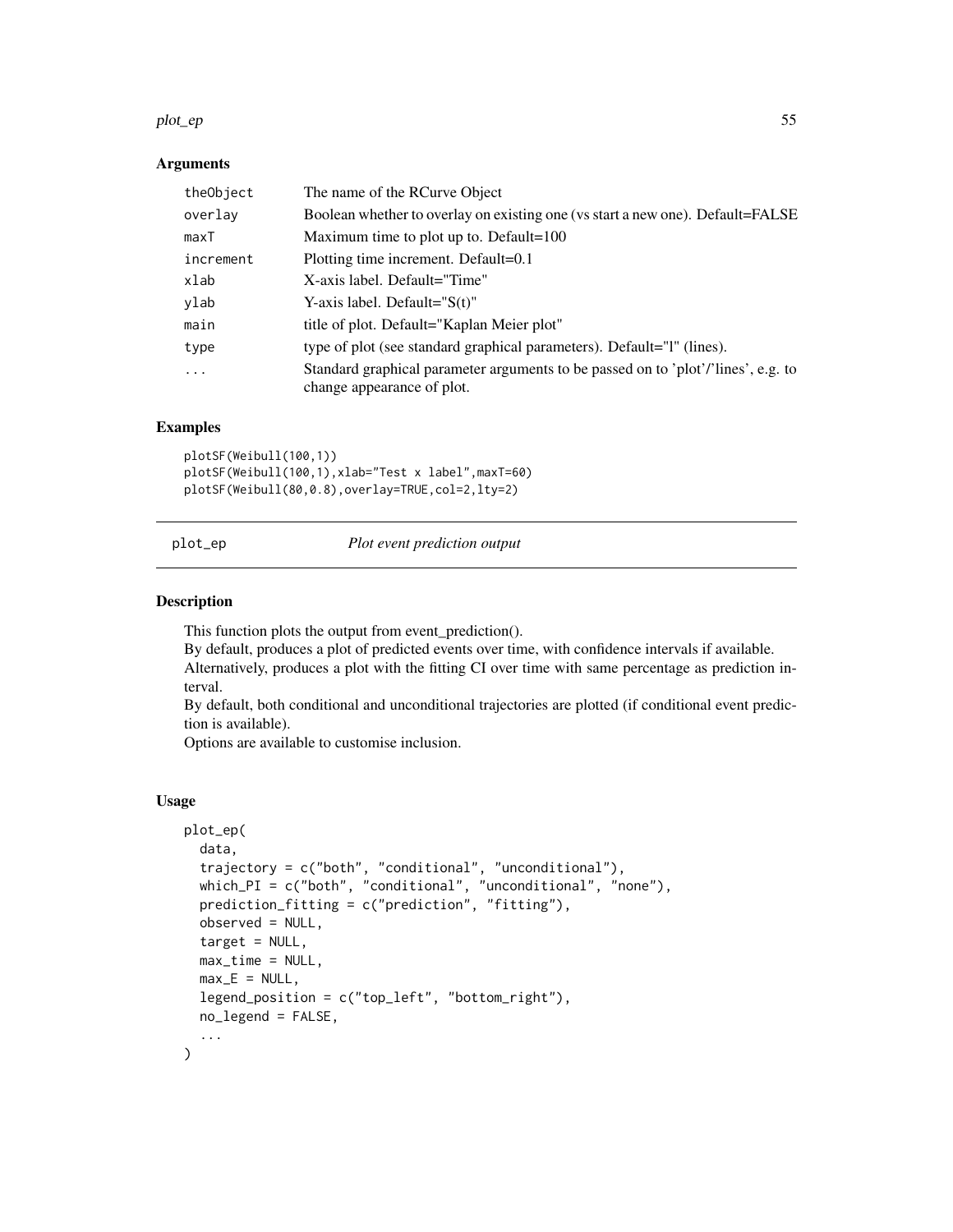### Arguments

| data                             | Full output list from event_prediction().                                                                                                                                                                                                                                                                    |  |
|----------------------------------|--------------------------------------------------------------------------------------------------------------------------------------------------------------------------------------------------------------------------------------------------------------------------------------------------------------|--|
| trajectory                       | String, choice of "both", "conditional", "unconditional", for which trajectory to<br>plot. (Default="both")                                                                                                                                                                                                  |  |
| which_PI                         | String, choice of "both","conditional","unconditional","none", for which PIs to<br>plot. (Default="both")                                                                                                                                                                                                    |  |
| prediction_fitting               |                                                                                                                                                                                                                                                                                                              |  |
|                                  | String, choice of "prediction" or "fitting" (Default = "prediction"). Determines<br>the nature of the intervals; PIs are relevant for prediction of the observation of<br>future trajectories (sample level), whereas fitting CIs concern the interval for the<br>mean trajectory itself (population level). |  |
| observed                         | Optional trajectory of observed event numbers. If vector specified, will plot<br>values at integer times starting from 1. If 2-column matrix specified, will take<br>x-values from column 1 and y-values from column 2. (Default=NULL; not plot-<br>ted).                                                    |  |
| target                           | Optional target number of events to plot. (Default=NULL; not plotted)                                                                                                                                                                                                                                        |  |
| max_time                         | Optional maximum time to plot up to if you do not want to plot full trajectory.<br>(Default=NULL; maximum time determined by input data)                                                                                                                                                                     |  |
| $max$ <sub><math>-E</math></sub> | Optional maximum number of events to plot up to. (Default=NULL; maximum<br>event number is the number of patients)                                                                                                                                                                                           |  |
| legend_position                  |                                                                                                                                                                                                                                                                                                              |  |
|                                  | String with any of "top_left", or "bottom_right", corresponding to legend posi-<br>tion in power plot. (Default="top_left").                                                                                                                                                                                 |  |
| no_legend                        | Boolean to turn off legend. Default is FALSE; legend shown.                                                                                                                                                                                                                                                  |  |
| $\cdots$                         | Additional graphical parameters.                                                                                                                                                                                                                                                                             |  |

### Value

Returns NULL

### Author(s)

James Bell

```
recruit <- PieceR(matrix(c(rep(1,12),10,15,25,30,45,60,55,50,65,60,55,30),ncol=2),1)
trial_long <- simulate_trials(active_ecurve=Weibull(50,0.8),control_ecurve=Weibull(50,0.8),
rcurve=recruit,fix_events=200, iterations=1,seed=12345,detailed_output=TRUE)
trial_short <- set_assess_time(data=trial_long,time=10,detailed_output = FALSE)
```

```
maxtime <- max(ceiling(trial_long[,"Assess"]))
events <- rep(NA,maxtime)
for (i in 1:maxtime){events[i] <- sum(1-set_assess_time(trial_long,i)[,"Censored"])}
```

```
predictions <- event_prediction(data=trial_short, Event="Censored", censoringOne=TRUE,
type="Weibull", rcurve=recruit, max_time=60, cond_Events=49, cond_NatRisk=451,
```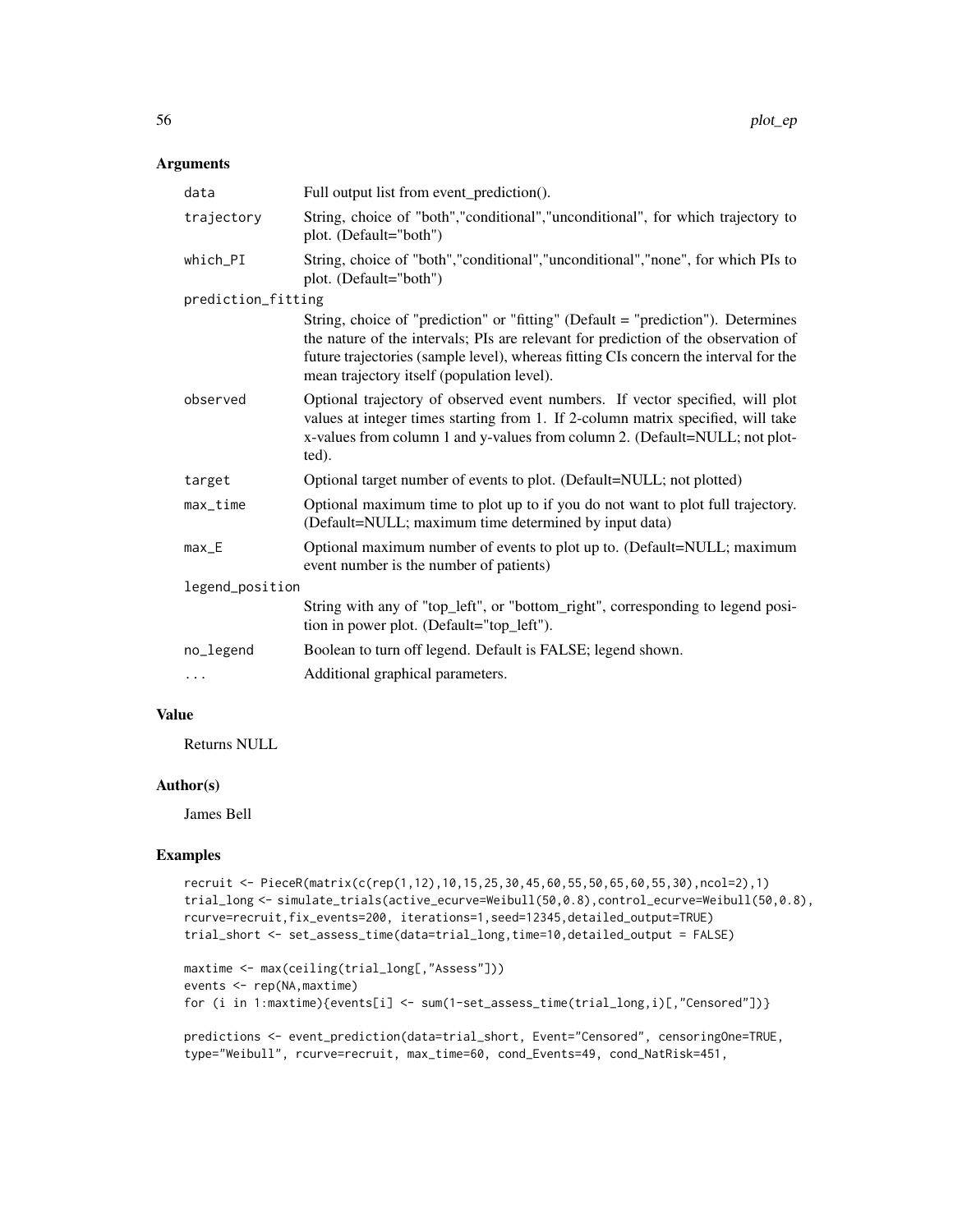# plot\_km\_fit 57

```
cond_Time=10, units="Months")
```
plot\_ep(predictions,trajectory="conditional",which\_PI="conditional",max\_time=40,observed=events, target=200,max\_E=200)

```
plot_ep(predictions,trajectory="unconditional",which_PI="unconditional",max_time=40,
observed=events,target=200,max_E=200)
```

```
plot_ep(predictions,trajectory="conditional",which_PI="none",observed=events[1:10],max_time=20,
max_E=150)
```
plot\_km\_fit *Kaplan Meier Plot of Curve-Fit*

### Description

This function creates a Kaplan Meier plot with the fitted curve from the output of event\_prediction(), fit tte data() or fit  $KM($ ).

Where available, it will include fitting confidence intervals based upon the variance derived by the delta method.

Options are available to customise inclusion.

### Usage

```
plot_km_fit(
  fit,
  data,
  Time = "Time",
 Event = "Event",
  censoringOne = FALSE,
 CI = 0.95,colour_CI = TRUE,
 maxT = NULL,xlim = NULL,ylim = c(0, 1),main = "Kaplan Meier Curve Fit Plot",
 fit\_col = 2,
  km_{col} = 1,
  area_col = "skyblue",
 CI_{col} = 4,
 CI\_lty = 2,
  no_legend = FALSE,
 legend_position = c("bottom_left", "top_right"),
  ...
)
```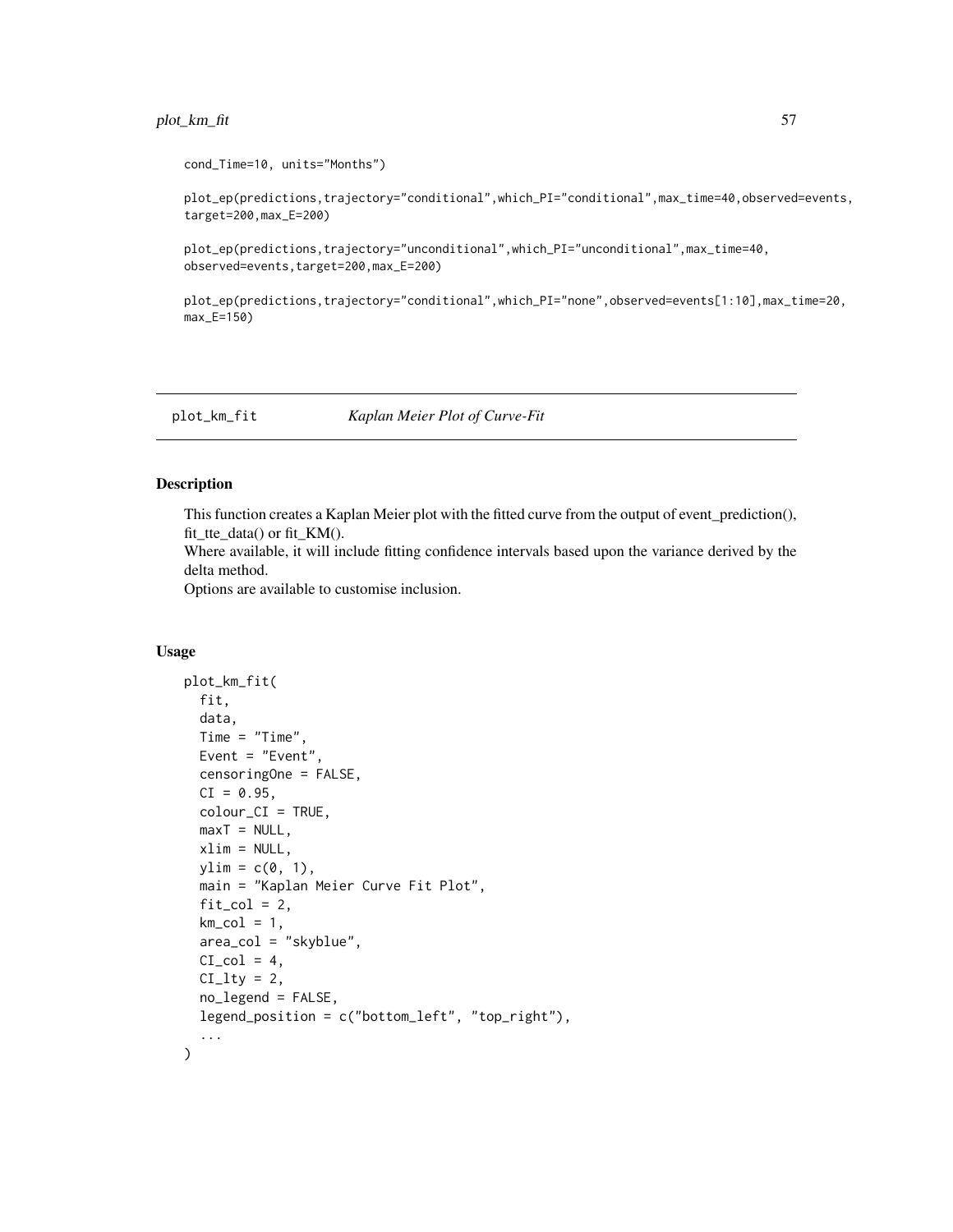# Arguments

| fit             | Full output list from event_prediction(), fit_tte_data() or fit_KM().                                                                             |
|-----------------|---------------------------------------------------------------------------------------------------------------------------------------------------|
| data            | Name of patient-level data set, used to generate the KM plot.                                                                                     |
| Time            | The column name for the times. Default is "Time"                                                                                                  |
| Event           | The column name for the events column (i.e. the binary variable denoting events<br>vs censorings). Default is "Event"                             |
| censoringOne    | Specify whether censoring is denoted in the Event column by a one (TRUE) or<br>zero (FALSE). Default=FALSE (censorings denoted by 0, events by 1) |
| CI              | Number between 0 and 1 for the size of Kaplan Meier confidence interval to<br>calculate. Default is 0.95 (95 percent confidence interval).        |
| colour_CI       | Boolean for whether to colour the fitting confidence interval area. Default=TRUE<br>(colour area)                                                 |
| maxT            | Maximum time to calculate point estimate and CIs up to. Default=NULL (Cal-<br>culate up to last time in patient data)                             |
| xlim            | Standard graphical parameter for x-axis limits. Default=NULL (Plots from 0 to<br>maximum patient time)                                            |
| ylim            | Graphical parameter for y-axis limits. Default= $c(0,1)$ (Plots survival function<br>from $0$ to $1$ )                                            |
| main            | String for plot title. Default="Kaplan Meier Curve Fit Plot"                                                                                      |
| fit_col         | Colour for fitting curve Default=2 (red)                                                                                                          |
| km_col          | Colour for km curve Default=1 (black)                                                                                                             |
| area_col        | Colour for CI area Default="skyblue" (sky blue)                                                                                                   |
| $CI_{col}$      | Colour for CI Default=4 (blue)                                                                                                                    |
| $CI$ _ $Ity$    | Line type for CI Default=2 (dashed)                                                                                                               |
| no_legend       | Boolean to turn off legend. Default is FALSE; legend shown.                                                                                       |
| legend_position |                                                                                                                                                   |
|                 | String with "top_right", or "bottom_left", corresponding to legend position in<br>power plot. (Default="bottom_left").                            |
| $\cdots$        | Additional graphical parameters.                                                                                                                  |

# Value

Returns NULL

# Author(s)

James Bell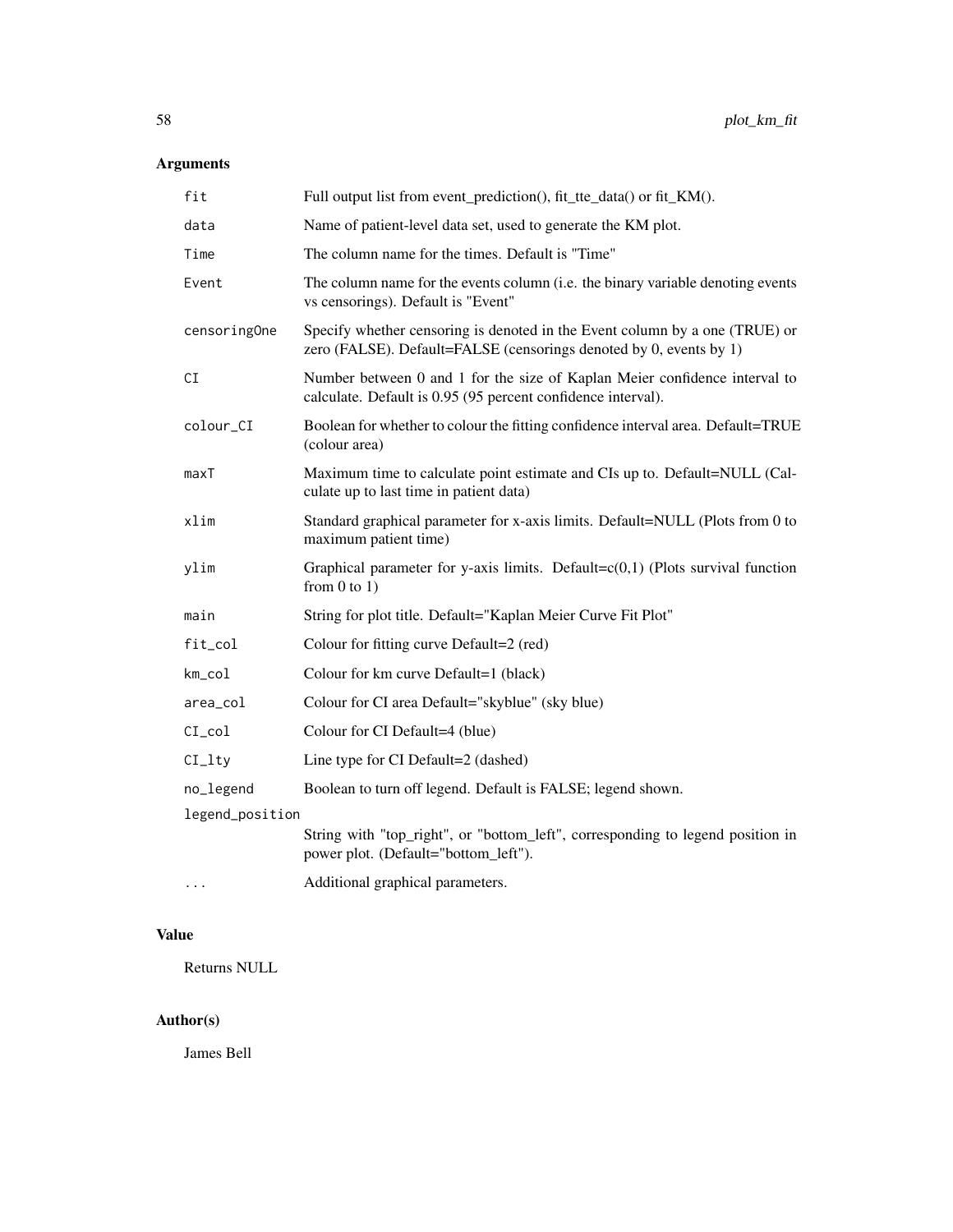### plot\_npht 59

### Examples

```
recruit <- PieceR(matrix(c(rep(1,12),10,15,25,30,45,60,55,50,65,60,55,30),ncol=2),1)
trial_long <- simulate_trials(active_ecurve=Weibull(50,0.8),control_ecurve=Weibull(50,0.8),
rcurve=recruit,fix_events=200, iterations=1,seed=12345,detailed_output=TRUE)
trial_short <- set_assess_time(data=trial_long,time=10,detailed_output = FALSE)
maxtime <- max(ceiling(trial_long[,"Assess"]))
events <- rep(NA,maxtime)
for (i in 1:maxtime){events[i] <- sum(1-set_assess_time(trial_long,i)[,"Censored"])}
predictions <- event_prediction(data=trial_short, Event="Censored", censoringOne=TRUE,
type="Weibull", rcurve=recruit, max_time=60, cond_Events=49, cond_NatRisk=451,
cond_Time=10, units="Months")
```
plot\_km\_fit(fit=predictions,data=trial\_short,Event="Censored",censoringOne=TRUE,maxT=70)

plot\_npht *Plot output from nph\_traj*

### **Description**

This function plots the output from nph  $traj(.)$ . By default, it produces 6 plots:

- "KM plot" Kaplan Meier plot for events. This is in patient time.
- "Censoring plot" Plot of CDFs for censoring functions. This is in patient time.
- "Recruitment plot" Number of patients expected to have been recruited over time. This is in trial time.
- "Event plot" Total number of events expected to occur over time. This is in trial time.
- "log(HR) plot" Expected log(HR), with expected confidence interval, over time. This is in trial time.
- "Power plot" Expected power over time for various methods. This is in trial time.

Plots may be omitted via arguments.

All calculated powers automatically plotted unless specified otherwise.

### Usage

```
plot_npht(
  data,
 KM = TRUE,
  censor = TRUE,
  recruitment = TRUE,
  events = TRUE,logHR = TRUE,
```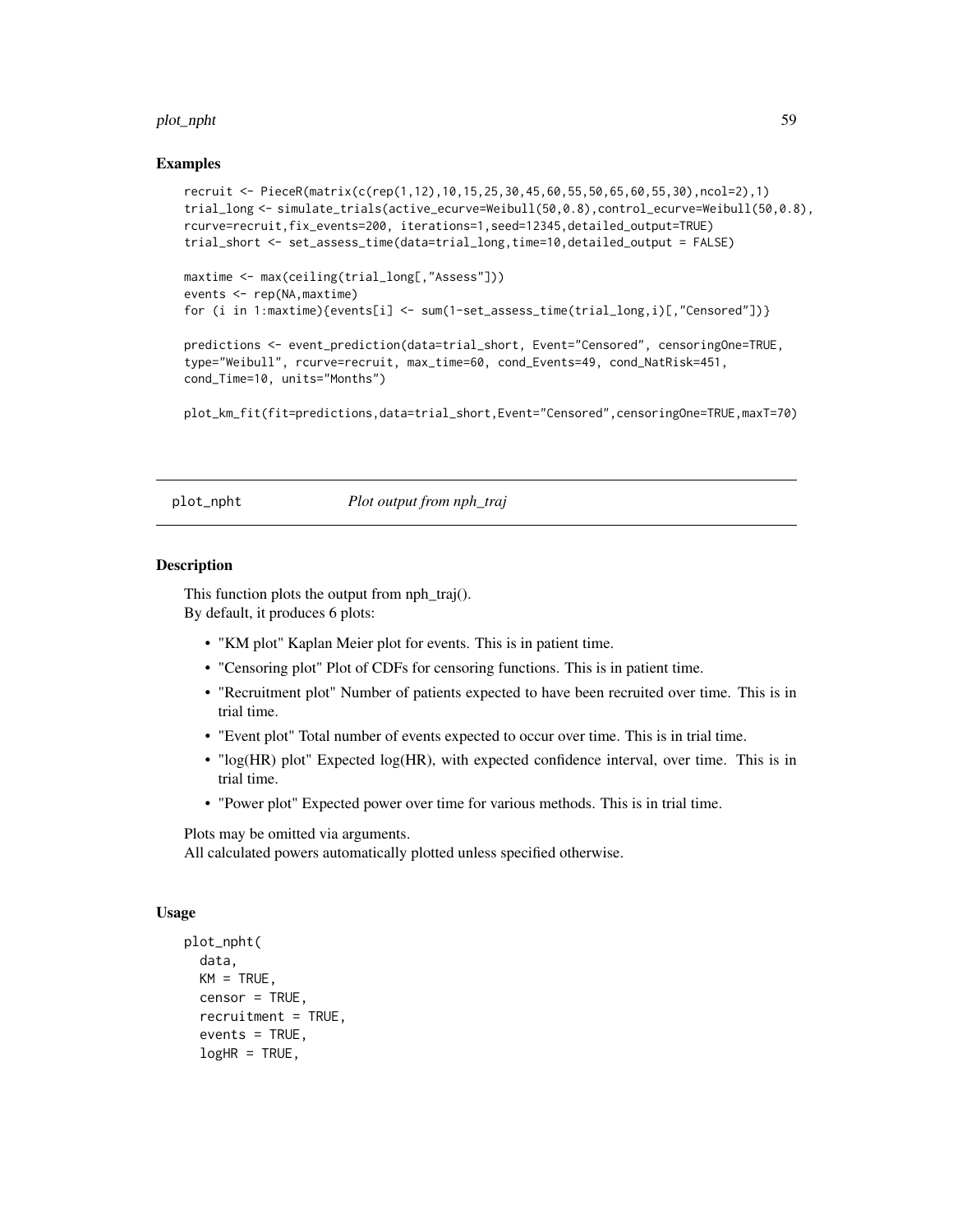```
power = TRUE,
  include_frontier = TRUE,
  include_RMST = TRUE,
  include_landmark = TRUE,
  alpha1 = 0.025,
 legend_position = c("top_left", "top_right", "bottom_right")
)
```
# Arguments

| data             | Full output list from $nph\_traj()$                                                                                                     |  |
|------------------|-----------------------------------------------------------------------------------------------------------------------------------------|--|
| КM               | Boolean to include KM plot (Default = TRUE)                                                                                             |  |
| censor           | Boolean to include censoring plot (Default = TRUE)                                                                                      |  |
| recruitment      | Boolean to include recruitment plot (Default = TRUE)                                                                                    |  |
| events           | Boolean to include events plot (Default = TRUE)                                                                                         |  |
| logHR            | Boolean to include $log(HR)$ plot (Default = TRUE)                                                                                      |  |
| power            | Boolean to include power plot (Default = TRUE)                                                                                          |  |
| include_frontier |                                                                                                                                         |  |
|                  | Boolean to include frontier power curve in power plot (Default = TRUE)                                                                  |  |
| include_RMST     | Boolean to include RMST power curve in power plot if available (Default $=$<br>TRUE)                                                    |  |
| include_landmark |                                                                                                                                         |  |
|                  | Boolean to include landmark power curve in power plot if available (Default $=$<br>TRUE)                                                |  |
| alpha1           | One-sided alpha to use for estimation of log(HR) confidence intervals (Default<br>$= 0.025$                                             |  |
| legend_position  |                                                                                                                                         |  |
|                  | String with any of "top_left", "top_right" or "bottom_right", corresponding to<br>legend position in power plot. Default is "top_left". |  |
|                  |                                                                                                                                         |  |

# Value

Returns NULL

# Author(s)

James Bell

```
trial <- nph_traj(Weibull(100,1),Weibull(70,1),rcurve=LinearR(12,100,100),RMST=20,
  landmark=20,max_assessment=30)
```

```
plot_npht(trial)
plot_npht(data=trial,KM=FALSE,censor=FALSE,recruitment=FALSE)
plot_npht(data=trial,KM=FALSE,censor=FALSE,recruitment=FALSE,events=FALSE,logHR=FALSE,
include_frontier=FALSE, include_RMST=FALSE,include_landmark=FALSE,legend_position="top_right")
```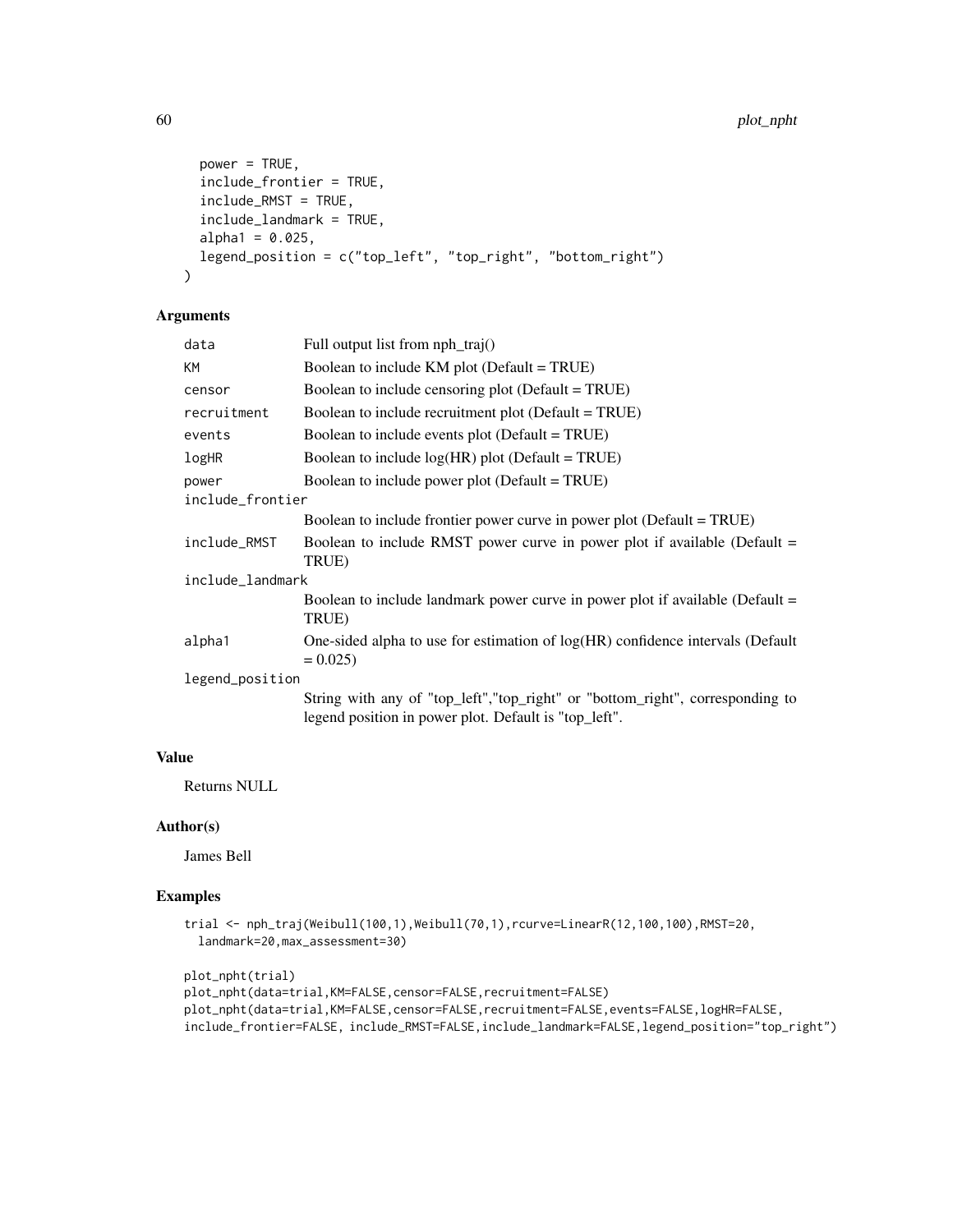This takes random draws from the Curve object distribution Note that the seed should always be appropriately set before invoking this

# Usage

random\_draw(theObject, ...)

# Arguments

| theObject | The name of the Curve Object |
|-----------|------------------------------|
| $\cdots$  | Pass-through arguments       |

# Examples

random\_draw(Weibull(100,1),1000)

```
random_draw,Curve-method
```
*Method for taking random draws from a Curve object distribution*

# Description

This takes random draws from the Curve object distribution Note that the seed should always be appropriately set before invoking this

### Usage

```
## S4 method for signature 'Curve'
random_draw(theObject, n)
```
# Arguments

| theObject | The name of the Curve Object    |
|-----------|---------------------------------|
| n         | Number of random draws required |

### Examples

random\_draw(Weibull(100,1),1000)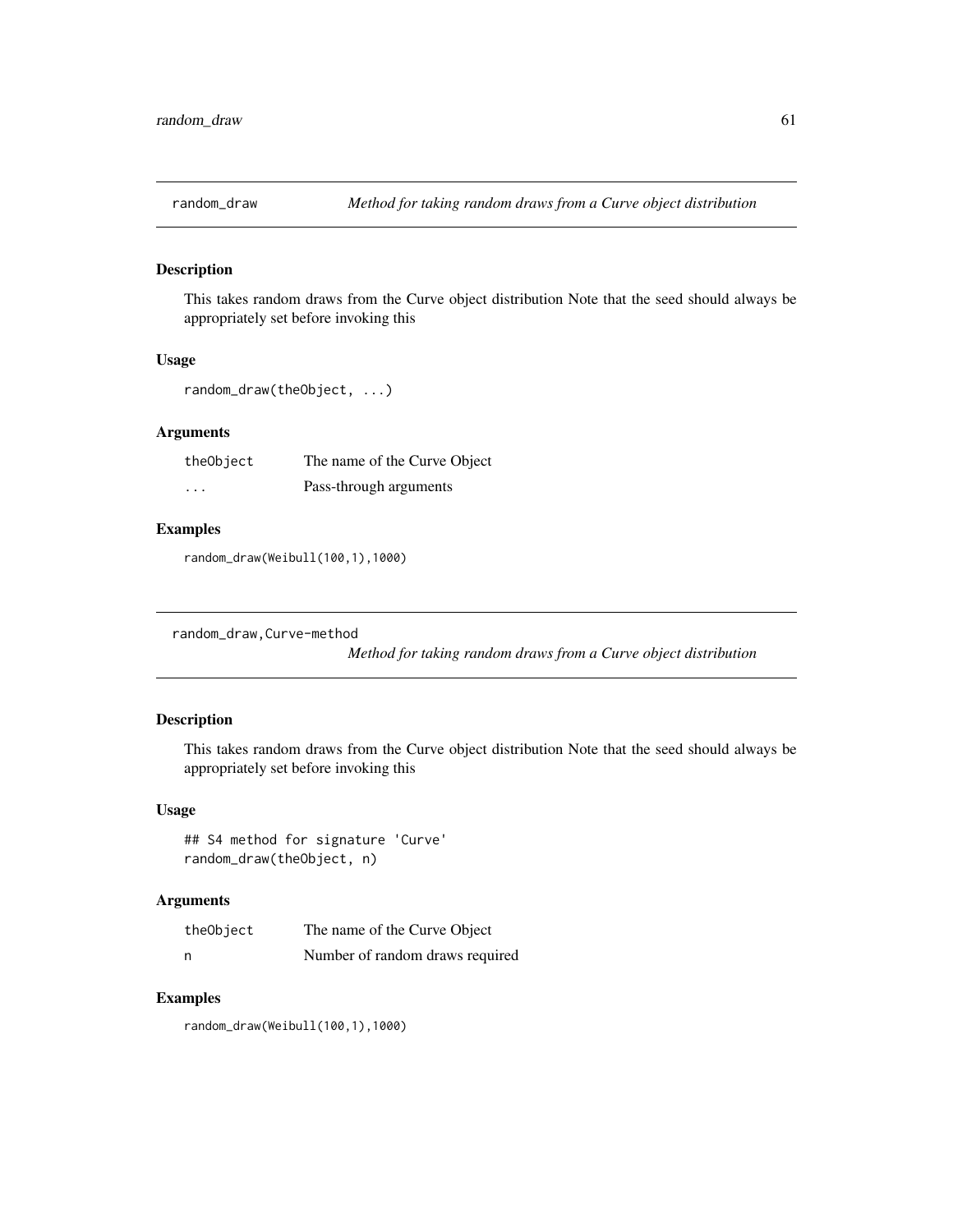This class extends the Curve class, adding recruitment-related quantities such as patient numbers.

### **Slots**

N Total number of patients recruited.

Nactive Number of patients recruited in active arm. Nactive+Ncontrol=N.

Ncontrol Number of patients recruited in control arm. Nactive+Ncontrol=N.

Ratio Randomisation ratio. Nactive divided by Ncontrol = Ratio.

Length Total length of the recruitment period.

RF Name of the random generator function describing the Curve.

inverse Name of the inverse CDF function describing the Curve. Optional; set to NULL if unavailable.

paramno Number of parameters required to define the distribution.

pnames Names of parameters defining the distribution. Should be a vector of length paramno.

pnames Values of parameters defining the distribution. Should be a list of length paramno.

maxF Maximum length of patient follow-up. Typically should be Inf.

#### Author(s)

James Bell

# Examples

```
new("RCurve", type="ExampleCurve",PDF="pdf_fn_name", CDF="CDF_fn_name",
 RF="random_draw_fn_name", inverse="inv_fn_name", paramno=2, pnames=c('param1','param2'),
 pvalue=list(1,2),
N=100,Nactive=50,Ncontrol=40, Ratio=50/40, Length = 5, maxF = Inf)
```
run\_gestate *Load Shiny for Gestate Loads the Shiny interactive GUI for gestate*

### Description

Load Shiny for Gestate Loads the Shiny interactive GUI for gestate

### Usage

run\_gestate()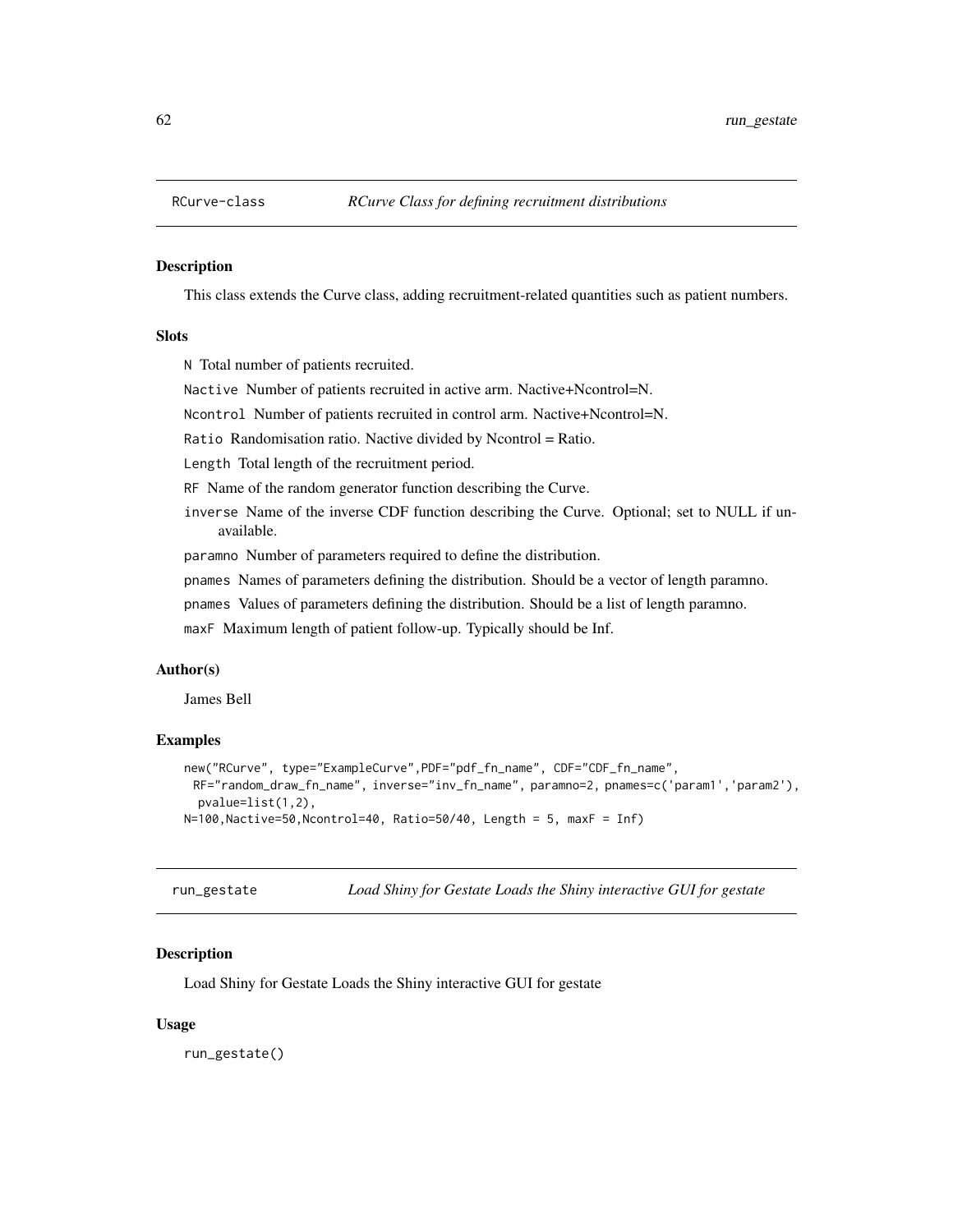### setPatients 63

# Examples

run\_gestate()

setPatients *Method for setting N's in an RCurve*

# Description

This sets the RCurve patient numbers per arm directly and updates N and Ratio accordingly

### Usage

setPatients(theObject, ...)

# Arguments

| theObject | The name of the RCurve Object |
|-----------|-------------------------------|
| $\cdots$  | Pass-through arguments        |

# Examples

setPatients(LinearR(12,100,100),200,150)

setPatients,RCurve-method

*Method for setting N's in an RCurve*

# Description

This sets the RCurve patient numbers per arm directly and updates N and Ratio accordingly

# Usage

## S4 method for signature 'RCurve' setPatients(theObject, Nactive, Ncontrol)

### Arguments

| theObject | The name of the RCurve Object            |
|-----------|------------------------------------------|
| Nactive   | Number of patients to set in active arm  |
| Ncontrol  | Number of patients to set in control arm |

# Examples

setPatients(LinearR(12,100,100),200,150)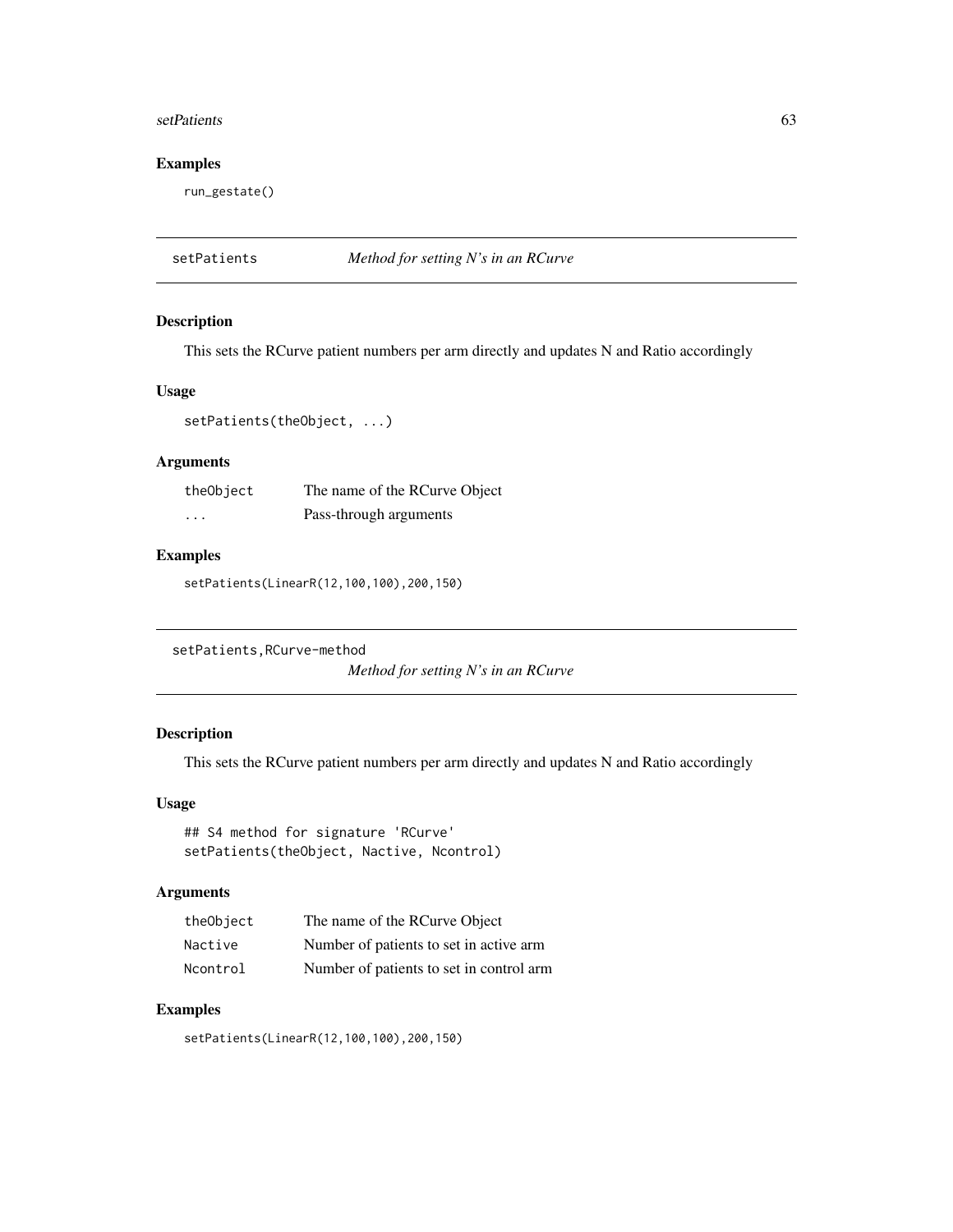Function for modifying the assessment time of simulate\_trials() or simulate\_trials\_strata() simulations.

It is set up to automatically read in either matrix or list formats from simulate\_trials() or simulate\_trials\_strata(), and only these inputs are supported.

Note that if recruitment had not finished in the input then any increases in assessment time cannot account for the missing patients. It is therefore strongly recommended to initially simulate for at least the duration of the recruitment before reducing the number to missing patients.

This function can also be used to change format and/or slim down data for time-driven simulations.

# Usage

```
set_assess_time(
  data,
  time,
  output_type = c("input", "matrix", "list"),
  detailed_output = TRUE
)
```
### Arguments

| data            | Output file from simulate_trials() or simulate_trials_strata() in either "list" or<br>"matrix" format. Only these formats are supported.  |
|-----------------|-------------------------------------------------------------------------------------------------------------------------------------------|
| time            | Positive number specifying the required assessment time.                                                                                  |
| output_type     | Choice of "input" (output in same format as input), "matrix" (matrix format out-<br>put) or "list" (list format output). Default="input". |
| detailed_output |                                                                                                                                           |
|                 | Boolean to require full details of timings of competing processes. If FALSE,                                                              |
|                 | the simplified data only includes the *'ed output columns - this approximately                                                            |
|                 | halves RAM requirements. Default=TRUE (detailed).                                                                                         |

### Value

Returns the input simulated trial, in either matrix or list format, with modified assessment times. All columns dependent on this are also updated.

### Author(s)

James Bell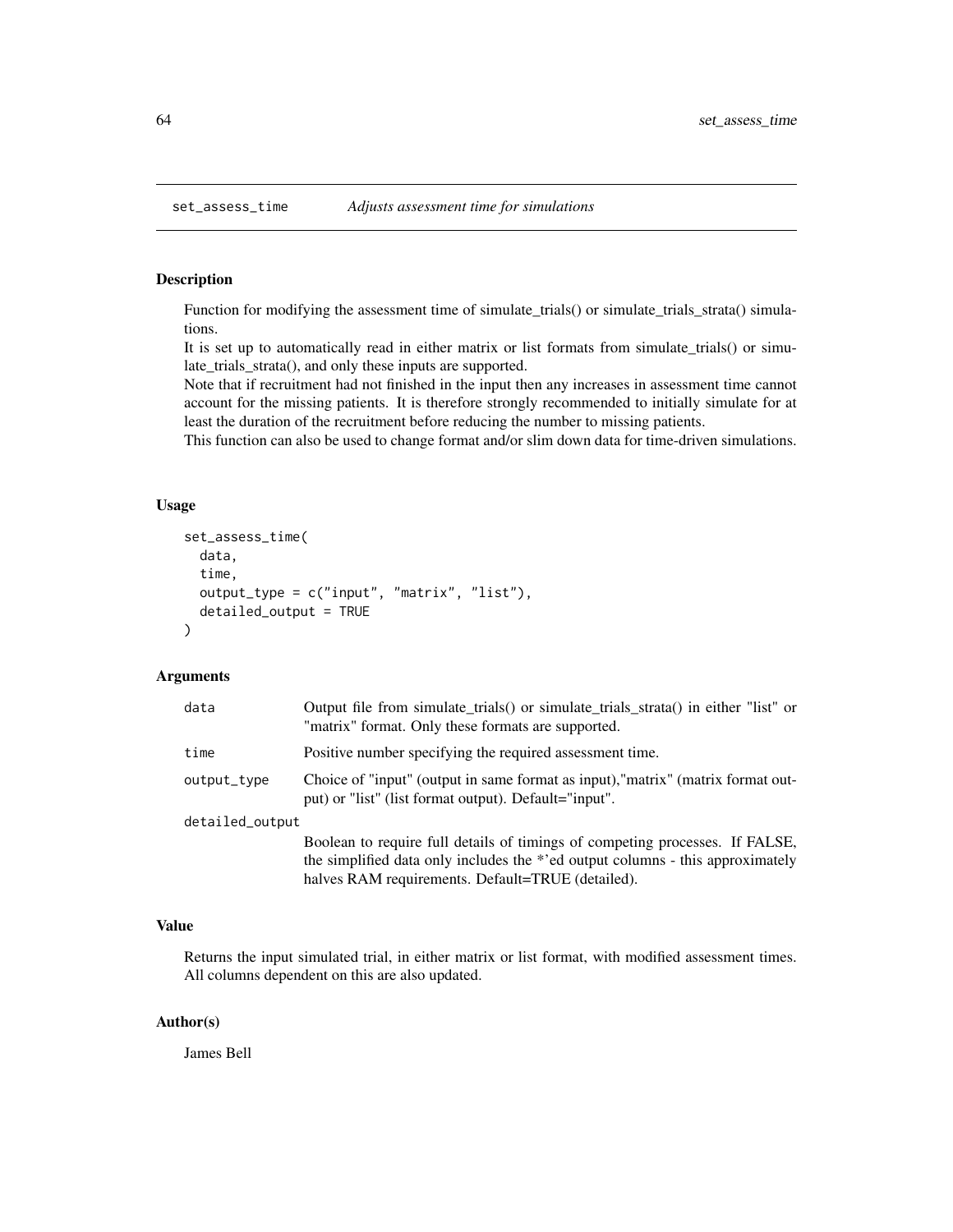set\_event\_number 65

### Examples

```
example_sim <- simulate_trials(active_ecurve=Weibull(250,0.8),control_ecurve=Weibull(100,1),
rcurve=LinearR(12,100,100), assess=20, iterations=5,seed=12345,detailed_output=TRUE)
```

```
adjusted_example <- set_assess_time(data=example_sim,time=10)
```
set\_event\_number *Adjusts simulations so that administrative censoring occurs at a fixed event number, rather than a fixed time*

# Description

Function for converting trials simulated by simulate\_trials() or simulate\_trials\_strata() from a fixed censoring time to a fixed number of total events.

It is set up to automatically read in either matrix or list formats from simulate\_trials() or simulate trials strata(), and only these inputs are supported.

Note that if recruitment had not finished in the input then any increases in assessment time cannot account for the missing patients. It is therefore strongly recommended to initially simulate for at least the duration of the recruitment before fixing the event number.

This function can also be used to change format and/or slim down data for event-driven simulations.

### Usage

```
set_event_number(
  data,
  events,
  output_type = c("input", "matrix", "list"),
  detailed_output = TRUE)
```
### Arguments

| data            | Output file from simulate_trials() or simulate_trials_strata() in either "list" or<br>"matrix" format. Only these formats are supported.                                                                            |  |
|-----------------|---------------------------------------------------------------------------------------------------------------------------------------------------------------------------------------------------------------------|--|
| events          | Positive integer specifying the required number of events.                                                                                                                                                          |  |
| output_type     | Choice of "input" (output in same format as input), "matrix" (matrix format out-<br>put) or "list" (list format output). Default="input".                                                                           |  |
| detailed_output |                                                                                                                                                                                                                     |  |
|                 | Boolean to require full details of timings of competing processes. If FALSE,<br>the simplified data only includes the *'ed output columns - this approximately<br>halves RAM requirements. Default=TRUE (detailed). |  |

#### Value

Returns the input simulated trial, in either matrix or list format, with modified assessment times. All columns dependent on this are also updated.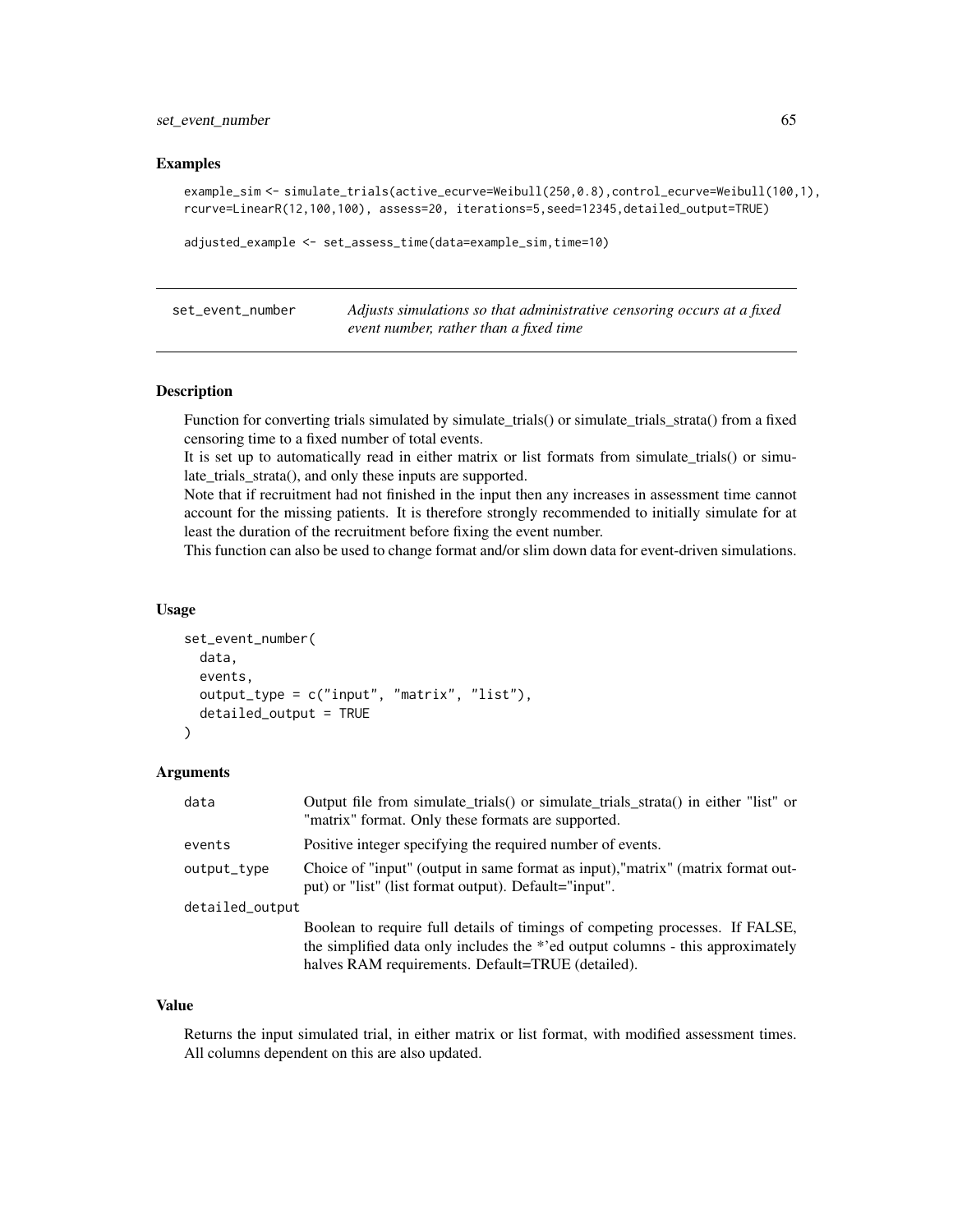# Author(s)

James Bell

### Examples

```
example_sim <- simulate_trials(active_ecurve=Weibull(250,0.8),control_ecurve=Weibull(100,1),
rcurve=LinearR(12,100,100), assess=20,iterations=5,seed=12345,detailed_output=TRUE)
```

```
adjusted_examples <- set_event_number(data=example_sim,events=50)
```

| show.Curve-method | Method for displaying Curve objects neatly - replaces standard show |
|-------------------|---------------------------------------------------------------------|
|                   | method                                                              |

# Description

This is the standard print method for a Curve object

# Usage

```
## S4 method for signature 'Curve'
show(object)
```
### Arguments

object The name of the Curve Object

### Examples

Weibull(100,1)

show,RCurve-method *Method for displaying RCurve objects neatly - replaces standard show method*

# Description

This is the standard print method for an RCurve Object

# Usage

```
## S4 method for signature 'RCurve'
show(object)
```
### Arguments

object The name of the RCurve Object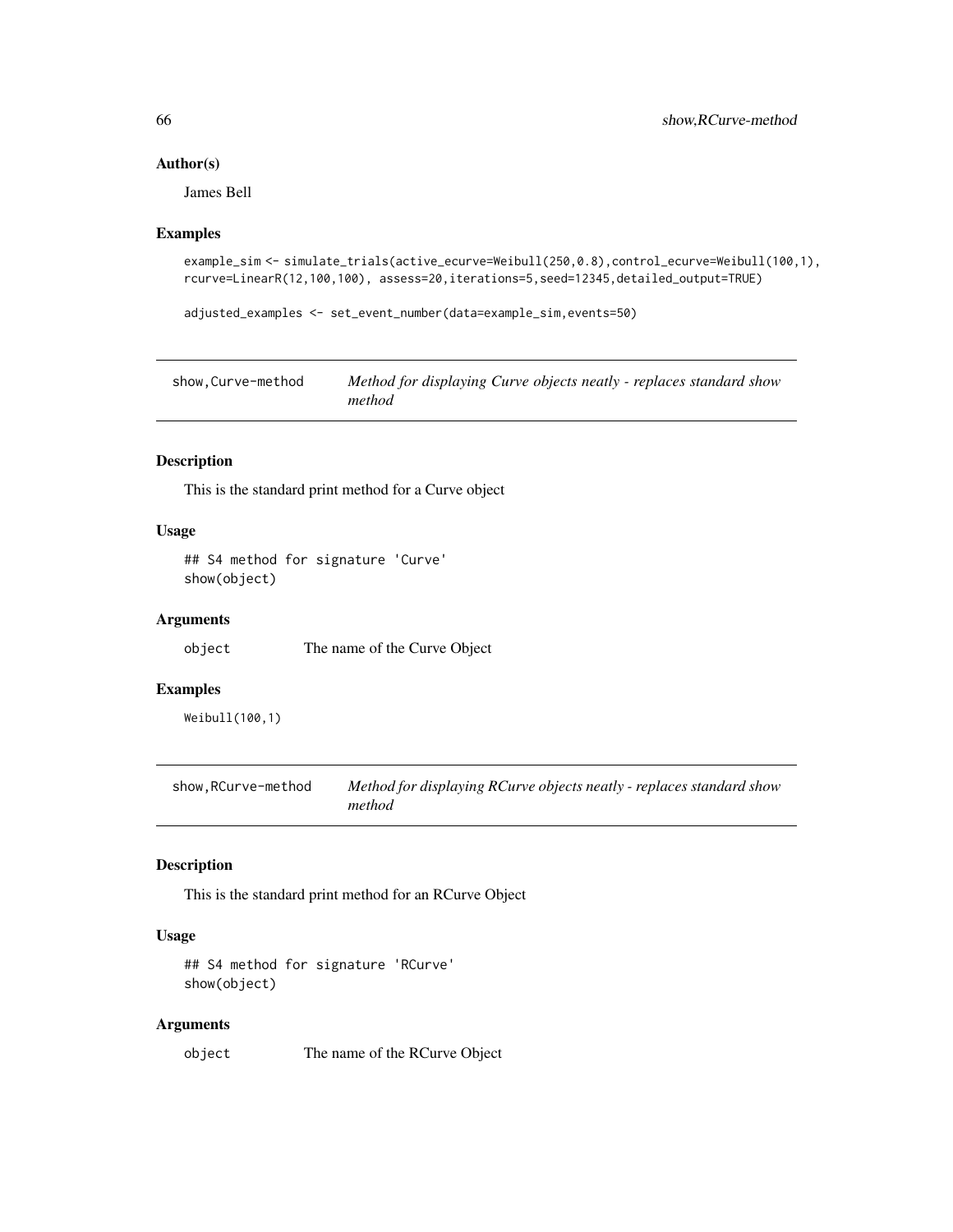# simulate\_trials 67

### Examples

LinearR(12,100,100)

simulate\_trials *Perform simulations of time-to-event data using arbitrary event, censoring and recruitment distributions.*

# **Description**

Function for simulating generalised two-arm time-to-event trial data for NPH trials with arbitrary event, censoring and recruitment distributions.

Event and censoring distributions are specified via Curve objects, with recruitment specified through an RCurve object. As it uses same architecture and similar syntax to nph\_traj(), analysis results ought to be directly comparable. It is designed to complement nph\_traj(), either as a stochastic alternative, or as a means to validate its outputs. It can also be used to build more complex simulations by combining the outputs of multiple runs; e.g. multi-arm trials.

Data sets created by this function are formatted so they may be automatically recognised and analysed by analyse\_sim().

### Usage

```
simulate_trials(
  active_ecurve,
  control_ecurve,
  active_dcurve = Blank(),
  control_dcurve = Blank(),
  rcurve,
  assess = NULL,fix_events = NULL,
  iterations,
  seed,
  detailed_output = FALSE,
  output_type = c("matrix", "list")
)
```
### Arguments

| active_ecurve | Event distribution for the active arm, specified as a Curve object                                                                       |
|---------------|------------------------------------------------------------------------------------------------------------------------------------------|
|               | control ecurve Event distribution for the control arm, specified as a Curve object                                                       |
| active_dcurve | Dropout/censoring distribution for the active arm, specified as a Curve object.<br>By default, Blank(), i.e. no dropout.                 |
|               | control_dcurve Dropout/censoring distribution for the control arm, specified as a Curve object.<br>By default, Blank(), i.e. no dropout. |
| rcurve        | Recruitment distribution, specified as an RCurve object                                                                                  |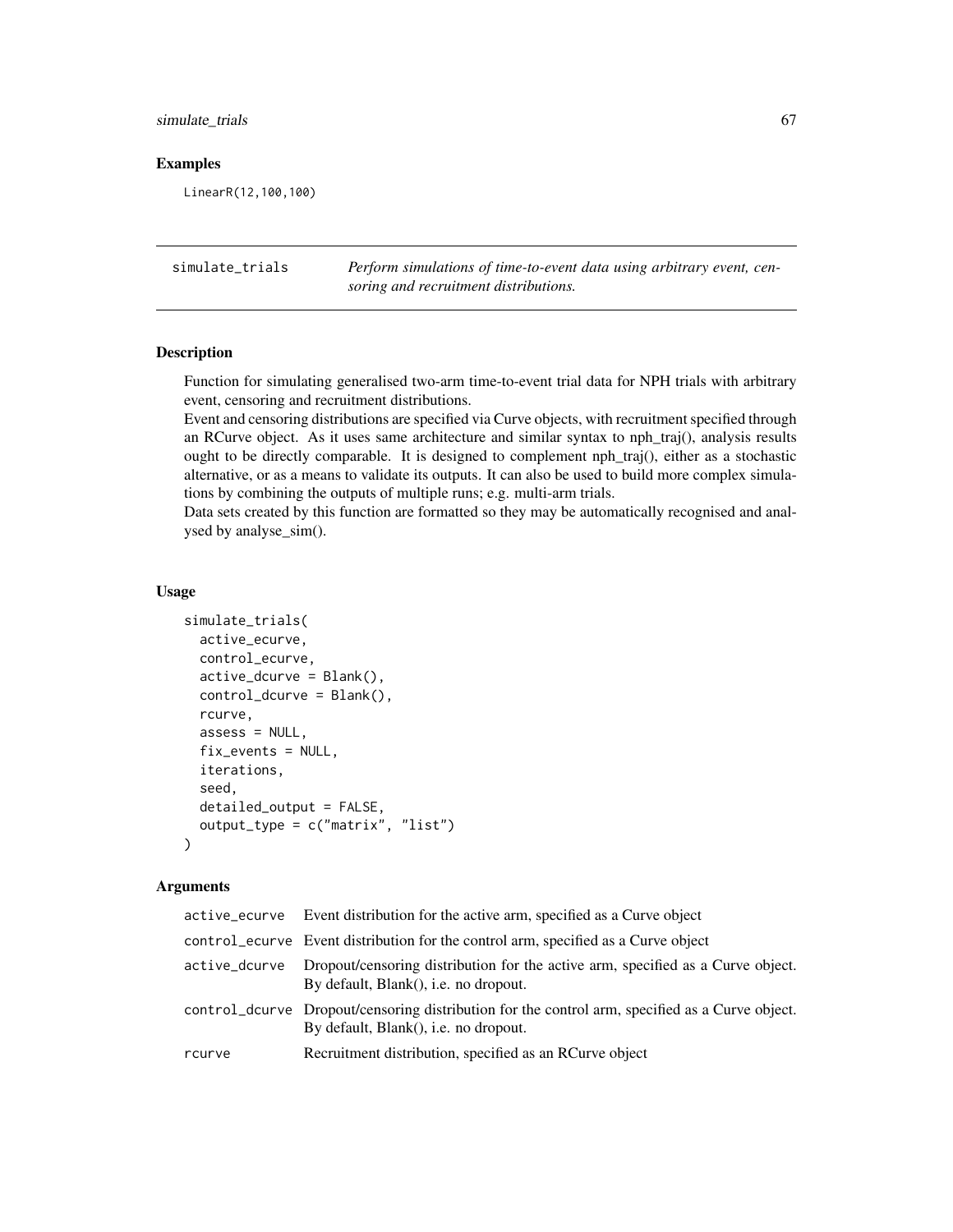| assess          | Positive number for the assessment time at which administrative censoring will<br>be performed.                                                                                                                                                                                                                                          |  |
|-----------------|------------------------------------------------------------------------------------------------------------------------------------------------------------------------------------------------------------------------------------------------------------------------------------------------------------------------------------------|--|
| fix events      | Positive integer for the number of events to fix (if required), letting the assess-<br>ment time vary. Alternatively, NULL for fixed time assessment with variable<br>event numbers. Notes: Fixing event numbers overrides any specified assess-<br>ment time and slows simulation considerably. Default = NULL (fixed analysis<br>time) |  |
| iterations      | Number of simulations to perform. Depending on trial size, 10,000-20,000 is<br>typically OK to analyse on 8GB RAM.                                                                                                                                                                                                                       |  |
| seed            | Seed number to use. Numerical, although if "Rand" is specified, a system-time-<br>derived number will be used.                                                                                                                                                                                                                           |  |
| detailed_output |                                                                                                                                                                                                                                                                                                                                          |  |
|                 | Boolean to require full details of timings of competing processes. If FALSE,<br>the simplified data only includes the *'ed output columns - this approximately<br>halves RAM requirements. Default=FALSE (simplified).                                                                                                                   |  |
| output_type     | "matrix" or "list" specifying the type of output required. "matrix" requests a<br>single matrix with a column "iter" to denote the simulation, while "list" creates<br>a list with one entry per simulation. Default="matrix".                                                                                                           |  |
|                 |                                                                                                                                                                                                                                                                                                                                          |  |

# Value

Returns a table with one row per patient per simulation. Table contains the following columns:

- "Time" Simulated actually observed (patient) time of event or censoring: This is the main column of interest for analysis\*
- "Censored" Simulated censoring indicator: 1 denotes censoring (administrative or dropout), 0 denotes an event\*
- "Trt" Treatment group number 1 is active, 2 is control\*
- "Iter" Simulation number\*
- "ETime" Simulated actual event (patient) time (may or may not be observed)
- "CTime" Simulated actual censoring/dropout (patient) time (may or may not be observed)
- "Rec\_Time" Simulated (trial) time of recruitment
- "Assess" Prespecified (trial) time of assessment
- "Max\_F" Prespecified maximum patient follow-up time
- "RCTime" Simulated actual administrative censoring (patient) time (may or may not be observed)

# Author(s)

James Bell

```
example_sim <- simulate_trials(active_ecurve=Weibull(250,0.8),control_ecurve=Weibull(100,1),
rcurve=LinearR(12,100,100), assess=20, iterations=5,seed=12345)
```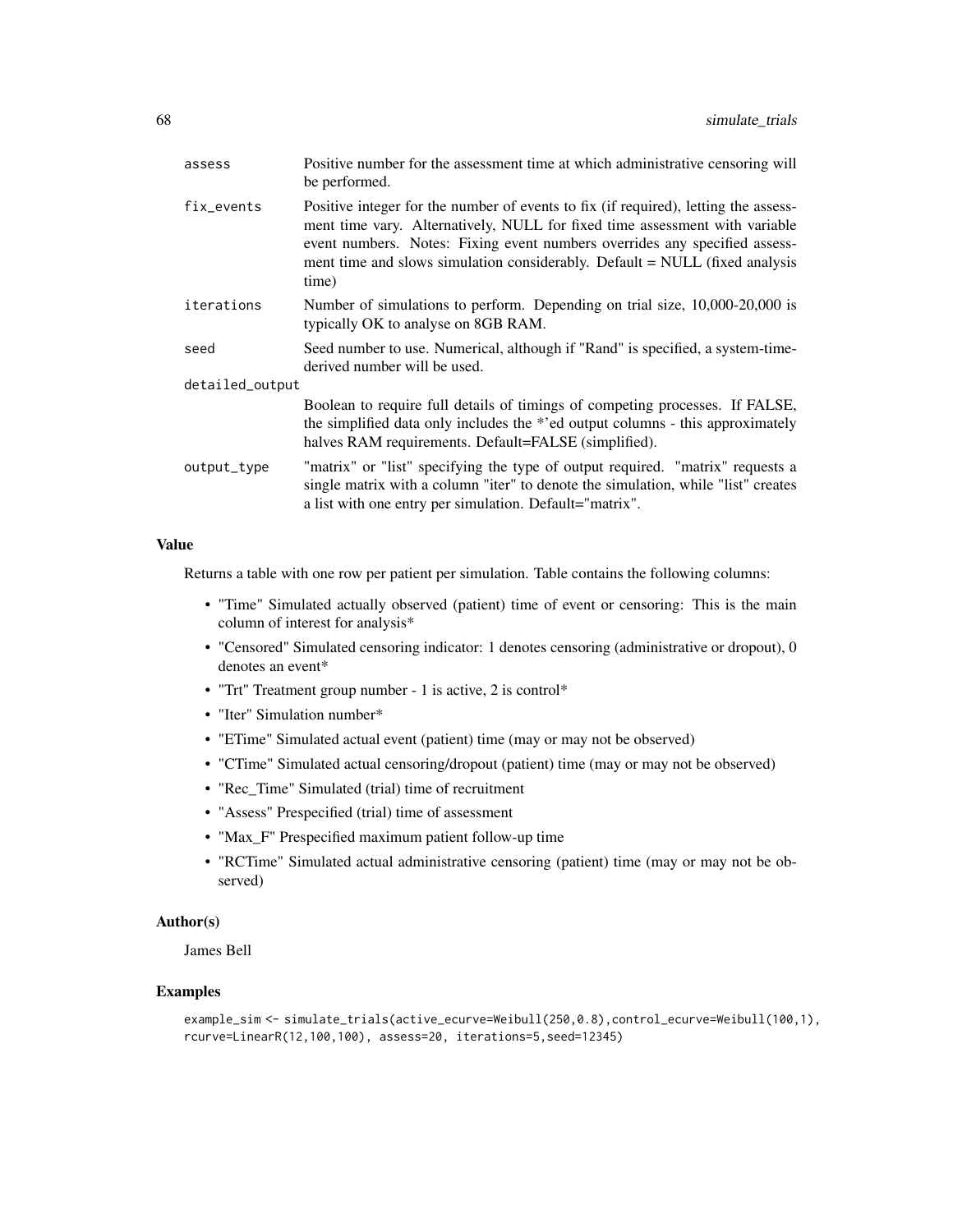simulate\_trials\_strata

*Perform multi-strata simulations of time-to-event data using arbitrary event, censoring and recruitment distributions.*

# Description

Function for simulating generalised two-arm multi-strata time-to-event trial data for NPH trials with arbitrary event, censoring and recruitment distributions.

Acts as a wrapper for simulate\_trials.

Vector of strata proportions supplies number of strata. Event and censoring distributions specified via lists of Curve objects. If only one Curve supplied then assumed to be common to all strata. Recruitment specified via a single RCurve object.

As it uses same architecture and similar syntax to nph\_traj(), results in simple cases may be directly comparable to e.g. use of MixExp() or MixWei() Curves.

Can be used to validate outputs from nph\_traj().

Data sets from this are set up to be automatically analysed with the analyse\_sim function (including stratified analysis if you provide it the name of stratum column).

### Usage

```
simulate_trials_strata(
  stratum_probs,
  active_ecurve,
 control_ecurve,
  active_dcurve = Blank(),
  control_dcurve = Blank(),
  rcurve,
  assess = NULL,
  fix_events = NULL,
  stratum_name = "Stratum",
  iterations,
  seed,
  detailed_output = FALSE,
  output_type = c("matrix", "list")
\lambda
```
### Arguments

| stratum_probs | Vector of probabilities that patients belong to each stratum. Must sum to 1. Its<br>length determines the number of strata.                                         |
|---------------|---------------------------------------------------------------------------------------------------------------------------------------------------------------------|
| active_ecurve | List of event distributions for the active arm, specified as a list of Curve objects.<br>If single Curve is specified, will be used for all strata.                 |
|               | control ecurve List of event distributions for the control arm, specified as a list of Curve objects.<br>If single Curve is specified, will be used for all strata. |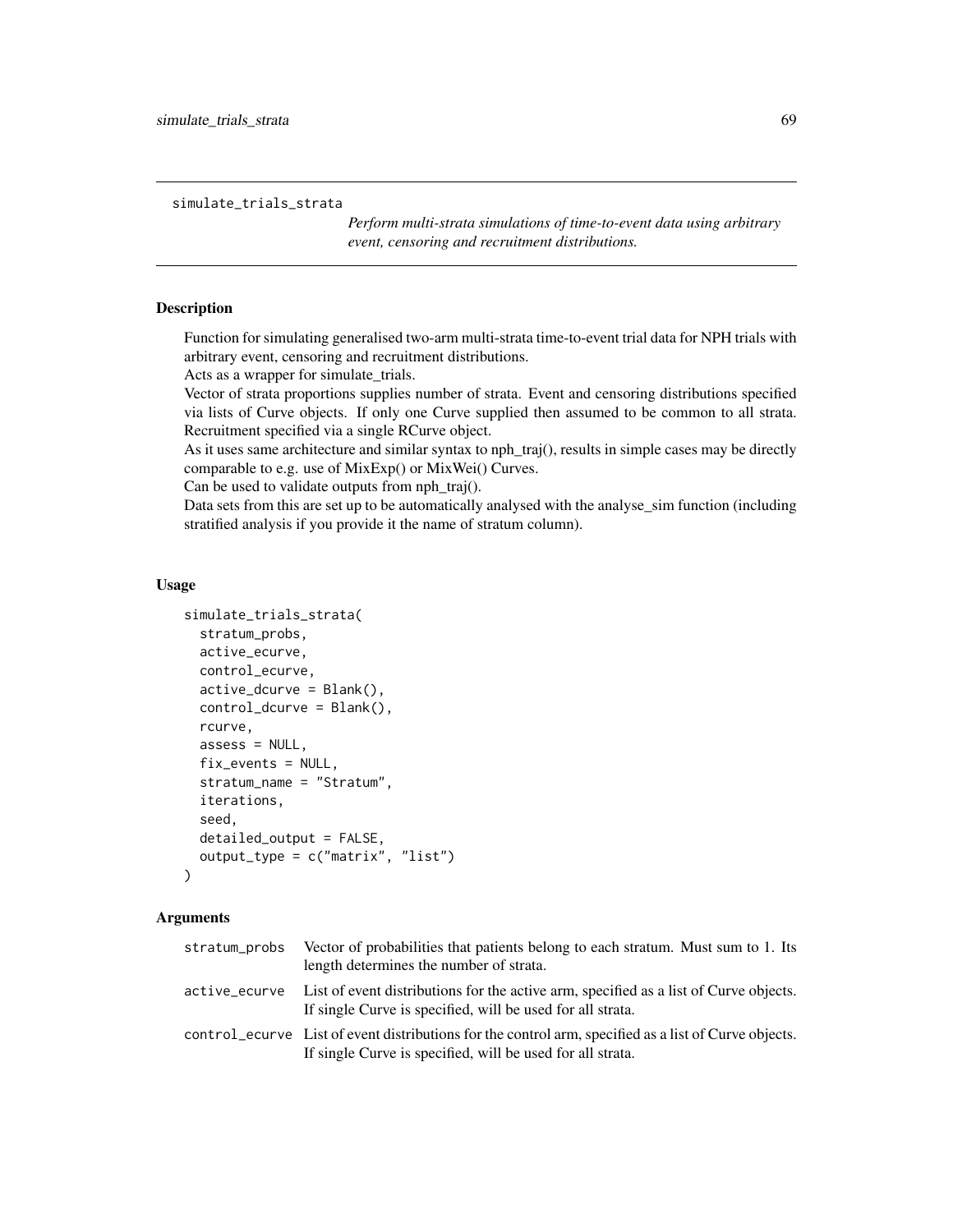| active_dcurve   | List of dropout/censoring distribution for the active arm, specified as a Curve ob-<br>ject. If single Curve is specified, will be used for all strata. By default, Blank(),<br>i.e. no dropout in any stratum.                                                                                                                          |  |
|-----------------|------------------------------------------------------------------------------------------------------------------------------------------------------------------------------------------------------------------------------------------------------------------------------------------------------------------------------------------|--|
|                 | control_dcurve List of dropout/censoring distribution for the control arm, specified as a Curve<br>object. If single Curve is specified, will be used for all strata. By default,<br>Blank(), i.e. no dropout in any stratum.                                                                                                            |  |
| rcurve          | Recruitment distribution, specified as a single RCurve object.                                                                                                                                                                                                                                                                           |  |
| assess          | Positive number for the assessment time at which administrative censoring will<br>be performed.                                                                                                                                                                                                                                          |  |
| fix_events      | Positive integer for the number of events to fix (if required), letting the assess-<br>ment time vary. Alternatively, NULL for fixed time assessment with variable<br>event numbers. Notes: Fixing event numbers overrides any specified assess-<br>ment time and slows simulation considerably. Default = NULL (fixed analysis<br>time) |  |
| stratum_name    | Name of the column defining the stratum. Default="Stratum".                                                                                                                                                                                                                                                                              |  |
| iterations      | Number of simulations to perform. Depending on trial size, 10,000-20,000 is<br>typically OK to analyse on 8GB RAM.                                                                                                                                                                                                                       |  |
| seed            | Seed number to use. Numerical, although if "Rand" is specified, a system-time-<br>derived number will be used.                                                                                                                                                                                                                           |  |
| detailed_output |                                                                                                                                                                                                                                                                                                                                          |  |
|                 | Boolean to require full details of timings of competing processes. If FALSE,<br>the simplified data only includes the *'ed output columns - this approximately<br>halves RAM requirements. Default=FALSE (simplified).                                                                                                                   |  |
| output_type     | "matrix" or "list" specifying the type of output required. "matrix" requests a<br>single matrix with a column "iter" to denote the simulation, while "list" creates<br>a list with one entry per simulation. Default="matrix".                                                                                                           |  |

### Value

Returns a table with one row per patient per simulation. Table contains the following columns:

- "Time" Simulated actually observed (patient) time of event or censoring: This is the main column of interest for analysis\*
- "Censored" Simulated censoring indicator: 1 denotes censoring (administrative or dropout), 0 denotes an event\*
- "Trt" Treatment group number 1 is active, 2 is control\*
- "Iter" Simulation number\*
- "ETime" Simulated actual event (patient) time (may or may not be observed)
- "CTime" Simulated actual censoring/dropout (patient) time (may or may not be observed)
- "Rec\_Time" Simulated (trial) time of recruitment
- "Assess" Prespecified (trial) time of assessment
- "Max\_F" Prespecified maximum patient follow-up time
- "RCTime" Simulated actual administrative censoring (patient) time (may or may not be observed)
- "Stratum" Stratum number. Column name will be the value of the stratum\_name argument.)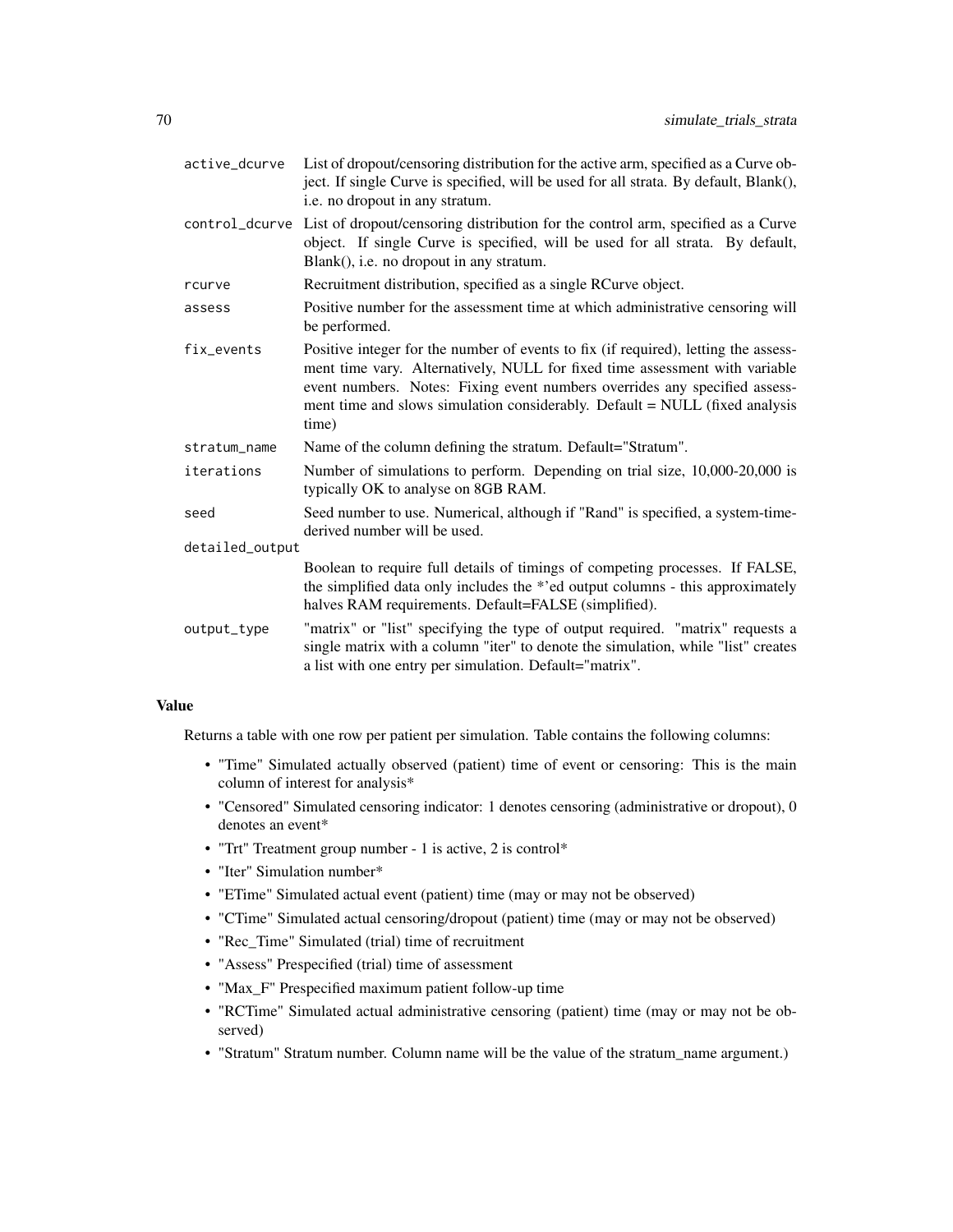# summarise\_analysis 71

### Author(s)

James Bell

### Examples

```
example_strat_sim <- simulate_trials_strata(stratum_probs=c(0.5,0.5),
active_ecurve=c(Weibull(250,0.8),Weibull(100,1)), control_ecurve=Weibull(100,1),
rcurve=LinearR(12,100,100),assess=20,iterations=5,seed=12345)
```

| summarise_analysis | Summarise analyses of simulations of time-to-event data using arbi- |
|--------------------|---------------------------------------------------------------------|
|                    | trary event, censoring and recruitment distributions.               |

# **Description**

Function for summarising the analyses of simulated time-to-event trial data produced by analyse sim().

Automatically reads in format from analyse\_sim(); no other input format is supported. It automatically detects types of analysis performed and provides relevant summaries (log-rank, Cox, RMST, landmark).

### Usage

```
summarise_analysis(analysed_results, alpha1 = 0.025)
```
### **Arguments**

analysed\_results

|        | Output file from analyse_sim(). Only analyse_sim() output is supported. |
|--------|-------------------------------------------------------------------------|
| alpha1 | 1-sided alpha to be used for analysis. Default=0.025.                   |

### Value

Returns a table with one row. Table contains the following columns:

- "Simulations" Number of simulations conducted
- "HR" Exponent of Mean Cox Log Hazard Ratio (LR/Cox analysis only)
- "LogHR" Mean Cox Log Hazard Ratio (LR/Cox analysis only)
- "LogHR\_SE" Root mean square of the Cox Standard Errors for Log Hazard Ratio (LR/Cox analysis only)
- "HR\_Z" Mean Cox Z-Score (LR/Cox analysis only)
- "HR\_P" p-value of Mean Cox Z-Score (LR/Cox analysis only)
- "HR\_Power" Simulated power of Cox-regression (LR/Cox analysis only)
- "HR\_Failed" Proportion of simulations failing to calculate a Cox HR (LR/Cox analysis only)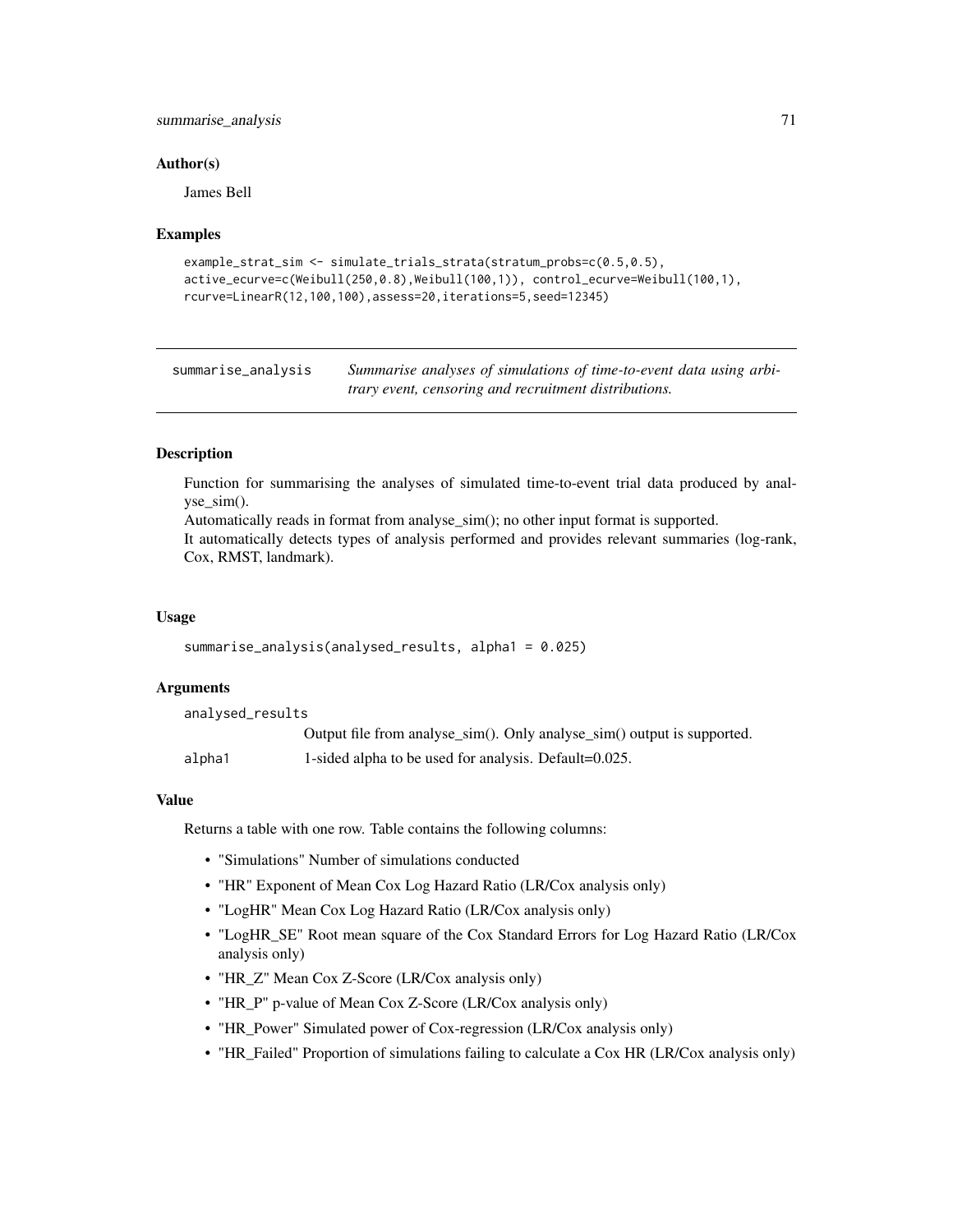- "LR\_Z" Mean Log-Rank Test Z-Score (LR/Cox analysis only)
- "LR\_P" p-value of Mean Log-Rank Test Z-Score (LR/Cox analysis only)
- "LR\_Power" Simulated power of the log-rank test (LR/Cox analysis only)
- "LR\_Failed" Proportion of simulations failing to calculate a log-rank test statistic (LR/Cox analysis only)
- "Events\_Active" Mean events in active arm (LR/Cox analysis only)
- "Events\_Control" Mean events in control arm (LR/Cox analysis only)
- "Events\_Total" Mean total events(LR/Cox analysis only)
- "RMST\_Time" Restriction time for RMST analysis (RMST analysis only)
- "RMST\_Control" Mean RMST for active arm (RMST analysis only)
- "RMST\_C\_SE" Root mean square of RMST Standard Errors for active arm (RMST analysis only)
- "RMST\_Active" Mean RMST for control arm (RMST analysis only)
- "RMST\_A\_SE" Root mean square of RMST Standard Errors for control arm (RMST analysis only)
- "RMST\_Delta" Mean RMST difference between arms active-control (RMST analysis only)
- "RMST\_D\_SE" Root mean square of RMST difference Standard Errors (RMST analysis only)
- "RMST\_Power" Simulated power of RMST (RMST analysis only)
- "RMST\_Failed" Proportion of simulations failing to calculate the RMST (RMST analysis only)
- "LM\_Time" Landmark analysis time, i.e. assessment time of Survival function (Landmark analysis only)
- "LM\_Control" Mean survival function for active arm at landmark time (Landmark analysis only)
- "LM\_C\_SE" Root mean square of Greenwood standard errors for active arm at landmark time (Landmark analysis only)
- "LM\_Active" Mean survival function for control arm at landmark time (Landmark analysis only)
- "LM A SE" Root mean square of Greenwood standard errors for control arm at landmark time (Landmark analysis only)
- "LM\_Delta" Mean survival function difference active-control at landmark time (Landmark analysis only)
- "LM\_D\_SE" Root mean square of Greenwood standard errors for survival differences at landmark time (Landmark analysis only)
- "LM\_Power" Power of landmark analysis (Landmark analysis only)
- "LM\_Failed" Proportion of simulations failing to calculate the survival difference at landmark time (Landmark analysis only)

### Author(s)

James Bell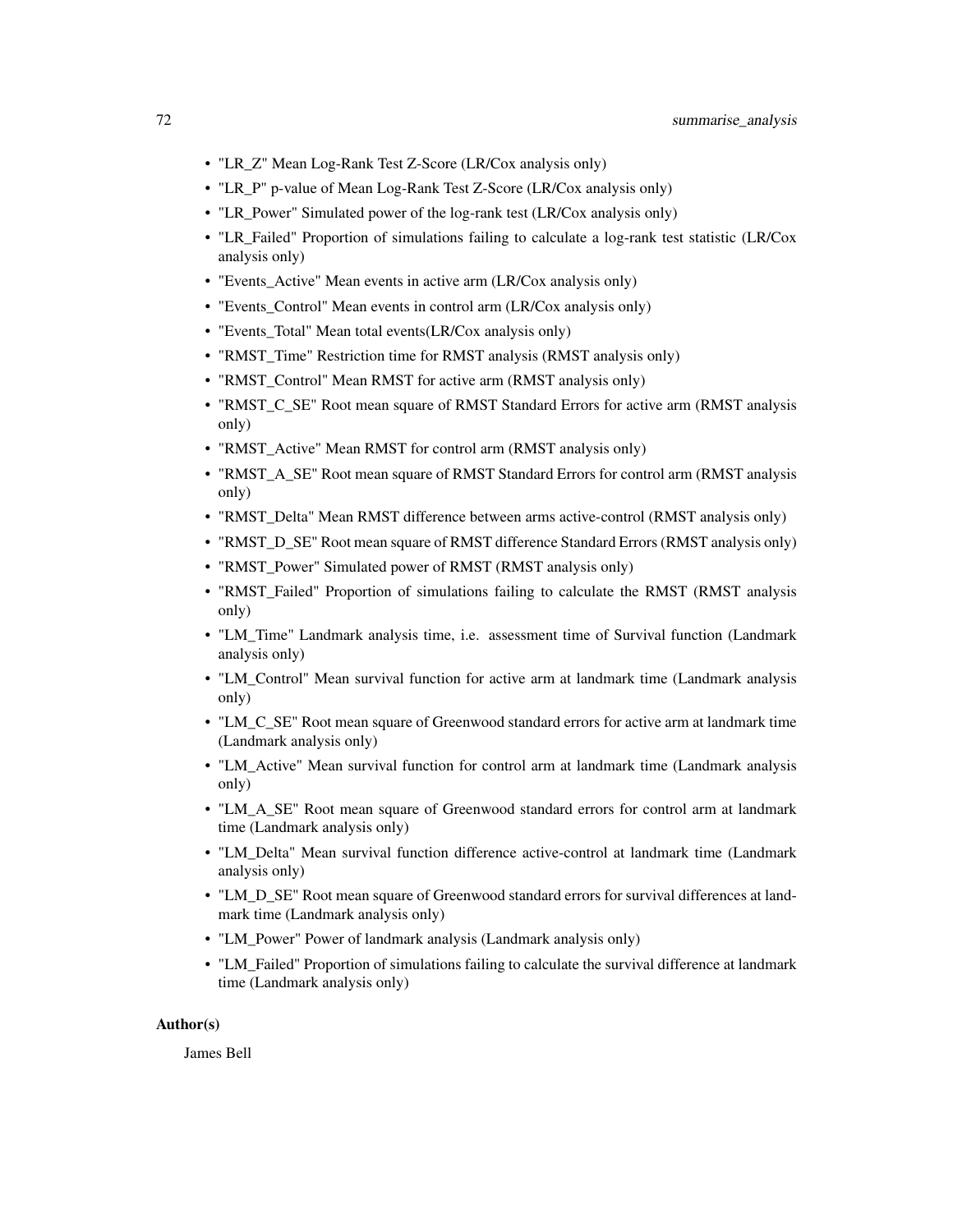# <span id="page-72-0"></span>survfit\_fast 73

#### Examples

```
example_sim <- simulate_trials(active_ecurve=Weibull(250,0.8),control_ecurve=Weibull(100,1),
rcurve=LinearR(12,100,100), assess=40, iterations=5,seed=12345,detailed_output=TRUE)
example_analysis1 <- analyse_sim(example_sim)
example_analysis2 <- analyse_sim(data=example_sim,RMST=30,landmark=30)
example_summary1 <- summarise_analysis(example_analysis1)
example_summary2 <- summarise_analysis(example_analysis2)
```
survfit\_fast *Create lifetable quickly*

#### Description

Simple, fast function to generate basic lifetables. No error checking is performed.

## Usage

survfit\_fast(time, events)

#### Arguments

| time   | Vector of event/censoring times                                                                                                     |
|--------|-------------------------------------------------------------------------------------------------------------------------------------|
| events | Vector of indicators for whether each time is an event $(1)$ or a censoring $(0)$ .<br>Must be same length vector as time argument. |

## Value

Returns a list format lifetable with the following entries:

- "n"Number of patients
- "time"Vector of times
- "n.risk"Vector of numbers of patients at risk at each time
- "n.event"Vector of numbers of patients with an event at each time
- "n.censor"Vector of numbers of patients censored at each time
- "surv"Vector of estimates of Survival function at each time
- "se"Vector of standard errors of estimates of Survival function at each time

#### Author(s)

James Bell

### Examples

survfit\_fast(c(1,2,3,3,4,5),c(1,0,1,1,0,1))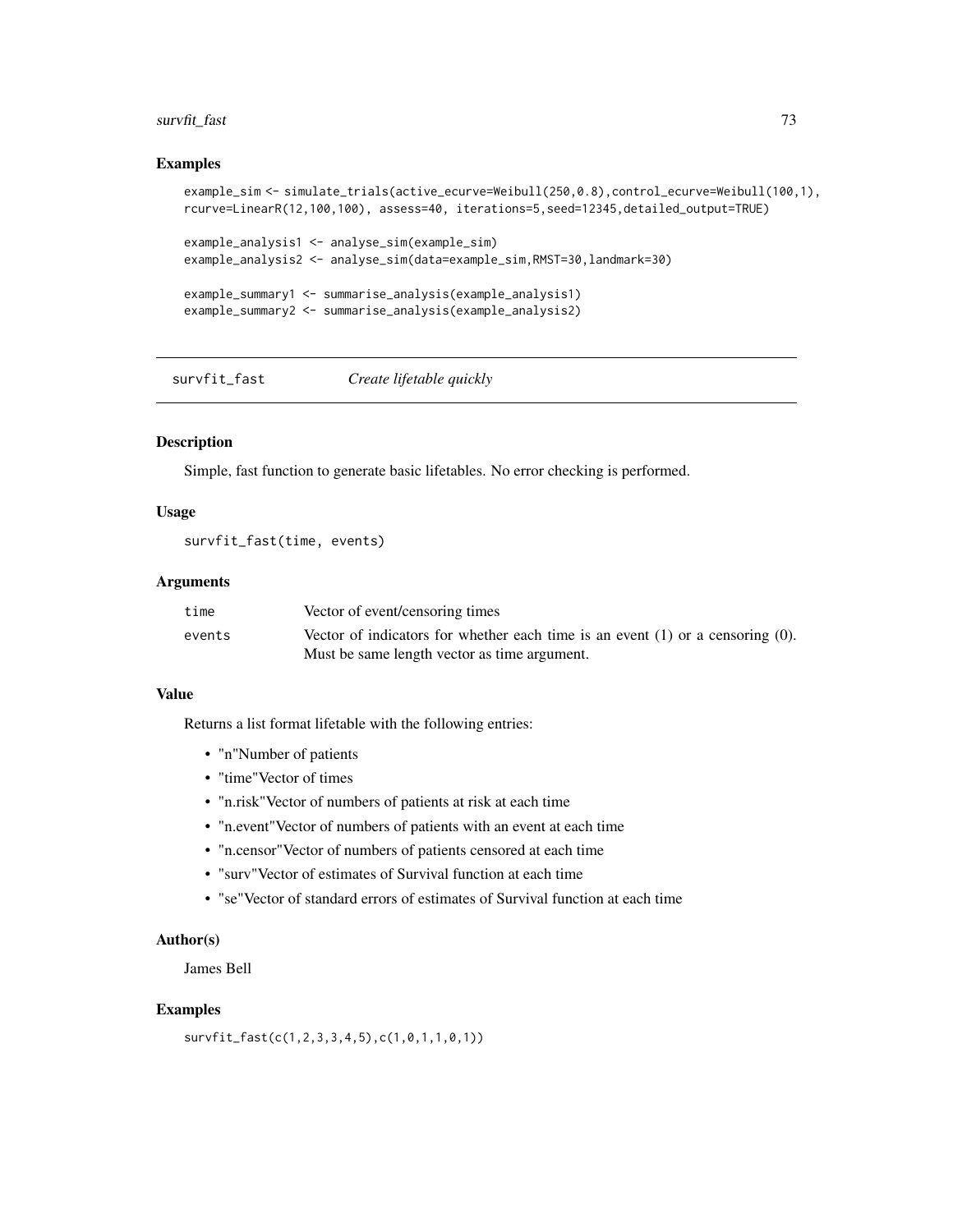<span id="page-73-0"></span>

# Description

This creates a Curve object for a Weibull distribution.

Curve objects contain all necessary information to describe a distribution, including functions and parameters describing it.

Parameterisation follows that used by pweibull etc. See Details for more information on parameterisation.

# Usage

Weibull(alpha, beta = 1)

## Arguments

| alpha | Scale parameter for Weibull distribution.                                                 |
|-------|-------------------------------------------------------------------------------------------|
| beta  | Shape parameter for Weibull distribution. Default is 1; an exponential distribu-<br>tion. |

### Details

The Weibull distribution with shape parameter beta and scale parameter alpha has parameterisation:  $f(x) = (beta/alpha) (x/alpha)^{\wedge} (beta-1) \exp(-(x/alpha)^{\wedge}beta)$  $F(x) = 1 - exp(-(x/alpha)^{\wedge}beta)$ 

# Author(s)

James Bell

# Examples

Weibull(alpha=100,beta=0.8)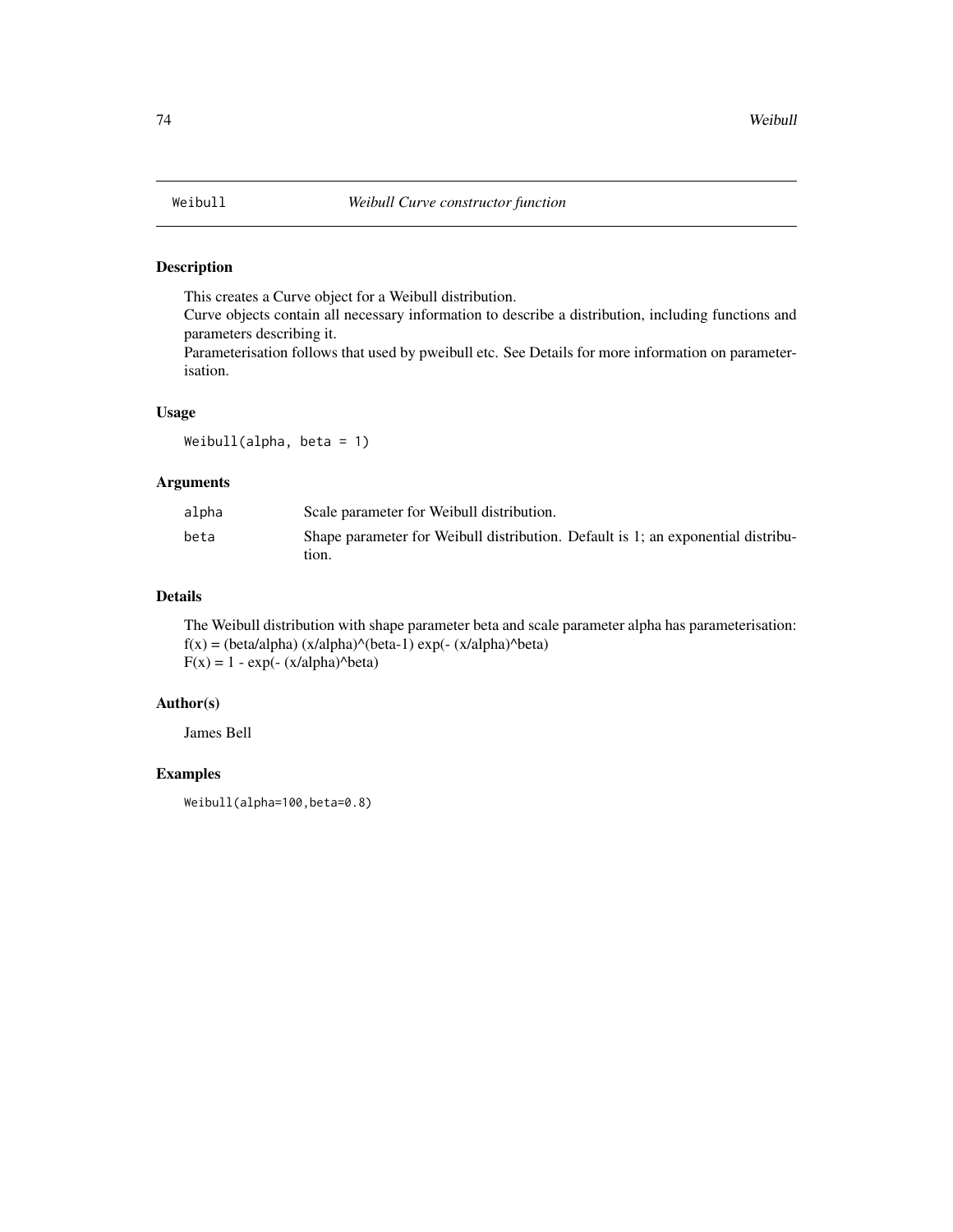# **Index**

analyse\_sim, [3](#page-2-0) Blank, [6](#page-5-0) createRFfunction, [6](#page-5-0) createRFfunction,Curve-method, [7](#page-6-0) Curve-class, [7](#page-6-0) evaluateCDFfunction, [8](#page-7-0) evaluateCDFfunction,Curve-method, [9](#page-8-0) evaluateInvfunction, [9](#page-8-0) evaluateInvfunction,Curve-method, [10](#page-9-0) event\_prediction, [10](#page-9-0) event\_prediction\_KM, [13](#page-12-0) Exponential, [16](#page-15-0) fit\_KM, [17](#page-16-0) fit\_tte\_data, [19](#page-18-0) frontierpower, [20](#page-19-0) getAssessCDFfunction, [21](#page-20-0) getAssessCDFfunction,RCurve-method, [22](#page-21-0) getCDFfunction, [22](#page-21-0) getCDFfunction,Curve-method, [23](#page-22-0) getInvfunction, [23](#page-22-0) getInvfunction,Curve-method, [24](#page-23-0) getLength, [24](#page-23-0) getLength,RCurve-method, [25](#page-24-0) getMaxF, [25](#page-24-0) getMaxF,RCurve-method, [26](#page-25-0) getN, [26](#page-25-0) getN,RCurve-method, [27](#page-26-0) getNactive, [27](#page-26-0) getNactive,RCurve-method, [28](#page-27-0) getNames, [28](#page-27-0) getNames,Curve-method, [29](#page-28-0) getNcontrol, [29](#page-28-0) getNcontrol,RCurve-method, [30](#page-29-0) getParam, [30](#page-29-0) getParam,Curve-method, [31](#page-30-0) getParams, [31](#page-30-0)

getParams,Curve-method, [32](#page-31-0) getParamsV, [32](#page-31-0) getParamsV,Curve-method, [33](#page-32-0) getPatients, [33](#page-32-0) getPatients,RCurve-method, [34](#page-33-0) getPDFfunction, [34](#page-33-0) getPDFfunction,Curve-method, [35](#page-34-0) getRatio, [35](#page-34-0) getRatio,RCurve-method, [36](#page-35-0) getRFfunction, [36](#page-35-0) getRFfunction,Curve-method, [37](#page-36-0) getType, [37](#page-36-0) getType,Curve-method, [38](#page-37-0) GGamma, [38](#page-37-0) Gompertz, [39](#page-38-0) InstantR, [40](#page-39-0) LinearR, [40](#page-39-0) LogLogistic, [41](#page-40-0) Lognormal, [42](#page-41-0) MixExp, [43](#page-42-0) MixWei, [44](#page-43-0) nph\_traj, [45](#page-44-0) PieceExponential, [48](#page-47-0) PieceR, [49](#page-48-0) PieceRMaxF, [50](#page-49-0) plot\_ep, [55](#page-54-0) plot\_km\_fit, [57](#page-56-0) plot\_npht, [59](#page-58-0) plotCDF, [51](#page-50-0) plotCDF,Curve-method, [51](#page-50-0) plotRecruitment, [52](#page-51-0) plotRecruitment,RCurve-method, [53](#page-52-0) plotSF, [54](#page-53-0) plotSF,Curve-method, [54](#page-53-0)

random\_draw, [61](#page-60-0)